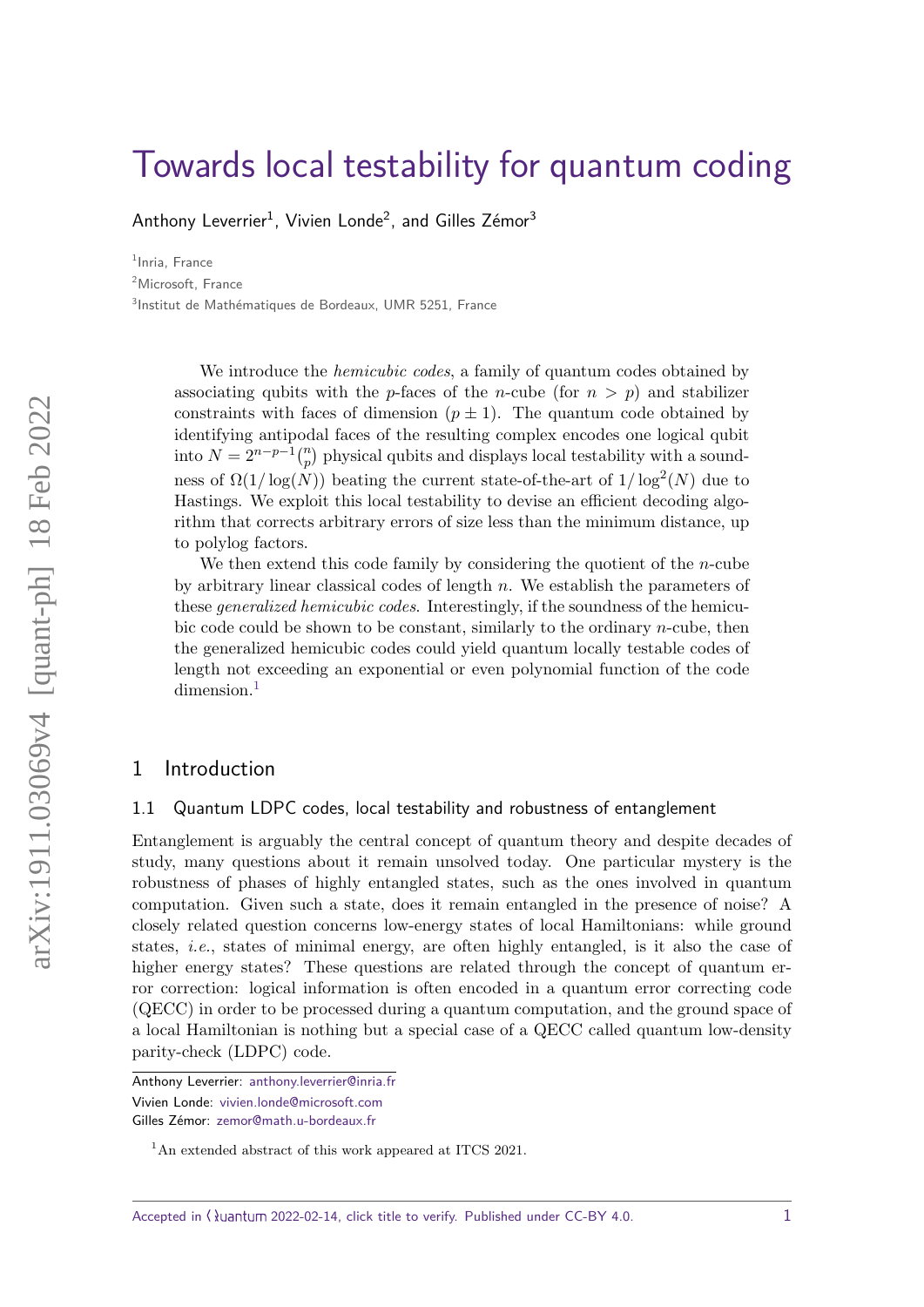Physically it indeed makes sense to implement quantum error correction by relying on local interaction, for example by encoding the quantum state in the degenerate ground space of a local Hamiltonian, that is an *N*-qubit operator  $H \propto \sum_i \Pi_i$ , where each  $\Pi_i$  is a projector acting nontrivially on a small number *q* of qubits (we talk of *q*-local terms). By "small", one usually means constant or sometimes logarithmic in *N*. A quantum stabilizer code is a subspace of the space  $(\mathbb{C}^2)^{\otimes N}$  of N qubits defined as the common  $+1$  eigenspace of a set  $\{S_1, \ldots, S_m\}$  of commuting Pauli operators, that is, the space

$$
\text{span}\{|\psi\rangle \in (\mathbb{C}^2)^{\otimes N} : S_i|\psi\rangle = |\psi\rangle, \forall i \in [m]\}.
$$

Such a code is said to be *LDPC* if all the generators  $S_i$  act nontrivially on at most  $q$ qubits for small *q*. With this language, a quantum LDPC stabilizer code corresponds to the ground space of the local Hamiltonian  $H = \frac{1}{n}$  $\frac{1}{m}\sum_{i=1}^{m}\Pi_i$ , with  $\Pi_i = \frac{1}{2}$  $\frac{1}{2}(\mathbb{1} - S_i).$ 

Entanglement can be quantified in many ways, but a relevant definition is to say that a quantum state is highly entangled (or displays long-range entanglement) if it cannot be obtained by processing an initial product state via a quantum circuit *U*circ of constant depth. By contrast, a quantum state that can be obtained that way, and which is therefore of the form  $U_{\text{circ}}(\otimes_{i=1}^{n}|\phi_{i})$  for some  $|\phi_{i}\rangle \in \mathbb{C}^{2}$ , is said to be *trivial*. An important property of trivial states is that one can efficiently compute the value of local observables such as  $\Pi_i$  for such states: this is because the operator  $U_{\text{circ}}^{\dagger} \Pi_i U_{\text{circ}}$  remains local (since the circuit has constant depth) and its expectation can therefore be computed efficiently for a product state. In particular, such a classical description can serve as a witness that a local Hamiltonian admits a trivial state of low energy. It is well known how to construct *N*-qubit Hamiltonians with highly entangled ground states, for instance by considering a Hamiltonian associated with a quantum LDPC code with non-constant minimum distance [\[11\]](#page-41-0), but the question of the existence of local Hamiltonians such that low-energy states are nontrivial remains poorly understood.

The no low-energy trivial state (NLTS) conjecture asks whether there exists a local Hamiltonian such that all states of small enough (normalized) energy are nontrivial [\[24\]](#page-41-1). More precisely, is there some  $H = \frac{1}{n}$  $\frac{1}{m} \sum_{i=1}^{m} \Pi_i$  as above, such that there exists a constant  $\alpha > 0$  such that all states  $\rho$  satisfying tr( $\rho H$ )  $\leq \alpha$  are nontrivial? What is interesting with the NLTS conjecture is that it is a consequence of the quantum PCP conjecture [\[2\]](#page-40-0), and therefore corresponds to a possible milestone on the route towards establishing the quantum PCP conjecture. We note that there are several versions of the quantum PCP conjecture in the literature, corresponding to the quantum generalizations of equivalent versions of the classical PCP theorem, but not known to be equivalent in the quantum case, and that the multiprover version was recently established [\[31\]](#page-42-0). Here, however, we are concerned with the Hamiltonian version of the quantum PCP which still remains wide open. This conjecture is concerned with the complexity of the *Local Hamiltonian* problem: given a local Hamiltonian as before, two numbers  $a < b$  and the promise that the minimum eigenvalue of the Hamiltonian is either less than *a*, or greater than *b*, decide which is the case. The quantum PCP conjecture asserts that this problem is QMA-hard when the gap  $b - a$  is constant. This generalizes the PCP theorem that says that the satisfiability problem is NP-hard when the relative gap is constant [\[14\]](#page-41-2). Here, QMA is the class of languages generalizing NP (more precisely generalizing MA), where the witness can be a quantum state and the verifier is allowed to use a quantum computer. Assuming that  $NP \not\subseteq QMA$ , we see that Hamiltonians with trivial states of low energy cannot be used to prove the quantum PCP conjecture since the classical description of such states would be a witness that could be checked efficiently by a classical verifier. In other words, if the quantum PCP conjecture is true, it implies that NLTS holds. The converse statement is unknown.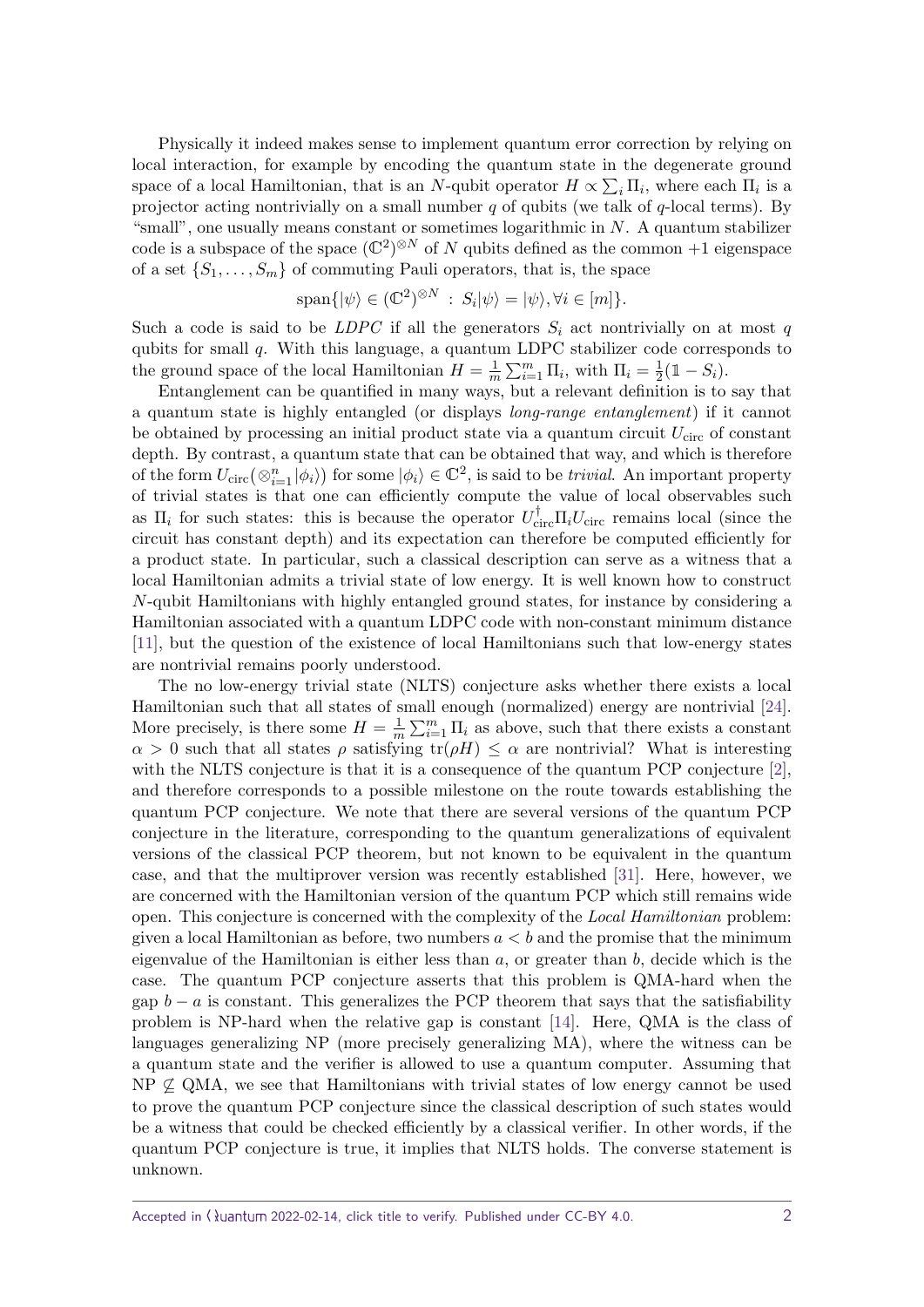Eldar and Harrow made progress towards the NLTS conjecture by establishing a simpler variant, called NLETS [\[18\]](#page-41-3), by giving an explicit local Hamiltonian where states close to ground states are shown to be nontrivial. (See also Ref. [\[32\]](#page-42-1) for an alternate proof exploiting approximate low-weight check codes.) The subtlety here is that closeness isn't defined as "low energy" as in NLTS, but by the existence of a low weight operator mapping the state to a ground state. Viewing the ground space as a quantum LDPC code, [\[18\]](#page-41-3) shows that states which are  $\delta N$ -close to the code (for some sufficiently small  $\delta > 0$ ) are nontrivial. The NLTS conjecture asks for something stronger: that all states with energy less than a small, constant, fraction of the operator norm of the Hamiltonian are nontrivial. Of course, states close to the codespace have a low (normalized) energy or syndrome weight since each qubit is only involved in a small number of generators, but the converse does not hold in general, and this is what makes the NLTS conjecture difficult to tackle.

One case where the distance to the code is tightly related to the syndrome weight is for locally testable codes (LTC): classical locally testable codes are codes for which one can efficiently decide, with high probability, whether a given word belongs to the code or is far from it, where efficiency is quantified in the number of queries to the coordinates of the word. To see the link between the two notions, the idea is to distinguish between codewords and words far from the code by computing a few elements of the syndrome and deciding that the word belongs to the code if all these elements are zero. An LTC is such that any word at constant relative distance from the code will have a constant fraction of unsatisfied checknodes, that is a syndrome of weight linear in the blocklength. The Hadamard code which maps a  $k$ -bit word  $x$  to a string of length  $2^k$  corresponding to the evaluations at *x* of all linear functions provides such an example with the syndrome corresponding to all possible linearity tests between the bits of the word: indeed, any word that satisfies most linearity tests can be shown to be close to the codespace [\[8\]](#page-40-1).

While LTCs have been extensively studied in the classical literature [\[22\]](#page-41-4) and provide a crucial ingredient for the proof of the classical PCP theorem, their quantum generalization is relatively new and much less understood. The concept was only recently introduced in a paper by Aharonov and Eldar [\[1\]](#page-40-2) which showed that the classical approaches to local testability seem to fail in the quantum world: for instance, defining a code on a (hyper)graph with too much expansion seems to be a bad idea. In any case, if quantum LTC with constant minimum distance existed, they would provide a proof of the NLTS conjecture [\[18\]](#page-41-3), and this motivates trying to understand whether such codes can exist. Let us, however, mention that while classical LTCs are useful in Dinur's combinatorial proof of the classical PCP theorem [\[14\]](#page-41-2), the same doesn't seem to apply in the quantum regime since it is known that directly quantizing Dinur's combinatorial proof of the PCP theorem is bound to fail [\[2,](#page-40-0) [10\]](#page-41-5).

An additional difficulty in the quantum case is that good quantum LDPC codes are not even known to exist. While taking a random LDPC code yields a code with linear minimum distance with high probability in the classical case, the same statement is not known to hold in the quantum setting. Even restricting our attention to codes only encoding a constant number of logical qubits, it was surprisingly hard until very recently to find families of number of logical qubits, it was surprisingly hard until very recently to find families of codes with minimum distance much larger than  $\sqrt{N}$ : a construction due to Freedman, Meyer and Luo gives a minimum distance  $\Theta(N^{1/2} \log^{1/4} N)$  [\[21\]](#page-41-6) while recent constructions based on high-dimensional expanders yield a polylogarithmic improvement [\[19,](#page-41-7) [27,](#page-42-2) [28\]](#page-42-3). (Note that considering subsystem codes [\[34\]](#page-42-4) or approximate codes [\[7,](#page-40-3) [13\]](#page-41-8) is helpful to get a large minimum distance [\[5,](#page-40-4) [9,](#page-41-9) [32\]](#page-42-1).) In 2020, new constructions managed to significantly a large minimum distance [5, 9, 32].) In 2020, new constructions managed to significantly beat this  $\sqrt{N}$  barrier: the fiber bundle codes achieve  $N^{3/5}$ , up to polylogarithmic factors [\[26\]](#page-42-5), and the lifted product codes almost achieve linear minimum distance [\[33\]](#page-42-6). For these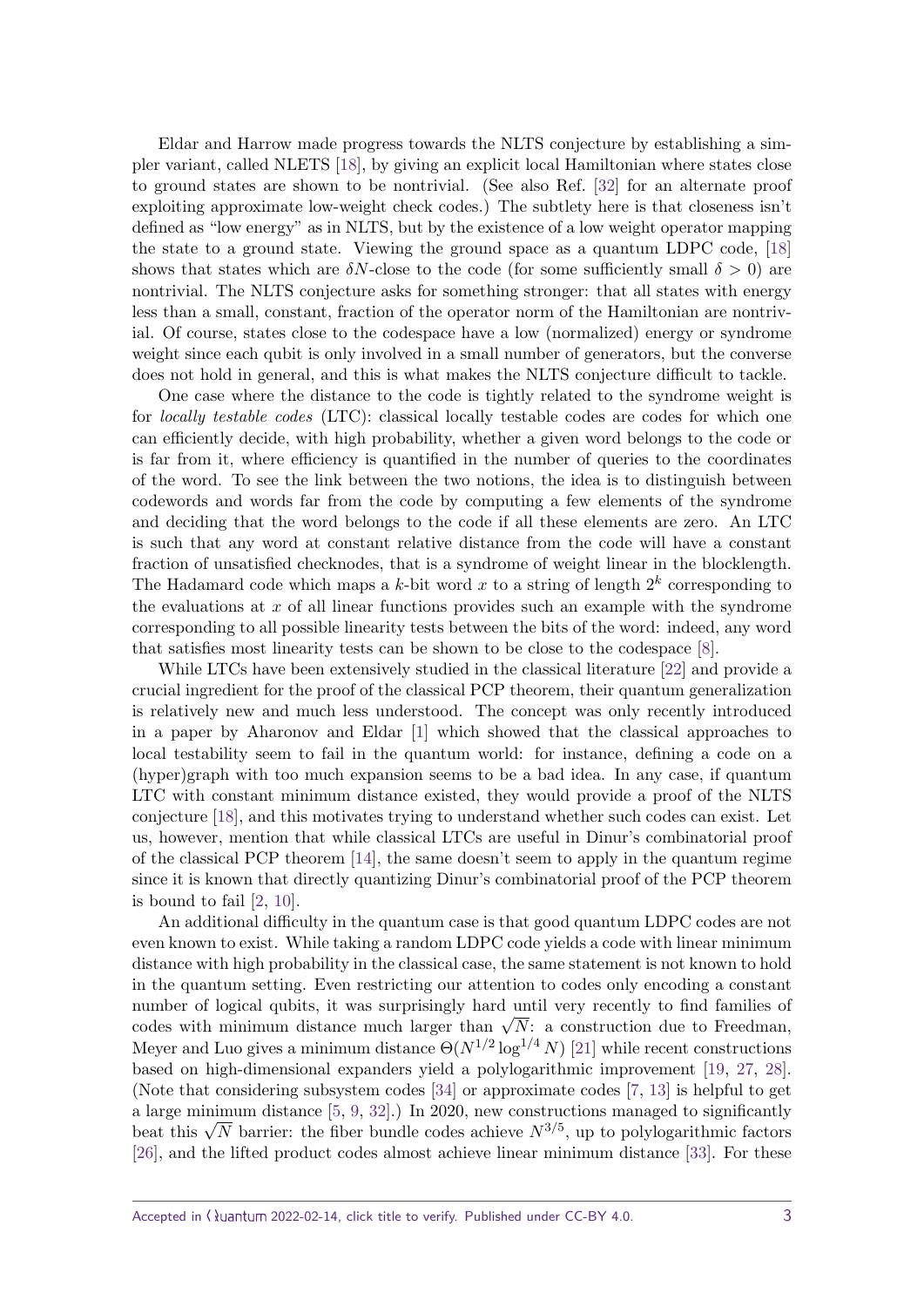reasons, while a lot of work on classical LTC is focused on codes with linear minimum distance and aims at minimizing the length of the code, the current goals in the quantum case are much more modest at this point.

A possible formal definition of a quantum LTC was suggested by [\[18\]](#page-41-3), which we detail now. Recall that the objective is to relate two notions: the distance of a state to the code, and the energy of the state. A quantum code, or equivalently, its associated Hamiltonian, will be locally testable if any word at distance *t* from the code (or the ground space) has energy  $\Omega(t)$  and if this energy can be estimated by accessing only a small number of qubits (this is why we insist on having local terms in the Hamiltonian). First, one defines a quantum version of the Hamming distance as follows. Consider the code space  $\mathcal{C} \subset (\mathbb{C}^2)^{\otimes N}$  and define its *t*-fattening  $\mathcal{C}_t$  as the span of states at distance at most *t* from  $\mathcal{C}$ :

$$
\mathcal{C}_t := \operatorname{Span}\{(A_1 \otimes \cdots \otimes A_n)|\psi\rangle \,:\, |\psi\rangle \in \mathcal{C}, |\{i \,:\, A_i \neq \mathbb{1}\}| \leq t\},\
$$

where the  $A_i$  are single-qubit Pauli matrices. States at distance  $t$  belong to  $\mathcal{C}_t$ , but not to  $C_{t-1}$ , which we formalize by considering the projector  $\Pi_{C_t}$  onto  $C_t$  and forming the *distance* operator

$$
D_{\mathcal{C}} := \sum_t t(\Pi_{\mathcal{C}_t} - \Pi_{\mathcal{C}_{t-1}}).
$$

Informally, the eigenspace of  $D<sub>C</sub>$  with eigenvalue t corresponds to states which are at distance *t* from the code. We now define the averaged normalized Hamiltonian  $H_{\mathcal{C}}$  associated with the quantum code C with q-local projections  $(\Pi_1, \ldots, \Pi_m)$ :

$$
H_{\mathcal{C}} = \frac{1}{m} \sum_{i=1}^{m} \Pi_i.
$$

The normalization by *m* ensures that  $||H_c|| \leq 1$ . With these notations, we say that a *q*-local quantum code  $\mathcal{C} \subseteq (\mathbb{C}^2)^{\otimes n}$  $\mathcal{C} \subseteq (\mathbb{C}^2)^{\otimes n}$  $\mathcal{C} \subseteq (\mathbb{C}^2)^{\otimes n}$  is an  $(s, q)$ -quantum LTC with soundness  $s \in [0, 1]$  if<sup>2</sup>

<span id="page-3-1"></span>
$$
H_{\mathcal{C}} \succeq \frac{s}{N} D_{\mathcal{C}},\tag{1}
$$

where  $A \succeq B$  means that the operator  $A - B$  is positive semidefinite. In words, condition [\(1\)](#page-3-1) means that any low-energy state is close to the codespace in terms of the quantum Hamming distance, and that simple energy tests allow one to distinguish codewords from states far from the code. More precisely, one can distinguish between a codeword (with energy 0) and a state at distance  $\delta N$  from the code (therefore with energy  $\geq s\delta$ ) by measuring approximately  $1/(\overline{s}\delta)$  terms of the Hamiltonian. Ideally, one would want the soundness *s* and the locality *q* to be constant, so that accessing a constant number of qubits would suffice to distinguish codewords from states at distance greater than *δN* from the code, for constant  $\delta > 0$ .

Known constructions of quantum LTC are rare. For instance, quantum expander codes almost yield one example of  $(s, q)$ -quantum LTC with both  $s = O(1), q = O(1)$ , but with the major caveat that Eq. [\(1\)](#page-3-1) doesn't hold in general, but only on the restriction of the Hilbert space consisting of states  $O(\sqrt{N})$ -close to the codespace [\[30\]](#page-42-7). In fact, or the Hilbert space consisting or states  $O(\sqrt{N})$ -close to the codespace [30]. In fact, there exist states at distance  $\Omega(\sqrt{N})$  violating only a single projection  $\Pi_i$ . This means

<span id="page-3-0"></span> $^{2}$ In a previous version of this manuscript, <https://arxiv.org/abs/1911.03069v1>, we were additionally normalizing the Hamiltonian by  $q$ , leading to a soundness value of  $s/q$ . We remove this extra factor here, in accordance with the literature in classical and quantum locally testable codes.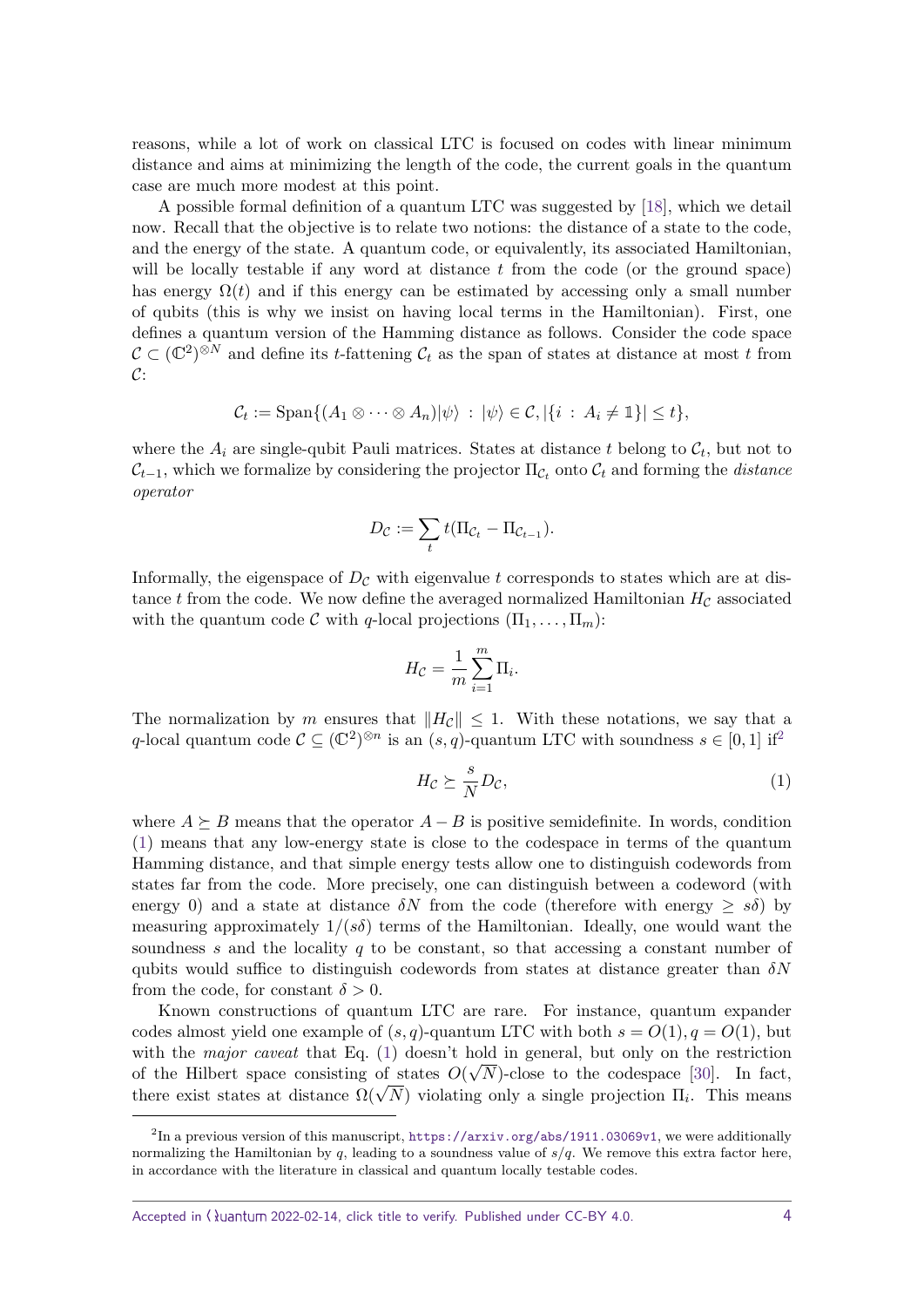in order for Eqn. [\(1\)](#page-3-1) to hold, one actually needs to take  $s = O(1/\sqrt{n})$ . Thus, quantum expander codes cannot be used to establish the NLTS conjecture. By allowing the locality to be logarithmic in the number of qubits instead of constant, that is  $q = O(\log N)$ , a recent construction of Hastings [\[25\]](#page-42-8) yields a quantum LTC with soundness  $s = O\left(\frac{1}{\log^2 N}\right)$  $),$ without any restriction on the validity of Eq. [\(1\)](#page-3-1). The construction is a generalization of the toric code where instead of taking the product of two 1-cycles of length *p*, one rather considers the product of two *d*-cycles of area  $p^d$  for the appropriate values of  $p = \omega(1)$  and  $d = \omega(1)$ .

**Our results.** In this work, we present a different construction of quantum LTC which shares with Hastings' the property that it is set in a high-dimensional space with  $d =$  $\Theta(\log N)$  and therefore a similar locality<sup>[3](#page-4-0)</sup>  $q = \Theta(\log N)$ . Our code, however, achieves a slightly better soundness  $r = \Omega\left(\frac{1}{\log n}\right)$  $\frac{1}{\log N}$ , and in fact, we were not able to rule out that the soundness isn't constant, which would be optimal. While this hemicube code only encodes a single logical qubit, we can introduce a generalized family of codes with polynomial rate. These codes are obtained starting with the chain complex associated to the *n*-dimensional Hamming cube, where we identify faces corresponding to the same coset of a classical code of length *n*. A CSS quantum code is obtained by placing qubits on the *p*-faces and stabilizers either on  $(p-1)$ -faces or  $(p+1)$ -faces, with constraints given by the incidence relations between the faces in the cube. While this construction is arguably quite natural, computing the parameters (dimension and minimum distance) of this code family turned out to be rather subtle, relying in nontrivial arguments from algebraic topology. The parameters of the CSS code resulting from the quotient of the cube by a linear code of parameters [*n, k, d*] are

$$
\left[\!\left[2^{n-p-k}\binom{n}{p},\binom{p+k-1}{p},\min\left\{\binom{d}{p},2^{n-p-k}\right\}\right]\!\right]
$$

when qubits are placed on *p*-faces for  $p \leq d - 2$ . Whether these codes are also locally testable is left as an open question. In that case, these would provide the first examples of quantum LTC of exponential or even polynomial length in the code dimension. Remember indeed that both the hemicubic and Hastings' codes have constant dimension.

### 1.2 Construction of the hemicubic code

We start with the simplest member of our quantum code family, corresponding to the quotient of the *n*-cube by the repetition code. It has been known since Kitaev [\[29\]](#page-42-9) that one can associate a quantum CSS code with any chain complex of binary vector spaces of the form:  $C_2 \xrightarrow{\partial_2} C_1 \xrightarrow{\partial_1} C_0$ , where the boundary operators  $\partial_2$  and  $\partial_1$  satisfy  $\partial_1 \partial_2 = 0$ . One first defines two classical codes  $\mathcal{C}_X = \ker \partial_1$  and  $\mathcal{C}_Z = (\text{Im } \partial_2)^{\perp} = \ker \partial_2^T$ . These codes satisfy  $\mathcal{C}^{\perp}_Z \subseteq \mathcal{C}_X$  since  $\partial_1 \partial_2 = 0$  and the resulting quantum CSS code is the linear span of  $\left\{ \sum_{z \in \mathcal{C}^{\perp}_Z} |x+z\rangle : x \in \mathcal{C}_X \right\}$ , where  $\left\{ |x\rangle : x \in \mathbb{F}_2^N \right\}$  is the canonical basis of  $(\mathbb{C}^2)^{\otimes N}$  and  $N$  is the dimension of the central space  $C_1$  of the chain complex. One obtains in this way a quantum code of length *N* and dimension  $\dim(\mathcal{C}_X/\mathcal{C}_Z^{\perp}) = \dim(\mathcal{C}_X) + \dim(\mathcal{C}_Z) - N$ . Its minimum distance is given by  $d_{\min} = \min(d_X, d_Z)$  with  $d_X = \min\{|w| : w \in C_X \setminus C_Z^{\perp}\}\$ and  $d_Z = \min\{|w| : w \in C_Z \setminus C_X^{\perp}\}.$  Here,  $|w|$  stands for the Hamming weight of the word *w*.

<span id="page-4-0"></span><sup>&</sup>lt;sup>3</sup>We note that in both our construction and Hastings', each qubit is only involved in a logarithmic number of constraints.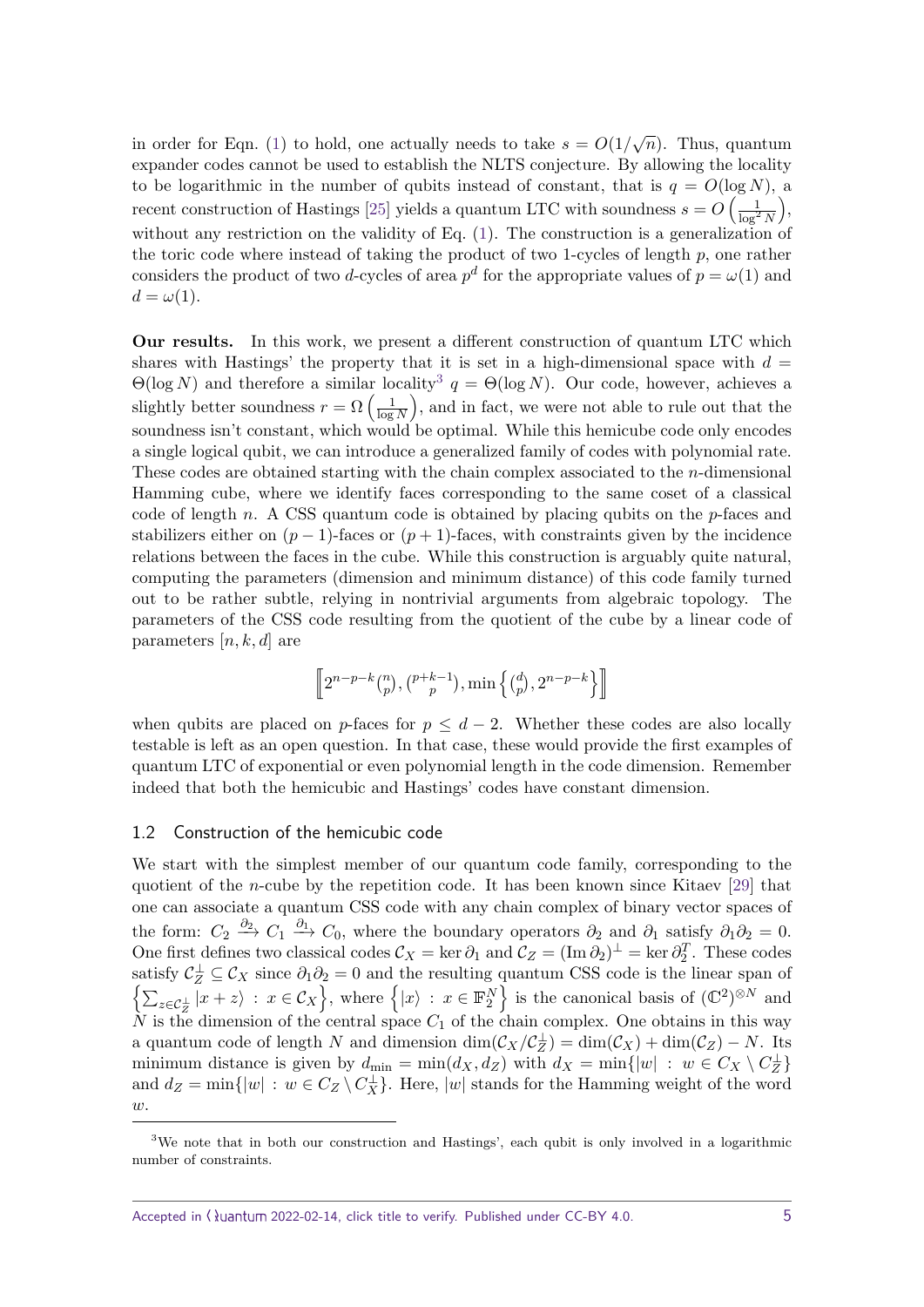Our construction relies on the *n*-dimensional hemicube, where a *p*-face is formed by a pair of antipodal *p*-dimensional faces of the Hamming cube  $\{0,1\}^n$ . A *p*-face of the Hamming cube is a string of *n*-elements from  $\{0, 1, *\}$  where symbol  $*$  appears exactly p times. Let us denote by  $C_p^n$  the  $\mathbb{F}_2$ -vector space spanned by p-faces of the hemicube. Boundary  $\partial_p$  and coboundary  $\delta_p$  operators are obtained by extending the natural operators for the Hamming cube to the hemicube

$$
\partial_p x_1 \dots x_n := \bigoplus_{i \text{ s.t. } x_i = *} x_1 \dots x_{i-1} 0 x_{i+1} \dots x_n \oplus x_1 \dots x_{i-1} 1 x_{i+1} \dots x_n
$$

$$
\delta_p x_1 \dots x_n := \bigoplus_{i \text{ s.t. } x_i \neq *} x_1 \dots x_{i-1} * x_{i+1} \dots x_n
$$

and are further extended to  $p$ -chains by linearity. We reserve the notation  $+$  for the standard notation in  $\mathbb{F}_2$  and use  $\oplus$  for summing chains. The hemicubic code is then defined as the CSS code obtained from the chain complex

$$
C_{p+1}^n \xrightarrow{\partial_{p+1}} C_p^n \xrightarrow{\partial_p} C_{p-1}^n.
$$

Choosing  $p = \alpha n$  for  $0 < \alpha < 1$ , the resulting code will be LDPC with generators of logarithmic weight since the boundary and coboundary operators act nontrivially on  $O(n) = O(\log N)$  coordinates. The dimension of the hemicubic code corresponds to that of the homology groups  $H_p^n = \ker \partial_p / \text{Im} \partial_{p+1}$ . Since the hemicube, viewed as a cellular complex, has the same topology as the real projective plane, its homology groups all have the same dimension equal to 1. We note that the quantum code obtained here can be described with a completely different approach exploiting Khovanov homology [\[3\]](#page-40-5). Obtaining the minimum distance of the code requires more care since one needs to find lower bounds on the weight of minimal nontrivial cycles and cocycles in the hemicube. Summarizing, we establish the following result.

**Theorem 1.** *The hemicubic code is a CSS code with parameters*

$$
\[N = 2^{n-p-1} {n \choose p}, 1, d_{\min} = \min\left\{{n \choose p}, 2^{n-p-1}\right\} \].
$$

Let  $\alpha^* \approx 0.227$  be the unique nonzero solution of  $h(\alpha^*) = 1 - \alpha^*$  where *h* is the binary entropy function. Then choosing  $p = [a^*n]$  yields a quantum code family with  $d_{\min} \ge \frac{\sqrt{N}}{1.67}$ 1*.*62 [\[3\]](#page-40-5).

### 1.3 Local testability of the hemicubic code

We now turn our attention to the local testability of the hemicubic code. This property results from isoperimetric bounds on the hemicube.

<span id="page-5-0"></span>**Theorem 2.** *The hemicubic code is locally testable with soundness*  $s = \Omega\left(\frac{1}{\log n}\right)$  $rac{1}{\log N}$ .

This improves over Hastings' construction [\[25\]](#page-42-8) obtained by taking the product of two *n*-spheres and which displays soundness  $s = \Theta\left(\log^{-2}(N)\right)$ . It would be interesting to understand whether the bounds of Theorem [2](#page-5-0) are tight or not. At the moment, we believe it might be possible to get rid of the logarithmic factor and obtain a constant soundness for the hemicubic code. This would then match the soundness of the standard (not projective) Hamming cube, which does not encode any logical qubit since its associated complex has zero homology.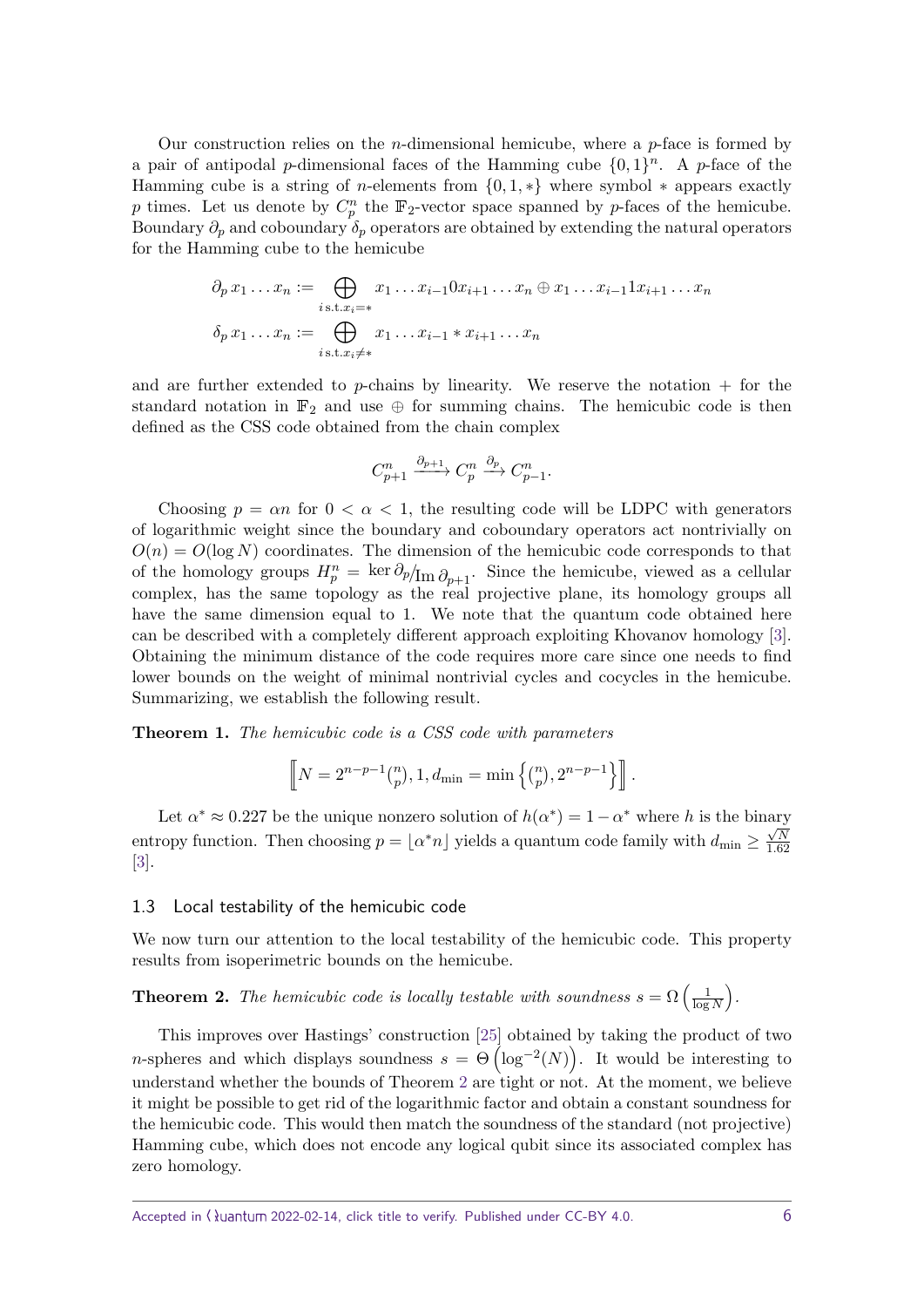We say that a *p*-chain *X* is a filling of *Y* if  $\partial X = Y$  and that a *p*-cochain *X* is a cofilling of *Y* if  $\delta X = Y$ . The main tools to establish the soundness of the hemicubic code are upper bounds on the size of fillings (resp. cofillings) for boundaries (resp. coboundaries) in the cube. Denoting the Hamming weight of chains and cochains by  $\| \cdot \|$ , we have:

<span id="page-6-0"></span>**Lemma 3.** Let E be a p-chain of  $C_p^n$ . Then there exists a p-chain F which is a filling of *∂E, satisfying ∂F* = *∂E such that*

$$
||F||\leq \frac{n-p}{2}||\partial E||.
$$

Let *E* be a *p*-cochain of  $C_p^n$ . Then there exists a *p*-cochain *F* which is a cofilling of  $\delta E$ , *satisfying*  $\delta F = \delta E$  *such that* 

$$
||F|| \le (p+1)||\delta E||.
$$

It is straightforward to translate these results in the language of quantum codes. Let us represent an arbitrary Pauli error of the form  $\bigotimes_{i \in E_X, j \in E_Z} X^i Z^j$  by a couple  $E = (E_X, E_Z)$ where  $E_X$  is the support of the *X*-type errors and  $E_Z$  is the support of the *Z*-type error. Interpreting *E<sup>X</sup>* as a *p*-chain and *E<sup>Z</sup>* as a *p*-cochain, we see that the syndrome of *E* is given by the pair  $(\partial E_X, \delta E_Z)$ . In order to compute the soundness of the quantum code, one needs to lower bound the ratio:

$$
\min_{(E_X, E_Z)} \frac{\|\partial E_X\| + \|\delta E_Z\|}{\|[E_X]\| + \|[E_Z]\|} \ge \min \left\{ \min_{E_X} \frac{\|\partial E_X\|}{\|[E_X]\|}, \min_{E_Z} \frac{\|\delta E_Z\|}{\|[E_Z]\|} \right\},
$$

where the minimum is computed over all errors with a nonzero syndrome, i.e., for *p*chains  $E_X$  which are not a *p*-cycle and *p*-cochains  $E_Z$  which are not a *p*-cocycle. In these expressions, we denote by [*E*] the representative of the equivalence class of error *E*, with the smallest weight. Indeed, recall that two errors differing by a element of the stabilizer group are equivalent. The fact that one considers [*E*] instead of *E* makes the analysis significantly subtler in the quantum case than in the classical case. A solution is to work backward (as was also done by Dotterrer in the case of the Hamming cube [\[16\]](#page-41-10)): start with a syndrome and find a small weight error giving rise to this syndrome. This is essentially how we establish Lemma [3:](#page-6-0)

$$
\min_{E_X, \partial E_X \neq 0} \frac{\|\partial E_X\|}{\|[E_X]\|} \ge \frac{2}{n-p}, \quad \min_{E_Z, \delta E_Z \neq 0} \frac{\|\delta E_Z\|}{\|[E_Z]\|} \ge \frac{1}{p+1}.
$$

This implies the soundness in Theorem [2](#page-5-0) since  $n - p$ ,  $p + 1 = \Theta(\log N)$ .

While Dotterrer established tight bounds for the size of (co)fillings in the Hamming cube, we don't know whether the bounds of Lemma [3](#page-6-0) are tight. Right now, we lose a logarithmic factor in the case of the hemicube, but it is not clear that this should be the case. In fact, it is not even excluded that the hemicube could display a better soundness than the standard cube. We expand on these ideas in Section [5.](#page-31-0)

### 1.4 An efficient decoding algorithm for the hemicubic code

The existence of the small fillings and cofillings promised by the soundness of the code is particularly interesting in the context of decoding since it guarantees the existence of a low-weight error associated to any low-weight syndrome. To turn this into an efficient decoding algorithm, the main idea is to notice that one can efficiently find the required fillings and cofilings and therefore find Pauli errors giving the observed syndrome. While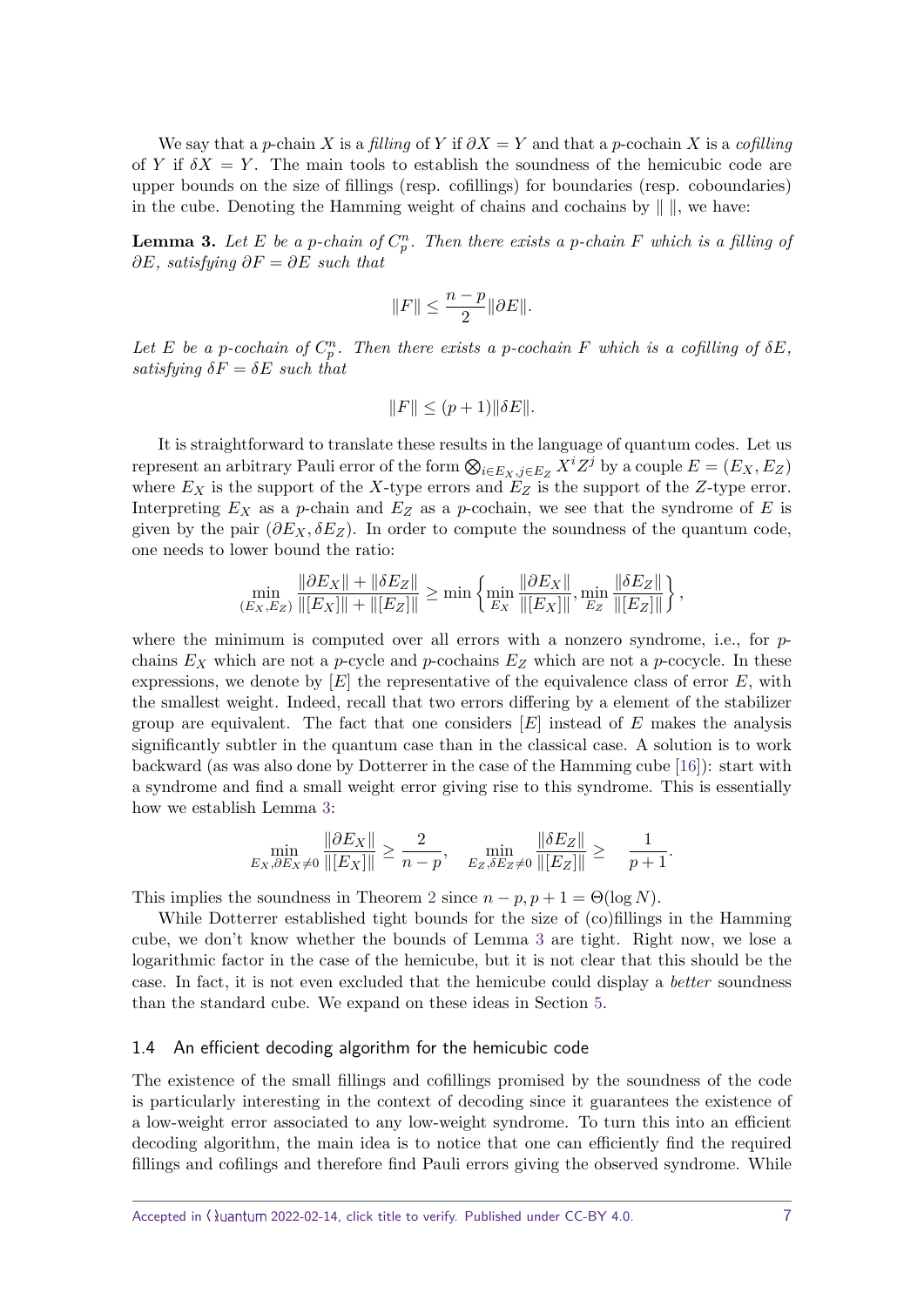finding the smallest possible fillings or cofillings does not appear to be easy, finding ones satisfying the bounds of Lemma [3](#page-6-0) can be done efficiently.

We note, however, that the decoding algorithm does not seem to perform so well against random errors of linear weight. In particular, arguments from percolation theory that would imply that errors tend to only form small clusters and that therefore it is sufficient to correct these errors (similarly to [\[20\]](#page-41-11) for instance) will likely fail here because of the logarithmic weight of the generators. Indeed, the factor graph of the code has logarithmic degree and there does not exist a constant threshold for the error probability such that below this threshold, errors appear in clusters of size  $o(N)$ . In addition, and more importantly, our decoding algorithm isn't local in the sense that it explores only the neighborhood of some violated constraints to take a local decision, and for this reason, it is not entirely clear whether the algorithm processes disconnected clusters of errors independently.

<span id="page-7-0"></span>**Theorem 4.** *The hemicubic code comes with an efficient decoding algorithm that corrects adversarial errors of weight*  $w = O(d_{\min}/\log^2 N)$  *with complexity*  $O(n^4w)$ *.* 

The decoding complexity is quasilinear in the error size and the algorithm can be parallelized to run in logarithmic depth. Finding a filling (or cofilling) can be done recursively by fixing one of the *n* coordinates and finding fillings in the projective cube of dimension  $n-1$ . While the choice of the special coordinate is not immediately obvious if one wants to find the smallest filling, it is nevertheless possible to make a reasonably good choice efficiently by computing upper bounds on the final filling size for each possible choice of coordinate. We establish Theorem [4](#page-7-0) in Section [6.](#page-38-0)

### 1.5 Generalized hemicubic codes: quotients by arbitrary linear codes

A key remark is that identifying antipodal *p*-faces of the *n*-cube is equivalent to considering the cosets of the repetition code  $\{0^n, 1^n\}$  in the cube complex. It is therefore tempting to generalize this approach by identifying the elements of the cosets of arbitrary linear codes C with parameters  $[n, k, d]$ . We form in this way a new complex where two *p*-faces x and *y* are identified if there exists a codeword  $c \in \mathcal{C}$  such that  $x = y + c$ . Recall that addition is coordinate-wise here and that ∗ is an absorbing element.

Deriving the parameters of the quantum CSS code associated to these new complexes has been surprisingly challenging. In particular it does not seem particularly obvious that the quantum parameters, especially the minimum distance, should depend only on the parameters  $[n, k, d]$  of the classical code C and not otherwise on its particular structure: it turns out indeed to be the case however. We managed to derive the quantum parameters by exhibiting explicit representatives of the  $\mathbb{F}_2$ -homology and cohomology classes, through a double induction on *p* and the classical code dimension *k*. We obtain a lower bound on the minimum homologically nontrivial cycle weight by exhibiting a set of representatives of a cohomology class all of which must be orthogonal to the cycle, and in particular intersect it. Since a nontrivial cycle meets this bound it is exact. A similar method is used to derive the minimum nontrivial cocycle weight and we obtain the following theorem.

**Theorem 5.** *The quantum code obtained as the quotient of the n-cube by a linear code* [*n, k, d*] *admits parameters*

$$
\left[\!\left[2^{n-p-k}\binom{n}{p},\binom{p+k-1}{p},\min\left\{\binom{d}{p},2^{n-p-k}\right\}\right]\!\right]
$$

*when qubits are placed on p-faces for*  $p \leq d - 2$ *.*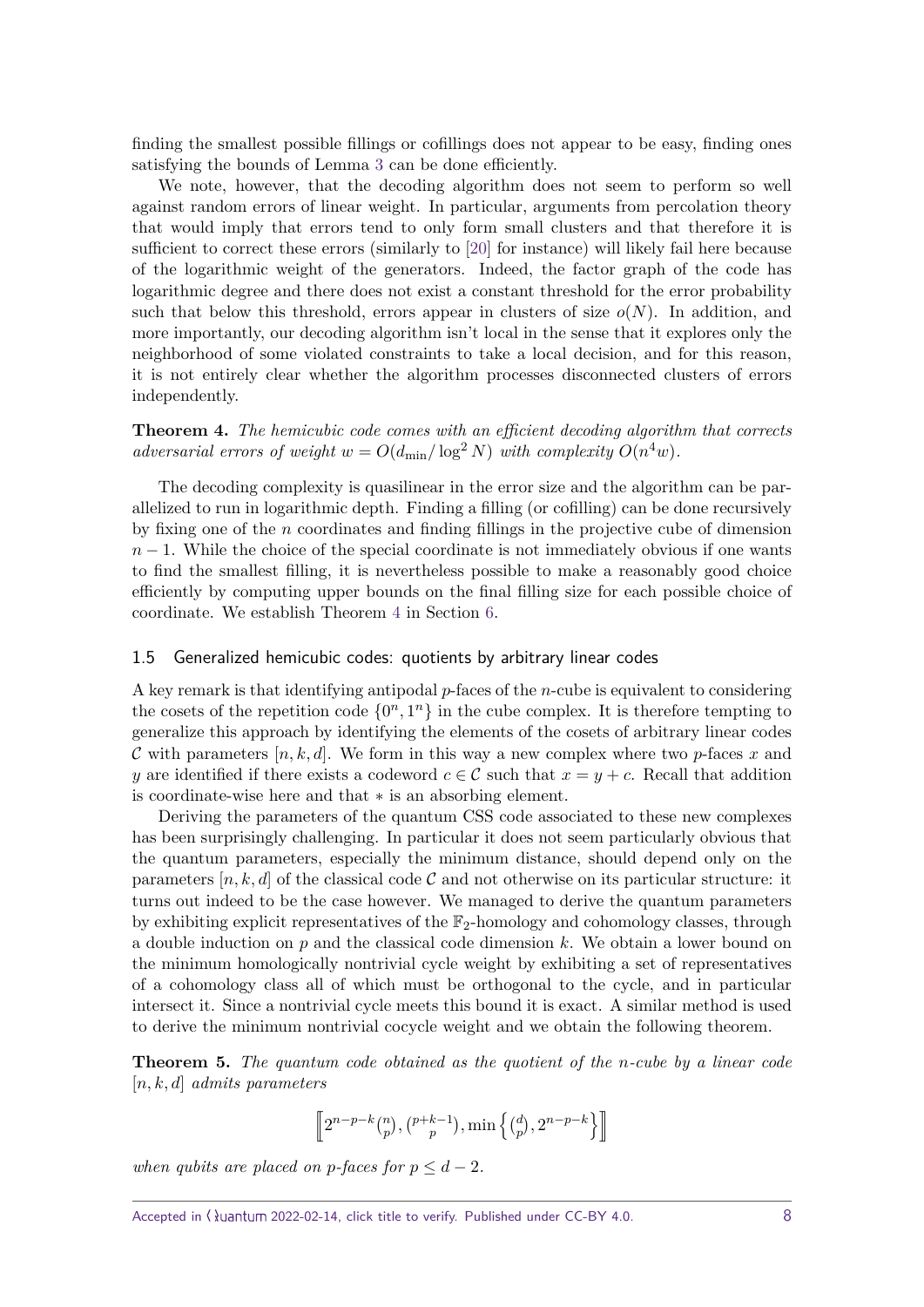An interesting case is  $k = 2$ , which yields a quantum code of exponential length (that is, dimension logarithmic in the code length):

$$
\left[\!\left[2^{n-p-2}\binom{n}{p},p+1,\min\left\{\binom{d}{p},2^{n-p-2}\right\}\right]\!\right].
$$

We are only able to prove a lower bound on the soundness of the code (for *X*-errors) of  $\Omega(1/p!)$ . However, a much improved soundness would follow from the conjectured filling and cofilling constants of the original hemicubic complex: generalized hemicubic codes are therefore candidates for quantum locally testable codes of growing dimension, of which no examples are presently known.

#### 1.6 Discussion and open questions

In this paper, we have introduced a family of quantum code constructions that live on the quotient of the *n*-dimensional Hamming cube by classical linear codes. Despite the apparent simplicity of the construction, it does not seem to have appeared before in the literature. Deriving the parameters of these codes turned out to be significantly subtler than expected, and quite surprisingly, the parameters of the quantum code only depend on the parameters of the classical code and not any on additional structure. The simplest member of our quantum code family, the hemicubic code, basically inherits its local testability from the soundness of the Hamming cube, which was established by Dotterrer. In our view, the fact that our code construction relies so much on the Hamming cube may be expected to yield additional advantages, through the import of other interesting properties from the cube, as well as tools from Boolean analysis.

The most pressing question is to understand whether the generalized hemicubic codes also display local testability. At the moment, we can only establish it for the simplest member of the family, which only encodes a single logical qubit. If we could show that the codes corresponding to the quotient of the Hamming cube by arbitrary linear codes of dimension *k* remain locally testable, then this would provide the first examples of quantum locally testable codes of exponential (if  $k > 1$ ) or polynomial (if  $k = \Omega(n)$ ) length. As we discuss in Section [5,](#page-31-0) improving our bound on the soundness of the one-qubit hemicubic code from  $\frac{1}{\log N}$  to constant would already prove that the generalized code with  $k = 2$ remains locally testable. An indication that such an improvement might be possible comes from the 0-qubit code defined on the standard hypercube (without identifying antipodal faces) which indeed displays constant soundness [\[15\]](#page-41-12). More generally, the question of what parameters are achievable for quantum locally testable codes is essentially completely open at the moment.

Another intriguing question is whether the hemicubic code might help towards establishing the NLTS conjecture (albeit with a quasilocal Hamiltonian with terms of logarithmic weight) or more generally whether it is relevant for many-body physics. As mentioned, any quantum LTC with linear minimum distance would yield such a proof [\[18\]](#page-41-3). The hemicubic code, however, is restricted by a  $O(\sqrt{N})$  minimum distance, and the argument of [\[18\]](#page-41-3) doesn't directly apply anymore. This is in particular a line of research followed by Eldar which relies on the hemicubic code and which provides positive partial results [\[17\]](#page-41-13). We note that in the physics context of the Local Hamiltonian, it is crucial that every individual quantum system (say, qubit) is acted upon by a small number of terms. In this sense, the problem is somewhat more constrained than in the classical local testability case where one is typically fine if the number of constraints is much larger than the number of qubits. Our quantum codes satisfy this requirement since each qubit is only involved in a logarithmic number of local constraints.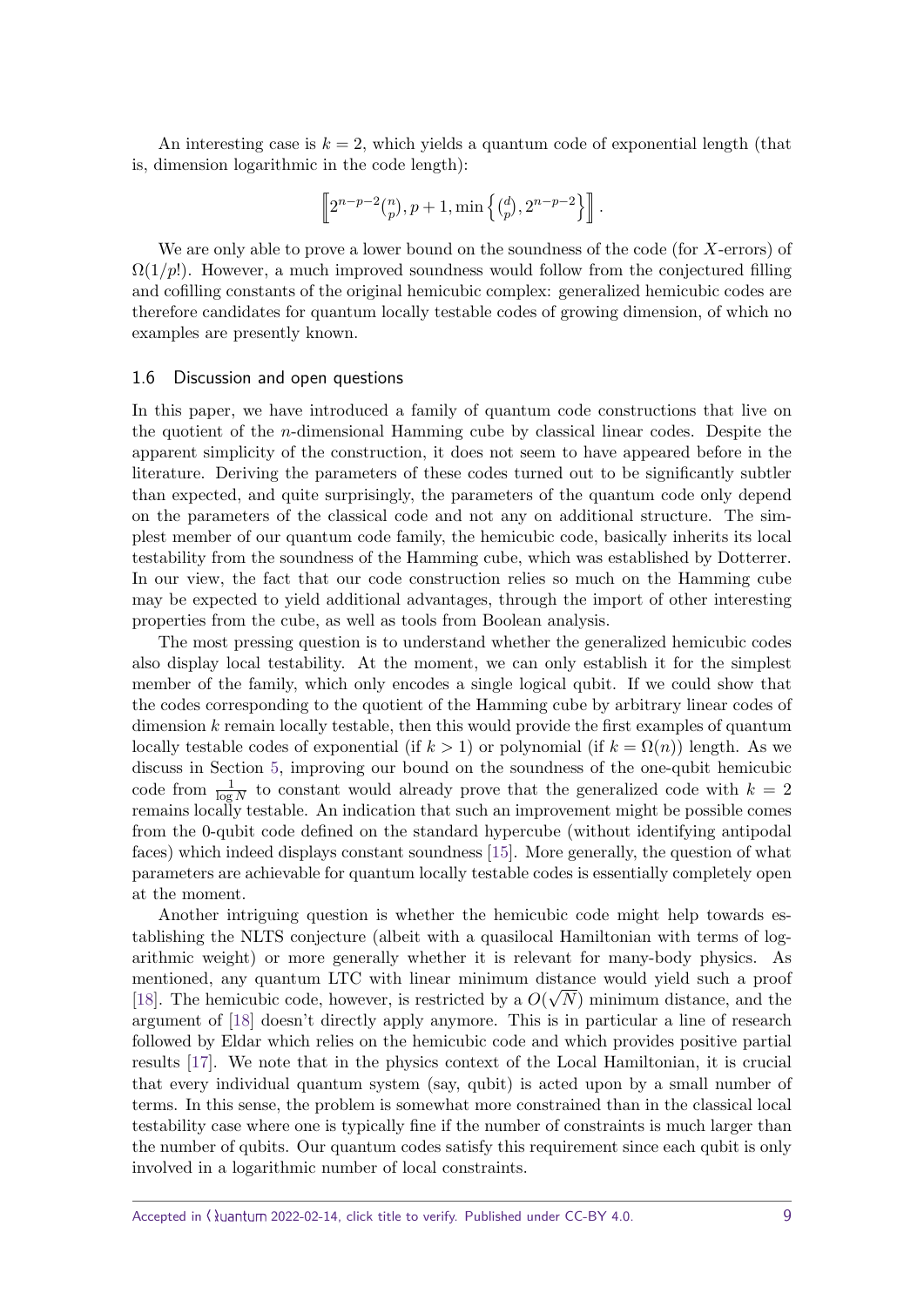Finally, while classical LTCs have found a number of applications in recent years, notably for constructing PCPs, it is fair to say that not much is presently known about possible applications of quantum LTCs. At the same time, local testability is a notion that makes perfect sense in the quantum regime and it seems reasonable to think that quantum LTCs might also find applications. Finding explicit families encoding a nonconstant number of qubits is a natural first step.

# Outline of the manuscript

In Section [2,](#page-10-0) we introduce the main notions of algebraic topology needed for the description of our codes and review the notion of local testability both in the classical and the quantum settings. In Section [3,](#page-15-0) we describe the construction of the one-qubit hemicubic code corresponding to the quotient of the *n*-cube by the repetition code and derive its parameters. We consider the general case of quotients by arbitrary linear codes in Section [4.](#page-21-0) In Section [5,](#page-31-0) we establish the local testability of the hemicubic code. Finally, in Section [6,](#page-38-0) we exploit the local testability of the code to devise an efficient decoding algorithm that runs in quasilinear time, and that can be parallelized to logarithmic depth.

# Acknowledgments

We would like to thank Benjamin Audoux, Alain Couvreur, Omar Fawzi, Antoine Grospellier and Jean-Pierre Tillich for many fruitful discussions on quantum codes. We would like to warmly thank an anonymous reviewer, whose remarks and corrections greatly improved the quality of this article. AL and VL acknowledge support from the ANR through the QuantERA project QCDA.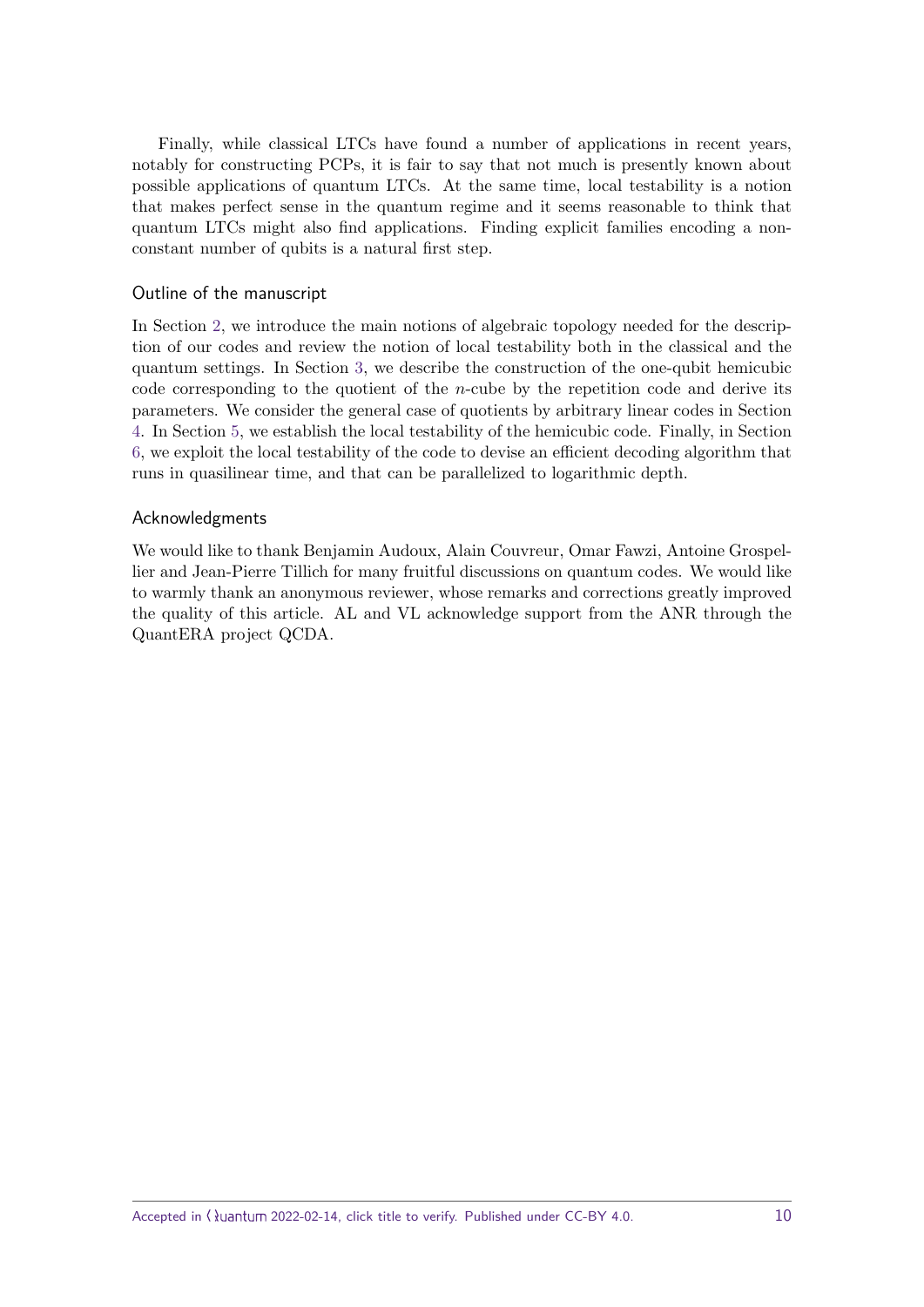# <span id="page-10-0"></span>2 Preliminaries

### <span id="page-10-1"></span>2.1 Notions of algebraic topology

We introduce here the notion of chain complex as well as the Long Exact Sequence theorem that will be a crucial tool to study the dimension of the quantum codes we will consider in Section [4.](#page-21-0)

Possible references for this section are [\[38\]](#page-42-10) §1.3 p. 10 and [\[35\]](#page-42-11) Theorem 6.10 p. 333. A very general definition of a chain complex is the following:

**Definition 6.** *A* chain complex  $C_{\bullet}$  *is a sequence of vector spaces*  $(C_p)_{p \in \mathbb{Z}}$  *and of linear maps*  $(\partial_p : C_p \to C_{p-1})_{p \in \mathbb{Z}}$  *called differentials such that the composition of any two successive differentials is zero:*  $\partial_{p-1}\partial_p = 0$ .

We will limit ourselves to the case when the vector spaces  $C_p$  are finite-dimensional vector spaces over the binary field  $\mathbb{F}_2$  of the form  $\mathbb{F}_2^{X_p}$  $\frac{\Lambda_p}{2}$  for  $X_p$  some finite set. Elements of  $X_p$  are called *p*-cells and elements of  $C_p$  are called *p*-chains. Our chain complexes will also be *bounded*, meaning that only a finite number of spaces  $C_p$  will be non-zero.

Elements of ker  $\partial_p$  are called cycles and elements of Im( $\partial_{p+1}$ ) are called boundaries. Every boundary is a cycle but the converse is not necessarily true. Homology groups give information about this phenomenon.

**Definition 7.** The *p*-th homology group  $H_n(C_{\bullet})$  of a chain complex  $C_{\bullet}$  is defined as the  $quotient H_p = \ker \partial_p / \text{Im} \partial_{p+1}$ .

One also defines coboundary operators:  $\delta_p$ :  $C_p \rightarrow C_{p+1}$  via the adjoint (or transpose) map  $\delta_p = \partial_{p+1}^*$  with the identification of  $C_p^*$  with  $C_p$  and of  $C_{p+1}^*$  with  $C_{p+1}$ . The  $p^{\text{th}}$ cohomology group is given by  $H^p = \text{ker } \delta_p / \text{Im } \delta_{p-1}$ . A standard fact is that the  $p^{\text{th}}$ homology and cohomology groups are isomorphic. Their dimension is called the  $p<sup>th</sup>$  Betta number of the chain complex.

The following definition and theorem will be used in Section [4.](#page-21-0)

**Definition 8.** *A* chain map *f from the chain complex C*• *to the chain complex D*• *is a sequence of morphisms*  $f_p: C_p \to D_p$  *such that for all*  $p \in \mathbb{Z}$ *,*  $f_{p-1}\partial_p = \partial_p f_p$ *. By abuse of notation we use the same symbol*  $\partial_p$  *to refer to the distinct differentials*  $\partial_p$  :  $C_p \to C_{p-1}$  $and \ \partial_p : D_p \to D_{p-1}.$ 

A chain map sequence  $A_{\bullet} \xrightarrow{f} B_{\bullet} \xrightarrow{g} C_{\bullet}$  is called *exact* if for all  $p \in \mathbb{Z}$ , the sequence  $A_p \stackrel{f_p}{\longrightarrow} B_p \stackrel{g_p}{\longrightarrow} C_p$  is exact, i.e., Im $f_p = \ker g_p$ . An exact sequence of the form  $0 \to A_{\bullet}$ .  $B_{\bullet} \stackrel{g}{\rightarrow} C_{\bullet} \rightarrow 0$  is called a *short exact sequence*, and other exact sequences are traditionally called long.

<span id="page-10-2"></span>**Theorem 9** (Long Exact Sequence). A short exact sequence  $0 \to A_{\bullet} \to B_{\bullet} \to C_{\bullet} \to 0$  of *chain complexes induces the following long exact sequence of homology groups:*

$$
\ldots \to H_p(A_{\bullet}) \to H_p(B_{\bullet}) \to H_p(C_{\bullet}) \to H_{p-1}(A_{\bullet}) \to H_{p-1}(B_{\bullet}) \to \ldots
$$

We refer to [\[38\]](#page-42-10) or [\[35\]](#page-42-11) for a proof. However we will make more explicit the induced morphism  $H_p(A_{\bullet}) \to H_p(B_{\bullet})$  (or equivalently  $H_p(B_{\bullet}) \to H_p(C_{\bullet})$ ) and the connecting morphism  $H_p(C_{\bullet}) \to H_{p-1}(A_{\bullet}).$ 

The homology group morphism  $H_p(A_{\bullet}) \to H_p(B_{\bullet})$  is induced by  $f_p : A_p \to B_p$ . It is well defined because  $f_p$  takes cycles to cycles and boundaries to boundaries. To avoid confusion we will sometimes denote the chain group morphism by *f*chain*,p* and the homology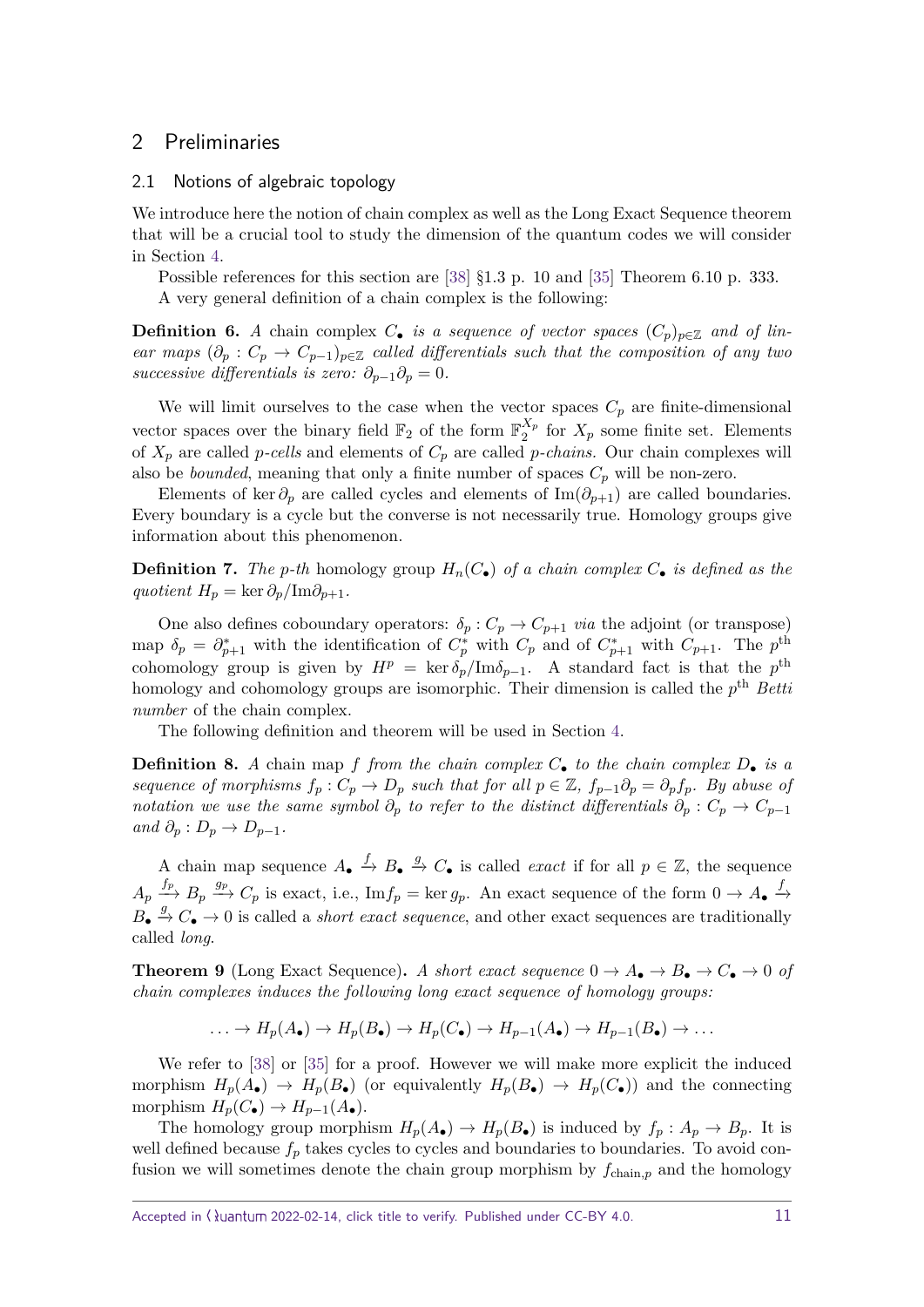group morphism by *f*hom*,p*.

The connecting morphism  $H_p(C_{\bullet}) \to H_{p-1}(A_{\bullet})$  takes more work to construct.

Let  $[c_p]$  be a class in  $H_p(C_{\bullet})$  represented by the element  $c_p$  of  $C_p$ . There exists  $b_p \in B_p$ such that  $g_p(b_p) = c_p$ . Now,  $g_{p-1}(\partial_p(b_p)) = \partial_p(g_p(b_p)) = \partial_p(c_p) = 0$  because  $c_p$  is a cycle. Therefore there exists  $a_{p-1} \in A_{p-1}$  such that  $f_{p-1}(a_{p-1}) = \partial_p(b_p)$ . The connecting morphism is defined by sending  $[c_p]$  to  $[a_{p-1}]$ .

We leave it to the reader to prove that  $a_{p-1}$  is a cycle, that its class  $[a_{p-1}]$  in  $H_{p-1}(A_{\bullet})$ doesn't depend on the representative  $c_{p-1}$  chosen for  $[c_{p-1}]$  and that the connecting map actually is a morphism. To avoid confusion we will sometimes denote the chain group differential by *∂*chain*,p* and the connecting homology group morphism by *∂*hom*,p*.

In the present work, we will form a chain complex associated with the *n*-dimensional Hamming cube or with quotients of this cube by linear codes, and the space  $\mathcal{C}_p$  will be the F2-space spanned by *p*-faces of the resulting cube.

### 2.2 CSS codes

A quantum code encoding k logical qubits into N physical qubits is a subspace of  $(\mathbb{C}^2)^{\otimes N}$ of dimension 2 *k* . A simple way to define such a subspace is via a stabilizer group, that is an abelian group of *N*-qubit operators (tensor products of single-Pauli operators  $X = \begin{pmatrix} 0 & 1 \\ 1 & 0 \end{pmatrix}$ ,  $Z = \begin{pmatrix} 1 & 0 \\ 0 & -1 \end{pmatrix}$ ,  $Y = ZX$  and 1 with an overall phase  $\pm 1$  or  $\pm i$ ) that does not contain  $-\mathbb{1}$ . A stabilizer code is then defined as the eigenspace of the stabilizer with eigenvalue  $+1$  [\[23\]](#page-41-14). A stabilizer code of dimension *k* can be described by a set of *N* −*k* independent generators of its stabilizer group. Note, however, that in the context of locally testable codes, it will be natural to consider larger sets of generators, to allow for some extra-redundancy. The minimum distance  $d_{\min}$  of a quantum code is the minimum weight of a nontrivial logical operator, that is an operator that commutes with all the elements of the stabilizer, but does not belong to the stabilizer. A quantum code of length *N* encoding *k* qubits with minimum distance  $d_{\min}$  is denoted  $\llbracket N, k, d_{\min} \rrbracket$ .

CSS codes are a special case of stabilizer codes where the generators are either products of Pauli-*X* and *I*, or products of Pauli-*Z* and *I* [\[12,](#page-41-15) [36,](#page-42-12) [37\]](#page-42-13). These families are easier to study because the commutation relations required to make the stabilizer abelian simply need to be checked between *X*-type and *Z*-type generators. In particular, such quantum codes can be described by a pair of classical codes.

**Definition 10** (CSS code). *A quantum CSS code with parameters*  $\llbracket N, k, d_{\min} \rrbracket$  *is a pair of classical codes (i.e.,*  $\mathbb{F}_2$ -vector spaces)  $\mathcal{C}_X, \mathcal{C}_Z \subseteq \mathbb{F}_2^N$  such that  $\mathcal{C}_X^{\perp} \subseteq \mathcal{C}_Z$ , or equiva- $\mathcal{L}$  *L*  $\subset \mathcal{L}_X$  *Z*  $\subset \mathcal{L}_X$  *L t* corresponds to the linear span of  $\left\{ \sum_{z \in \mathcal{L}_Z^{\perp}} |x+z\rangle : x \in \mathcal{C}_X \right\}$ , where  $\left\{ |x\rangle : x \in \mathbb{F}_2^N \right\}$  *is the canonical basis of*  $(\mathbb{C}^2)^{\otimes N}$ *.* 

The dimension of the code is given by  $\dim(\mathcal{C}_X/\mathcal{C}_Z^{\perp}) = \dim \mathcal{C}_X + \dim \mathcal{C}_Z - N$  and its minimum distance is given by  $d_{\min} = \min(d_X, d_Z)$  with  $d_X = \min\{|w| : w \in C_X \setminus C_Z^{\perp}\}\$  and  $d_Z = \min\{|w| : w \in C_Z \setminus C_X^{\perp}\}.$  Here,  $|w|$  stands for the Hamming weight of the word *w*.

Quantum LDPC codes are stabilizer codes coming with a list of low-weight generators. For instance, a CSS code  $CSS(C_X, C_Z)$  is said to be LDPC if both  $C_X$  and  $C_Z$  are given with sparse parity-check matrices. Here sparse means that the weight of each row (or equivalently the weight of the corresponding generator) is constant or logarithmic in the length *N*. These codes are particularly interesting because low-weight constraints are more realistic in terms of implementation. Moreover, one can exploit this sparsity to design efficient decoders.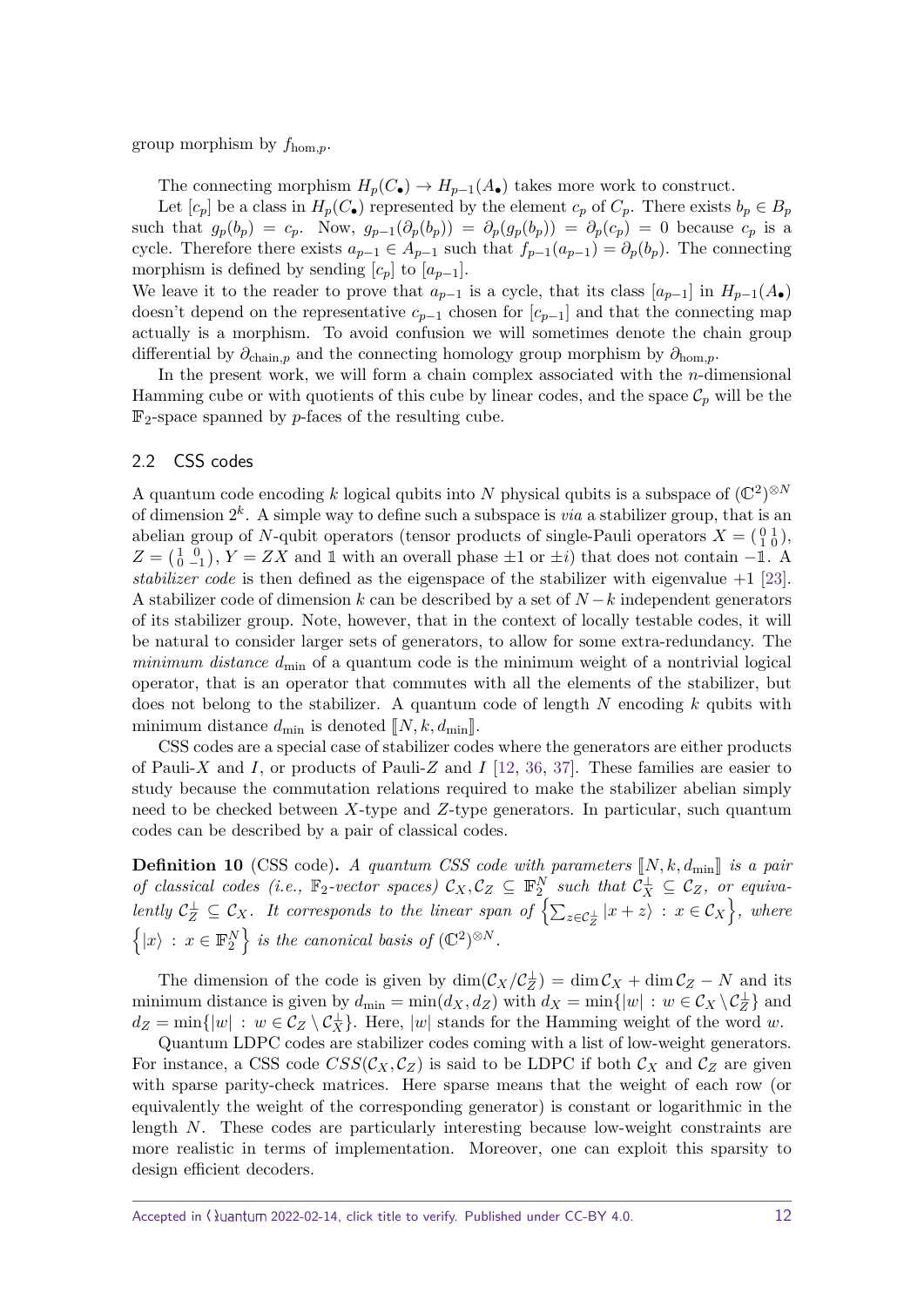A chain complex  $C_{p+1}^n \xrightarrow{\partial_{p+1}} C_p^n \xrightarrow{\partial_p} C_{p-1}^n$  gives rise to a CSS code by considering the classical codes  $\mathcal{C}_X = \ker \partial_p$  and  $\mathcal{C}_Z = (\text{Im } \partial_{p+1})^\perp$ . Indeed, the condition  $\text{Im } \partial_{p+1} \subseteq \ker \partial_p$ immediately implies that  $\mathcal{C}_Z^{\perp} \subseteq \mathcal{C}_X$ . In that case, the dimension of the quantum code is simply the  $p^{\text{th}}$  Betti number of the chain complex.

It will also be convenient to introduce the parity-check matrices  $H_X$  and  $H_Z$  of the classical codes  $\mathcal{C}_X$  and  $\mathcal{C}_Z$ , so that  $\mathcal{C}_X = \ker H_X$  and  $\mathcal{C}_Z = \ker H_Z$ . With the correspondance between chain complexes and CSS codes outlined above, we get

$$
H_X = \partial_p, \quad H_Z = \partial_{p+1}^T = \delta_p,
$$

and they satisfy  $H_X \cdot H_Z^T = 0$ .

An error pattern is defined as a couple  $(e_X, e_Z)$  where  $e_X$  and  $e_Z$  are both binary vectors. The syndrome associated to this error consists in fact of a couple of syndromes  $\sigma_X = H_X e_X^T$  and  $\sigma_Z = H_Z e_Z^T$ . A decoder for the code  $CSS(C_X, C_Z)$  is given the pair  $(\sigma_X, \sigma_Z)$  and decoding succeeds if it outputs a couple of error candidates of the form  $(e_X + f_X, e_Z + f_Z)$  with  $f_X \in \text{Im} H_Z^T$  and  $f_Z \in \text{Im} H_X^T$ . The presence of  $(f_X, f_Z)$  is a crucial difference with the classical setting and results from the fact that the associated operators act trivially on the codespace. It will be useful to keep in mind that the boundary and coboundary operators  $\partial_p$  and  $\delta_p$  are nothing but the syndrome functions for the associated quantum code.

### 2.3 Local testability

Let us first quickly review the notion of local testability in the classical setting. In this case, the distance  $dist(w, C)$  of a word  $w \in \mathbb{F}_2^n$  of a word to a classical code C is defined as expected by:

$$
dist(w, C) = \min_{c \in C} |w + c|,
$$

where  $|x|$  is the Hamming weight of x, that is the number of non-zero bits of x.

**Definition 11.** *A code*  $C \subseteq \mathbb{F}_2^N$  *with parity-check matrix*  $H \in \mathbb{F}_2^{m \times N}$  *is said to be a*  $(q, s)$ locally testable code *with* soundness  $s > 0$  *if the rows of H have weight at most q and if*

<span id="page-12-0"></span>
$$
\frac{1}{m}|Hw| \ge s \frac{\text{dist}(w, \mathcal{C})}{N} \tag{2}
$$

*holds for any word*  $w \in \mathbb{F}_2^N$ . Here, Hw is the syndrome of the word  $w$  and  $dist(w, C)$  is the *distance from w to* C*, that is, the minimal Hamming distance between w and a codeword*  $c \in \mathcal{C}$ .

This definition gives rise to a simple test to distinguish between a codeword and a word at distance at least  $\delta N$  from the code: one simply picks  $1/(s\delta)$  rows of the paritycheck matrix uniformly at random and measures the associated  $1/(s\delta)$  bits. If the word *w* is  $\delta N$  away from the code, then Eq. [\(2\)](#page-12-0) implies that  $\frac{|Hw|}{m} \geq s\delta$  and therefore testing  $O(\frac{1}{s\delta})$  random constraints will be sufficient to detect it with high probability. The quantity  $1/(s\delta)$  is therefore referred to as *query complexity* of the code: this is the number of bits from *w* that should be queried to decide whether *w* is in the code or far from it.

We see that the defining property of an LTC, and more specifically of its parity-check matrix, is that the weight of the syndrome of a word (akin to its "energy") is lowerbounded by a function of its distance to the code. In particular, we want to avoid errors of large weight with a small syndrome. Many constructions of classical LTC are known, for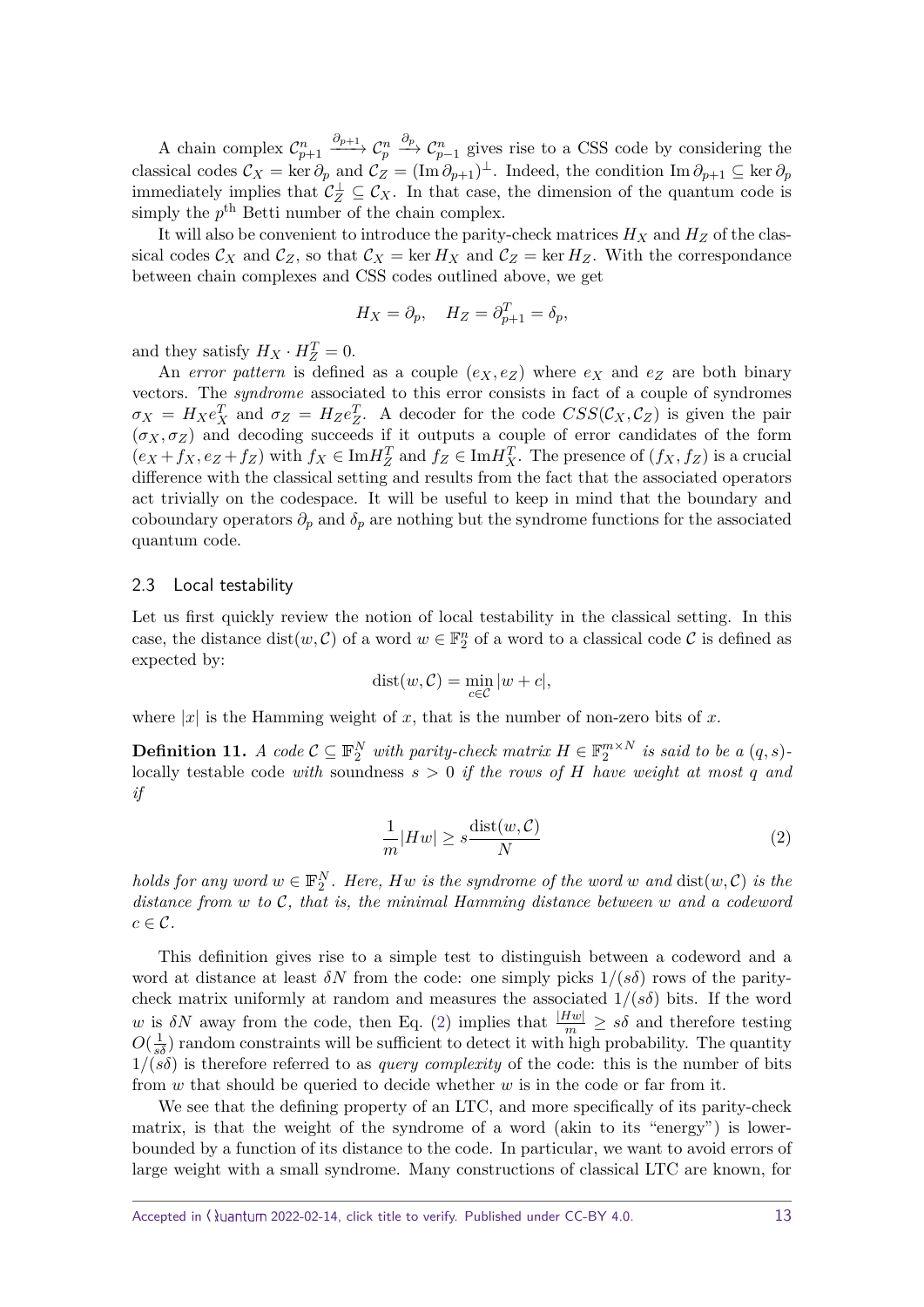instance the Hadamard code and the long code. Classically, one important open question concerns the existence of short LTCs which display linear minimum distance, constant soundness and constant rate.

The study of quantum locally testable codes (qLTC) was initiated by Aharonov and Eldar with the motivation that such objects could prove useful in order to attack the quantum PCP conjecture [\[1\]](#page-40-2). While defining local testability for general quantum codes appears rather involved, the situation is much nicer for stabilizer codes. The definition is then analogous to the classical case, with the difference that the functions "energy":  $w \mapsto \frac{1}{m}|Hw|$  and "distance":  $w \mapsto \text{dist}(w, C)$  need be replaced by Hermitian operators. The quantum observable corresponding to the energy is the Hamiltonian operator. Let  $\mathcal C$ be a stabilizer code with a set of *m q*-local generators  $(S_1, \ldots, S_m)$  of the stabilizer group, meaning that

$$
\mathcal{C} = \{ |\psi\rangle \in (\mathbb{C}^2)^{\otimes n} : S_i |\psi\rangle = |\psi\rangle, \forall i \in [m] \}.
$$

One first forms *m* projectors  $\Pi_i = \frac{1}{2}$  $\frac{1}{2}(\mathbb{1}-S_i)$  so that the codespace becomes the 0 eigenspace of  $\sum_i \Pi_i$ . Note that the generators  $S_i$  of the stabilizer group are products of Pauli operators and therefore admit a spectrum spec $(S_i) = \{-1, +1\}.$ 

The (normalized) Hamiltonian  $H_{\mathcal{C}}$  associated with the code is defined as

$$
H_{\mathcal{C}} = \frac{1}{m} \sum_{i=1}^{m} \Pi_i.
$$

This is the straightforward generalization of the notion of syndrome weight to the quantum case. Defining the distance to the code requires more care, however, in the quantum setting. We follow the approach from Ref. [\[18\]](#page-41-3). The idea is to define a set of  $N+1$ subspaces

$$
\mathcal{C}_0 := \mathcal{C} \quad \subseteq \quad \mathcal{C}_1 \quad \ldots \quad \mathcal{C}_{N-1} \quad \subseteq \quad \mathcal{C}_N = \mathbb{F}_2^N
$$

such that  $C_t$  corresponds to the space of states at distance  $t$  from the code. More precisely,  $\mathcal{C}_t$  is the *t*-fattening of  $\mathcal{C}$ :

$$
\mathcal{C}_t := \text{Span}\{(A_1 \otimes \cdots \otimes A_n)|\psi\rangle \; : \; |\psi\rangle \in \mathcal{C}, \#\{i \; : \; A_i \neq \mathbb{1}\} \leq t\}.
$$

Let  $\Pi_{\mathcal{C}_t}$  be the projector onto  $\mathcal{C}_t$ , so that  $(\Pi_{\mathcal{C}_t} - \Pi_{\mathcal{C}_{t-1}})$  is the projector onto states at distance *t* but not at distance  $t-1$  from C. A state  $|\psi\rangle(\mathbb{C}^2)^{\otimes N}$  is a distance at least *t* from the code if

$$
\langle \psi | \Pi_{\mathcal{C}_{t-1}} | \psi \rangle = 0,
$$

which we denote by  $dist(|\psi\rangle, \mathcal{C}) \geq t$ . We finally define the operator  $D_{\mathcal{C}}$  that "measures" the distance to the code as

$$
D_{\mathcal{C}} := \sum_t t(\Pi_{\mathcal{C}_t} - \Pi_{\mathcal{C}_{t-1}}).
$$

In particular, a state is at distance exactly  $t$  from the code  $\mathcal C$  if it is an eigenstate of the operator  $D<sub>C</sub>$  with eigenvalue t.

With these notations, we are ready to define the notion of locally testable code in the quantum case.

**Definition 12** ([\[18\]](#page-41-3)). A quantum stabilizer code  $\mathcal{C} \subseteq (\mathbb{C}^2)^{\otimes N}$  is a  $(q, s)$ -LTC with q-local *projections*  $\Pi_1, \ldots, \Pi_m$  *if the following operator inequality holds* 

<span id="page-13-0"></span>
$$
\frac{1}{m}\sum_{i=1}^{m}\Pi_i \succeq \frac{s}{N}D_{\mathcal{C}}.\tag{3}
$$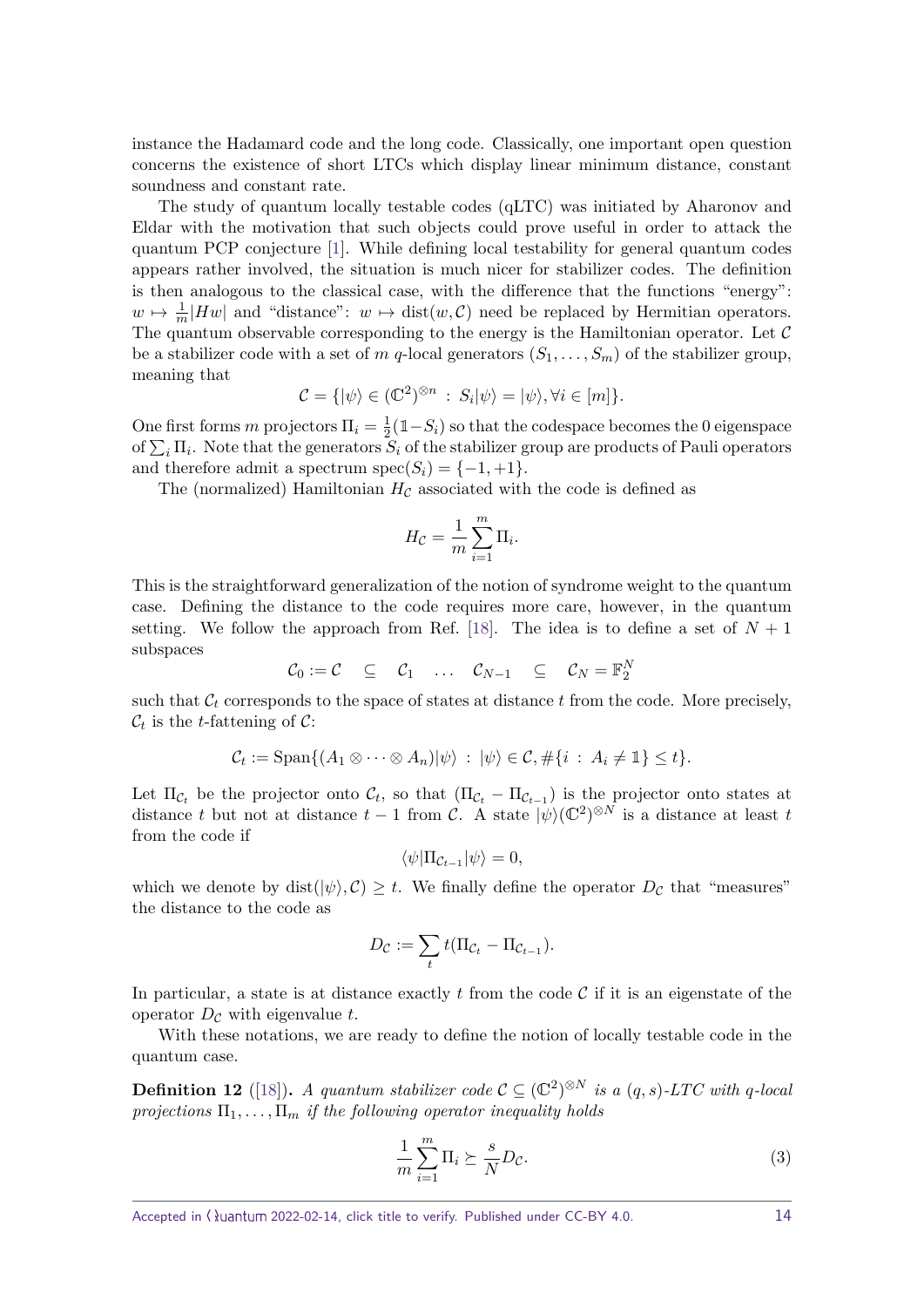If  $C$  is a  $(q, s)$ -LTC, the following lower bound holds:

$$
\min_{|\psi\rangle, \text{dist}(|\psi\rangle, \mathcal{C}) \ge \delta N} \langle \psi | H_{\mathcal{C}} | \psi \rangle \ge s\delta,
$$

where we optimize over all states at distance at least  $\delta N$  from the code.

Similarly to the classical case, the *query complexity* of the quantum LTC is given by  $\frac{1}{s\delta}$ since it is sufficient to measure this number of qubits to distinguish between a codeword and a state at distance at least *δN* from the code.

In order to prove that a CSS code is LTC, it is sufficient to show that both classical codes  $\mathcal{C}_X, \mathcal{C}_Z$  are LTC (see [\[1\]](#page-40-2)).

**Lemma 13.** Let  $\mathcal{C}_X$  and  $\mathcal{C}_Z$  be classical  $(q, s)$ -locally testable codes with  $m_X$  and  $m_Z$ *parity-checks, respectively. Then the quantum code*  $CSS(\mathcal{C}_X, \mathcal{C}_Z)$  *is*  $(q, s')$ -locally testable *with*  $s' = s \min\left(\frac{m_X}{m_X + m_Z}, \frac{m_Z}{m_X + n_Z}\right)$  $\frac{m_Z}{m_X + m_Z}$ ).

*Proof.* The idea is to consider a common eigenbasis of  $H_{\mathcal{C}}$  and  $D_{\mathcal{C}}$  and to prove that Eqn. [\(3\)](#page-13-0) holds for this basis. One starts with  $\dim(\mathcal{C}_X/\mathcal{C}_Z^{\perp})$  elements of the form  $\sum_{z\in\mathcal{C}_Z^{\perp}}|x+$ *z*) for  $x \in C_X$ . These are codewords and belong to  $C_0 = C$ . Then one completes this family by applying to these states bit-flip errors and phase-flip errors characterized by binary vectors  $e_X, e_Z \in \mathbb{F}_2^N$ , to get states  $|\psi_{e_X,e_Z}\rangle$  of the form  $\sum_{z \in C_Z^{\perp}} (-1)^{e_Z \cdot (x+e_X+z)^T} |x+e_X+z\rangle$ . Alternatively, one can obtain this state by applying the Pauli operator

$$
X^{e_X}Z^{e_Z} := \big(\bigotimes_{i \in \text{supp}(e_X)} X_i\big)\big(\bigotimes_{i \in \text{supp}(e_Z)} Z_i\big),
$$

where  $X_i$  and  $Z_i$  are the Pauli-X and Pauli-Z operators  $\begin{pmatrix} 0 & 1 \\ 1 & 0 \end{pmatrix}$  and  $\begin{pmatrix} 1 & 0 \\ 0 & -1 \end{pmatrix}$  applied to the  $i$ <sup>th</sup> qubit.

 $\int$ Such a state  $|\psi_{e_X,e_Z}\rangle$  belongs to the eigenspace of  $H_{\mathcal{C}}$  corresponding to energy  $\frac{1}{m}(|H_Xe_X|+$  $|H_Ze_Z|$ , and more precisely to the subspace of states with syndrome  $(\sigma_X, \sigma_Z) = (H_Xe_X, H_Ze_Z)$ . Note that the states  $|\psi_{e_X,e_Z}\rangle$  define a complete basis of eigenstates of  $H_{\mathcal{C}}$ . The state also has full support on some  $\mathcal{C}_t \setminus \mathcal{C}_{t-1}$  for some *t* that depends on  $(e_X, e_Z)$ . An easy upper bound for *t* is given by

$$
t \leq \min_{c_X \in \mathcal{C}_X} |e_X + c_X| + \min_{c_Z \in \mathcal{C}_Z} |e_Z + c_Z|,
$$

that is, the distance from the state to the code is upper-bounded by the sum of the distance from  $e_X$  to  $\mathcal{C}_x$  and the distance from  $e_Z$  to  $\mathcal{C}_Z$ . This is because  $|\psi_{e_X,e_Z}\rangle$  and  $|\psi_{e_X+e_X,e_Z+e_Z}\rangle = X^{c_X}Z^{c_Z}|\psi_{e_X,e_Z}\rangle$  are at the same distance for the quantum code.

Assume now that both  $\mathcal{C}_X$  and  $\mathcal{C}_Z$  are  $(q, s)$ -locally testable, then by definition, it holds that

$$
\frac{1}{m_X}|H_Xe_X| \ge \frac{s}{N} \min_{c_X \in \mathcal{C}_X} |e_X + c_X|, \quad \frac{1}{m_Z}|H_Ze_Z| \ge \frac{s}{N} \min_{c_Z \in \mathcal{C}_Z} |e_Z + c_Z|,
$$

where  $m_X$  and  $m_Z$  are the number of parity-checks for  $\mathcal{C}_X$  and  $\mathcal{C}_Z$ , respectively, and  $m = m_X + m_Z$ . The energy of  $|\psi_{e_X,e_Z}\rangle$  satisfies:

$$
\langle \psi_{e_X,e_Z} | H_{\mathcal{C}} | \psi_{e_X,e_Z} \rangle = \frac{1}{m} (|H_X e_X| + |H_Z e_Z|)
$$
  
\n
$$
\geq \frac{sm_X}{N(m_X + m_Z)} \min_{c_X \in \mathcal{C}_X} |e_X + c_Z| + \frac{sm_Z}{N(m_X + m_Z)} \min_{c_Z \in \mathcal{C}_Z} |e_Z + c_Z|
$$
  
\n
$$
\geq \frac{s \min(m_X, m_Z)}{N(m_X + m_Z)} \langle \psi_{e_X,e_Z} | D_{\mathcal{C}} | \psi_{e_X,e_Z} \rangle,
$$

which was to be proven.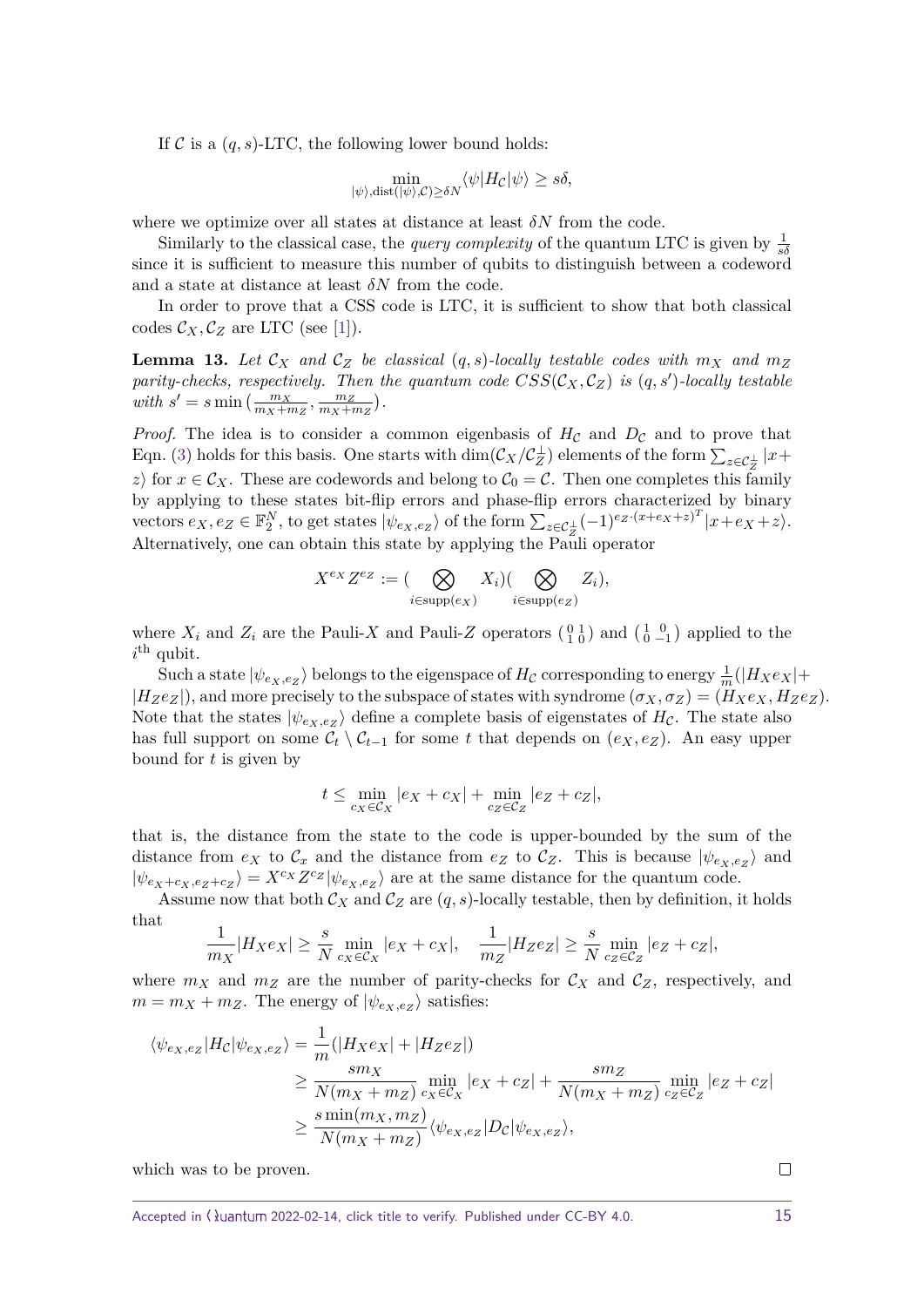# <span id="page-15-0"></span>3 The hemicubic code

In this section, we will consider the simplest member of our code family, corresponding to the quotient of the *n*-cube by the repetition code. Quotients by arbitrary linear codes will be studied in detail in Section [4.](#page-21-0)

## 3.1 The construction

Let  $Q^n = \{0,1\}^n$  be the Hamming cube for  $n \geq 2$ . For  $p \in [n]$ , a *p*-face (or *p*-cell) *x* of  $Q^n$ in an element of  $\{0, 1, *\}$ <sup>n</sup> with exactly *p* indeterminates, denoted with stars,  $|x|_* = p$ . Let  $Q_p^n$  be the set of the *p*-faces in the cube. Its cardinality is  $|Q_p^n| = 2^{n-p} {n \choose p}$ . We also define the space of *p*-chains of the cube to be the  $\mathbb{F}_2$ -vector space spanned by the *p*-faces of the cube. We note that the symbols 0 and 1 can appear either as scalars of  $\mathbb{F}_2$  or as letters of *p*-faces. In the text, there shouldn't be any ambiguity between these different uses. We also note that we alternatively use the set notation or chain notation to describe a chain: for instance  $\{00, ..., 00, \infty\}$  and  $00, ..., 00, \infty\}$  represent the same object. We reserve the notation + for the standard addition in  $\mathbb{F}_2$  or  $\mathbb{F}_2^n$  and use  $\oplus$  for summing chains.

Boundary  $\partial_p$  and coboundary  $\delta_p$  operators can be defined in the usual way for *p*-faces of the cube:

$$
\partial_p x_1 \dots x_n := \bigoplus_{i \text{ s.t. } x_i = *} x_1 \dots x_{i-1} 0 x_{i+1} \dots x_n \oplus x_1 \dots x_{i-1} 1 x_{i+1} \dots x_n
$$

$$
\delta_p x_1 \dots x_n := \bigoplus_{i \text{ s.t. } x_i \neq *} x_1 \dots x_{i-1} * x_{i+1} \dots x_n,
$$

and extended to arbitrary *p*-chains by linearity.

The *hemicube* is formed by considering equivalence classes (of  $p$ -faces) of  $Q^n$  for the equivalence relation between *p*-faces defined as

$$
x \sim y \iff y = x + 11 \dots 1 =: \bar{x},
$$

where addition between 0-faces and *p*-faces is defined pointwise with the convention  $0+\ast$  =  $1 + * = *$ .

Let  $C_p^n$  be the  $\mathbb{F}_2$ -vector space spanned by *p*-faces of the hemicube, that is with the identification ∼. Formally, a *p*-face of the hemicube (Hamming cube with the identification  $\sim$ ) is a pair of elements  $\{x, \bar{x}\}\$ , but we will often abuse notation and denote it by either x or  $\bar{x}$  when there is no ambiguity. An element of  $C_p^n$  is called a *p*-chain of the hemicube. The boundary operator  $\partial_p$  defined for *p*-faces can be extended to  $C_p^n$  because it commutes with the  $+1...1$  relation that defines elements of  $C_p^n$ :

$$
\partial_p(\bar{x}) = \overline{\partial_p(x)}.
$$

One obtains the following chain complex:

$$
C_{n-1}^n \xrightarrow{\partial_{n-1}} C_{n-2}^n \to \cdots \to C_{p+1}^n \xrightarrow{\partial_{p+1}} C_p^n \xrightarrow{\partial_p} C_{p-1}^n \to \cdots C_0^n \xrightarrow{\partial_0} 0,
$$

where we will often write  $\partial$  instead of  $\partial_p$  for simplicity.

One can then form the homology groups  $H_p^n = \ker \partial_p / \text{Im} \partial_{p+1}$ . Since the hemicube, viewed as a cellular complex, has the same topology as the real projective plane, its homology groups have the same dimension.

### <span id="page-15-1"></span>**Theorem 14.**

$$
H_p^n \cong \mathbb{F}_2, \quad \dim H_p^n = 1, \quad \forall p \in [n-1].
$$

Accepted in  $\langle \rangle$ uantum 2022-02-14, click title to verify. Published under CC-BY 4.0. 16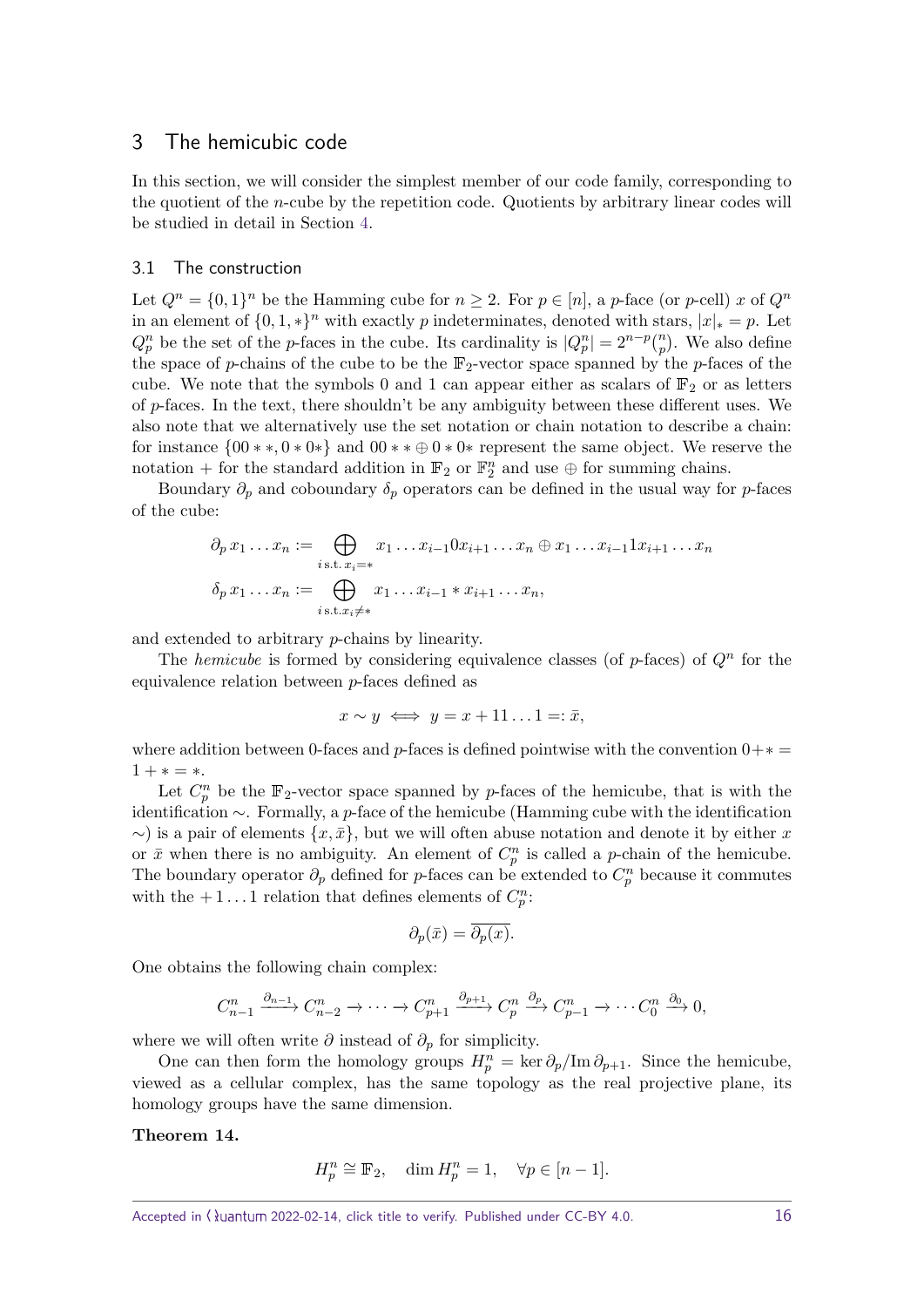*Proof.* Topologically, the Hamming cube is equivalent to the *n*-sphere, and  $Q<sup>n</sup>/\sim$  is equivalent to the projective space  $\mathbb{RP}^n$ . The claim follows from the  $\mathbb{F}_2$  homology of  $\mathbb{RP}^n$ :  $H_p(\mathbb{RP}^n, \mathbb{F}_2) = \mathbb{F}_2.$  $\Box$ 

We will give a more general proof of this fact in Section [4](#page-21-0) where we address the general case of quotients of the cube by arbitrary linear codes.

We denote the associated CSS code by  $\mathcal{Q}_p^n$  and the following theorem gives its parameters:

**Theorem 15.** The quantum CSS code 
$$
(C_X, C_Z)
$$
 associated with the chain complex  $C_{p+1}^n \xrightarrow{\partial_{p+1}} C_p^n \xrightarrow{\partial_p} C_{p-1}^n$  with  $C_X = \ker \partial_p$  and  $C_Z = (\text{Im } \partial_{p+1})^\perp$  has parameters  $[[N, 1, d_{\min}]],$  with  
\n
$$
N = 2^{n-p-1} {n \choose p},
$$
\n
$$
d_{\min} = \min \left\{ {n \choose p}, 2^{n-p-1} \right\}.
$$

We note that the quantum code obtained here can be described with a completely different approach exploiting Khovanov homology [\[3\]](#page-40-5).

*Proof.* The length of the code is simply the length of  $\mathcal{C}_X$ , that is the dimension of  $C_p^n$ , which is half the cardinality of  $Q_p^n$ . The number of *p*-cells in  $Q_p^n$  is the number of choices of *p* positions for the stars in a string of length *n*, times  $2^{n-p}$  possible bit-strings for the remaining coordinates. This yields the result.

Computing the minimum distance is less easy: in Lemma [19,](#page-18-0) we give explicit representatives of the  $p^{\text{th}}$  homology and cohomology groups, yielding in particular  $\binom{n}{p}$  disjoint cohomologically nontrivial cocycles. We argue in addition that any homologically nontrivial cycle necessarily meets all these nontrivial cocycles and is therefore of weight at least  $\binom{n}{p}$ . A somewhat similar argument shows that the weight of nontrivial cocycle is at least  $2^{n-p-1}$ , thus completing the proof.  $\Box$ 

Let us start by constructing *p*-cycles, that we will denote by  $\binom{n}{n}$  $\binom{n}{p}$  recursively. We describe the cycles by giving representative in the original cube complex. We start by defining  $\int_{1}^{n}$  $\binom{n}{1}$ and  $\binom{n}{n}$  $\left[\begin{smallmatrix} n \ n \end{smallmatrix}\right]$ :

$$
\begin{bmatrix} n \\ 1 \end{bmatrix} := \bigoplus_{\ell \in [n-1]} 0^{n-\ell-1} * 1^{\ell}
$$

$$
= 000... 0 *
$$

$$
\oplus 00... 0 * 1
$$

$$
\oplus 0... 0 * 11
$$

$$
\oplus ...
$$

$$
\oplus *1... 1,
$$

$$
\begin{bmatrix} n \\ n \end{bmatrix} := * ... *
$$

where  $\begin{bmatrix} n \\ 1 \end{bmatrix}$  $\binom{n}{1}$  is a 1-cycle while  $\binom{n}{n}$  $\binom{n}{n}$  is only defined formally (since there are no *n*-cells in the *n*-dimensional hemicube). For  $p \leq n$ , we further define

$$
\begin{bmatrix} n \\ p \end{bmatrix} := \begin{bmatrix} n-1 \\ p \end{bmatrix} \frac{1+(-1)^{p+1}}{2} \oplus \begin{bmatrix} n-1 \\ p-1 \end{bmatrix} *, \tag{4}
$$

<span id="page-16-0"></span>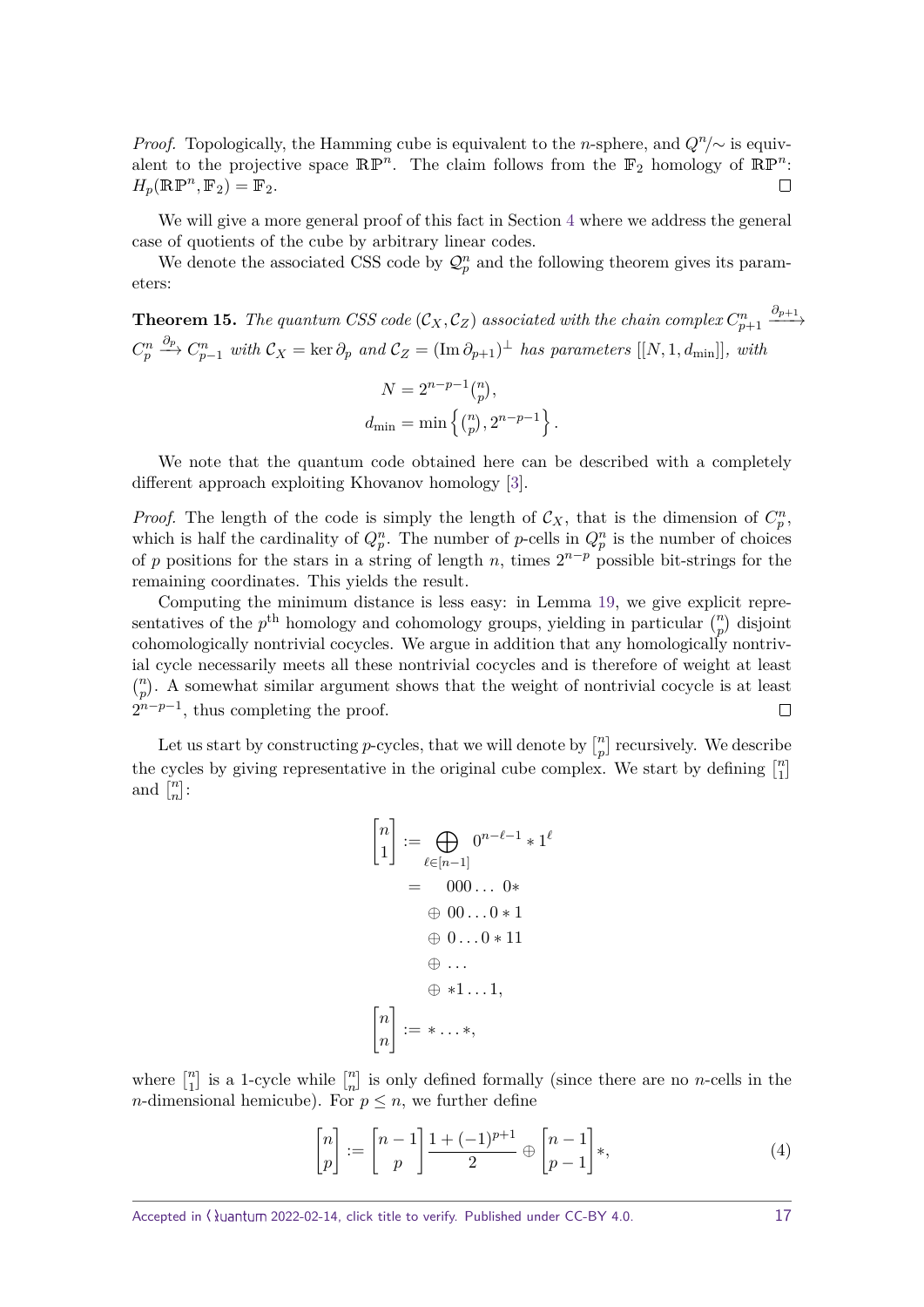where  $\frac{1+(-1)^{p+1}}{2}$  is either 0 or 1 depending on the parity of *p*,  $S\alpha$  is the chain obtained by concatenating  $\alpha \in \{0, 1, *\}$  at the end of each face of the chain *S*.

**Lemma 16.** *The p-chain*  $\binom{n}{n}$  $\binom{n}{p}$  *is a representative of a p-cycle of weight*  $\binom{n}{p}$  *in the hemicube.* 

For a set  $S \in Q_p^n$ , we define  $\overline{S}$  to be the set obtained by exchanging 0 and 1 in every element of *S*. In particular, the projections of *S* and  $\overline{S}$  are identical in the hemicube.

*Proof.* Let us prove by induction that

$$
\partial \begin{bmatrix} n \\ p \end{bmatrix} = \begin{bmatrix} n \\ p-1 \end{bmatrix} \oplus \begin{bmatrix} n \\ p-1 \end{bmatrix}.
$$

The base cases  $\partial \begin{bmatrix} n \\ 1 \end{bmatrix}$  $\binom{n}{1}$  and  $\partial \binom{n}{n}$  $\binom{n}{n}$  are easily verified:

$$
\partial \begin{bmatrix} n \\ 1 \end{bmatrix} = \bigoplus_{\ell \in [n-1]} 0^{n-\ell} 1^{\ell} \oplus \bigoplus_{\ell \in [n-1]} 0^{n-\ell-1} 1^{\ell+1}
$$

$$
= 00...0 \oplus 11...1 = \begin{bmatrix} n \\ 0 \end{bmatrix} \oplus \overline{\begin{bmatrix} n \\ 0 \end{bmatrix}},
$$

where we formally defined  $\begin{bmatrix} n \\ 0 \end{bmatrix}$  $_{0}^{n}$  := 00...0. And

$$
\partial\begin{bmatrix}n\\n\end{bmatrix}=\bigoplus_{\ell=0}^{n-1}\left(*^{\ell}0*^{n-\ell-1}\oplus *\ell 1*^{n-\ell-1}\right)=\begin{bmatrix}n\\n-1\end{bmatrix}\oplus \overline{\begin{bmatrix}n\\n-1\end{bmatrix}}.
$$

Let us establish the induction step:

$$
\partial \begin{bmatrix} n \\ p \end{bmatrix} = \partial \begin{bmatrix} n-1 \\ p \end{bmatrix} \frac{1+(-1)^{p+1}}{2} \oplus \begin{bmatrix} n-1 \\ p-1 \end{bmatrix} 0 \oplus \begin{bmatrix} n-1 \\ p-1 \end{bmatrix} 1 \oplus \partial \begin{bmatrix} n-1 \\ p-1 \end{bmatrix} * \n= \left( \begin{bmatrix} n-1 \\ p-1 \end{bmatrix} \frac{1+(-1)^{p+1}}{2} \oplus \begin{bmatrix} n-1 \\ p-1 \end{bmatrix} \frac{1+(-1)^{p+1}}{2} \right) \oplus \left( \begin{bmatrix} n-1 \\ p-1 \end{bmatrix} 0 \oplus \begin{bmatrix} n-1 \\ p-1 \end{bmatrix} 1 \right) \n= \left( \begin{bmatrix} n-1 \\ p-1 \end{bmatrix} \frac{1+(-1)^{p-1}}{2} \oplus \begin{bmatrix} n-1 \\ p-1 \end{bmatrix} \frac{1+(-1)^{p+1}}{2} \right) \oplus \left( \begin{bmatrix} n-1 \\ p-2 \end{bmatrix} * \oplus \begin{bmatrix} n-1 \\ p-2 \end{bmatrix} * \right) \n= \left( \begin{bmatrix} n-1 \\ p-1 \end{bmatrix} \frac{1+(-1)^{p-1}}{2} \oplus \begin{bmatrix} n-1 \\ p-2 \end{bmatrix} * \right) \oplus \overline{\left( \begin{bmatrix} n-1 \\ p-1 \end{bmatrix} \frac{1+(-1)^{p-1}}{2} \oplus \begin{bmatrix} n-1 \\ p-2 \end{bmatrix} * \right)} \n= \begin{bmatrix} n \\ p-1 \end{bmatrix} \oplus \overline{\left[ \begin{bmatrix} n \\ p-1 \end{bmatrix} \right]}.
$$

<span id="page-17-0"></span>The identification of  $\binom{n}{n-1}$  $\begin{bmatrix} n \\ p-1 \end{bmatrix}$  and  $\overline{\begin{bmatrix} n \\ p-1 \end{bmatrix}}$  $\overline{\binom{n}{p-1}}$  shows that that  $\partial \begin{bmatrix} n \\ p \end{bmatrix}$  $p_{p}^{n}$  = 0 in the hemicube, and therefore that  $\binom{n}{n}$  $\binom{n}{p}$  represents a cycle. In order to compute its cardinality, we also proceed by induction: the base cases are immediate and the induction step follows from the formula for the binomial coefficient:  $\binom{n}{p} = \binom{n}{p-1} + \binom{n-1}{p-1}$ .  $\Box$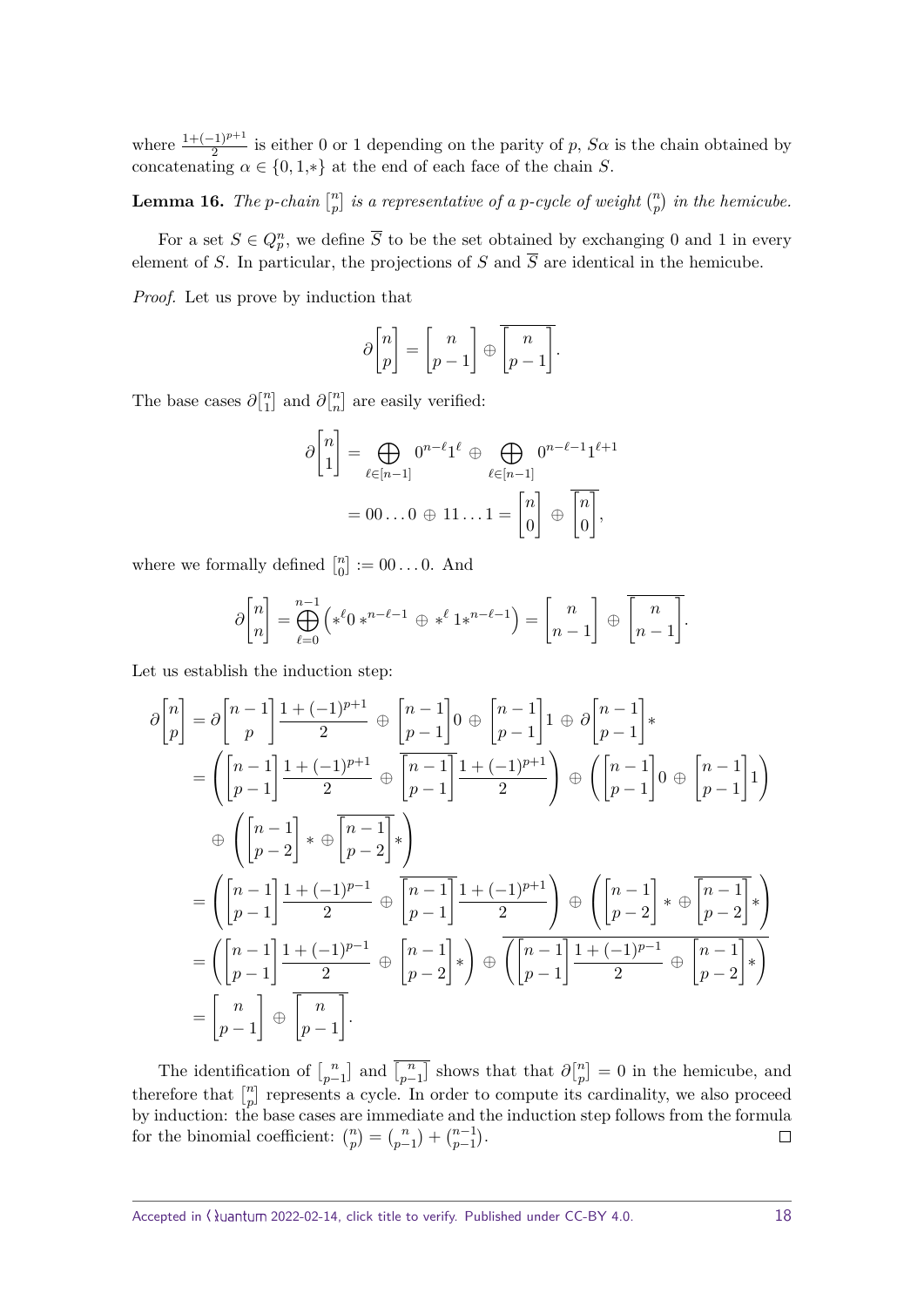**Lemma 17.** *The p-chain*  $\begin{bmatrix} n \\ n \end{bmatrix}$  $\binom{n}{p}$  can alternatively be described as the sum of *p*-faces represented by strings of length  $n$ , with all  $\binom{n}{p}$  possible positions for the p stars, and with the *remaining indices filled with 0 and 1 as follows: a 0 when there is an even number of stars on its left and a 1 when there is an odd number of stars on its left.*

For instance, we have

$$
\begin{bmatrix} 4 \\ 2 \end{bmatrix} = **00
$$

$$
\oplus **1*0
$$

$$
\oplus **11*
$$

$$
\oplus 0**0
$$

$$
\oplus 0*1*
$$

$$
\oplus 00**.
$$

*Proof.* The proof is again by induction on *n* and *p*: the base cases  $\binom{n}{1}$  $\begin{bmatrix} n \\ 1 \end{bmatrix}$  and  $\begin{bmatrix} n \\ n \end{bmatrix}$  $\binom{n}{n}$  are immediate. For the induction step, it is sufficient to see that Eq. [\(4\)](#page-16-0) holds for the alternate description of Lem. [17:](#page-17-0) observe that for every *p*-face of  $\binom{n}{n}$  $\binom{n}{p}$ , if the last coordinate is not a star, it takes value 0 if  $p$  is even and 1 if  $p$  is odd. Since  $p$  is the number of stars on the left of the last coordinate, the description of Lem. [17](#page-17-0) holds for  $\binom{n}{n}$  $\binom{n}{p}$  assuming that it holds for  $\int_{n}^{n}$  $\binom{n}{p-1}$  and  $\binom{n-1}{p-1}$  $_{p-1}^{n-1}$ ].  $\Box$ 

For  $n = 5$  and  $p = 2$ , a 2-cycle is represented on Figure [1.](#page-19-0)

Let us turn our attention to cocycles. We will show that a representative of a *p*-cocycle in the hemicube is

$$
S_p^n := \bigoplus_{a_i \in \{0,1\}, 0 \le i \le n-p-1} * \dots * 0 a_1 \dots a_{n-p-1}.
$$

In words,  $S_p^n$  represents all the *p*-faces of the hemicube parallel to \* $\cdots$  \*0...0. By parallel we mean that their *p* stars are at the same positions.

<span id="page-18-1"></span>**Lemma 18.** *The set*  $S_p^n$  *represents a p-cocycle in the hemicube, that is,*  $\delta_p S_p^n = 0$ *.* 

*Proof.* The coboundary of  $S_p^n$  is the  $(p + 1)$ -chain:

$$
\delta S_p^n = \bigoplus_{i=1}^{n-p-1} \bigoplus_{a_1,\dots,a_{n-p-1} \in \{0,1\}^{n-p-2}} \ast \dots \ast 0 a_1 \dots a_{i-1} \ast a_{i+1} \dots a_{n-p-1}.
$$

Observe that the same term  $* \dots * 0a_1 \dots a_{i-1} * a_{i+1} \dots a_{n-p-1}$  appears twice, once from \*...\*0 $a_1...a_{i-1}0a_{i+1}...a_{n-p-1}$  and a second time from \*...\*0 $a_1...a_{i-1}1a_{i+1}...a_{n-p-1}$ . The coboundary of  $S_p^n$  is therefore null, which proves the claim.  $\Box$ 

<span id="page-18-0"></span>**Lemma 19.** *The cycle*  $\begin{bmatrix} n \\ n \end{bmatrix}$  $\binom{n}{p}$  and the cocycle  $S_p^n$  are homologically and cohomologically *nontrivial respectively. Furthermore they are of minimum weight among nontrivial cycles and cocycles.*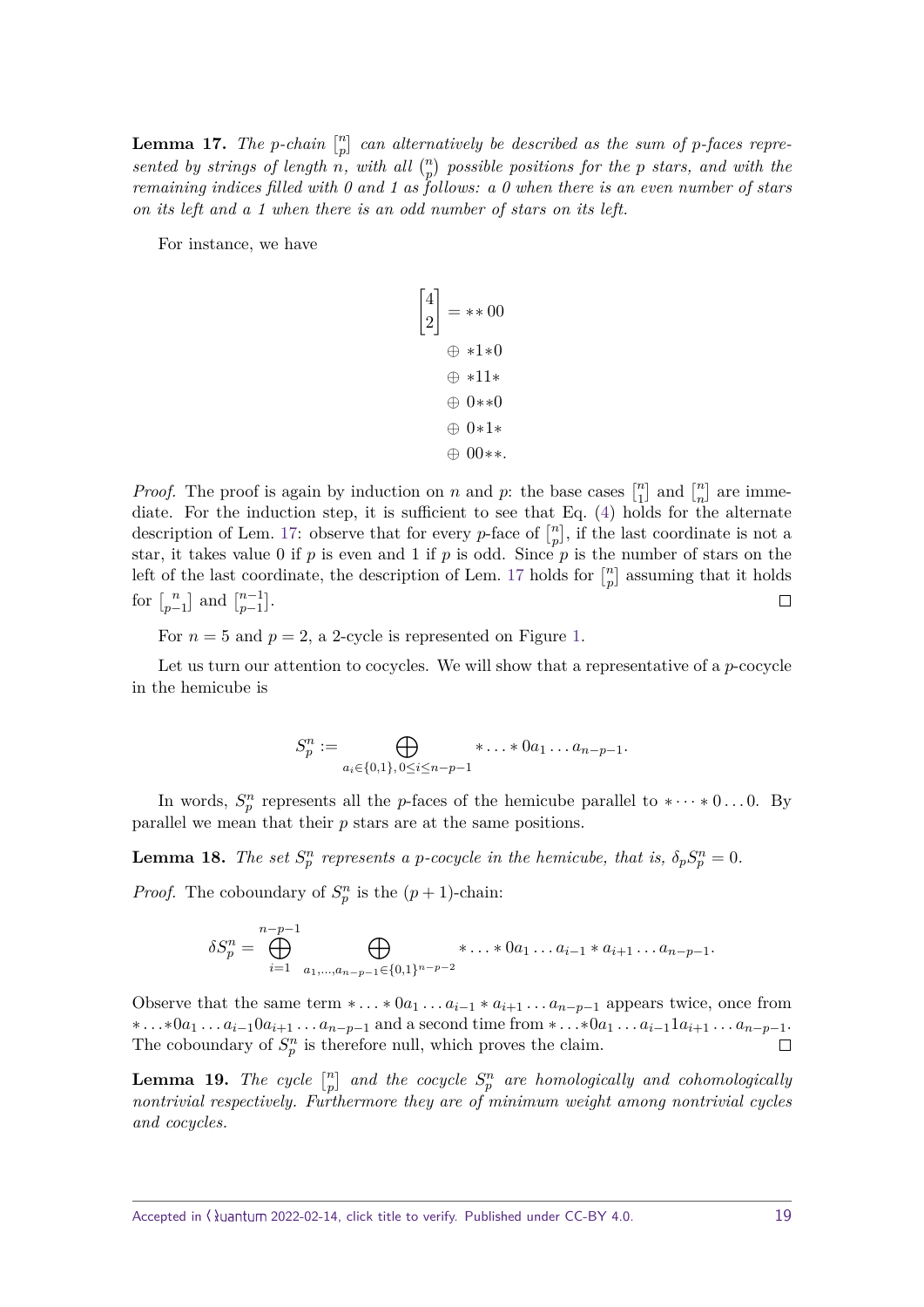<span id="page-19-0"></span>

Figure 1: A minimal nontrivial 2-cycle for  $n = 5$ . The hemicube is obtained from the Cayley graph over  $\mathbb{F}_2^5$  with generators *a*, *b*, *c*, *d*, *e* by the identification  $a + b + c + d + e = 0$ . The 16 vertices of the graph are represented, together with the 10 faces that make up the 2-cycle. The two red paths are identified after twisting, 2-faces with dashed edges are not in the cycle.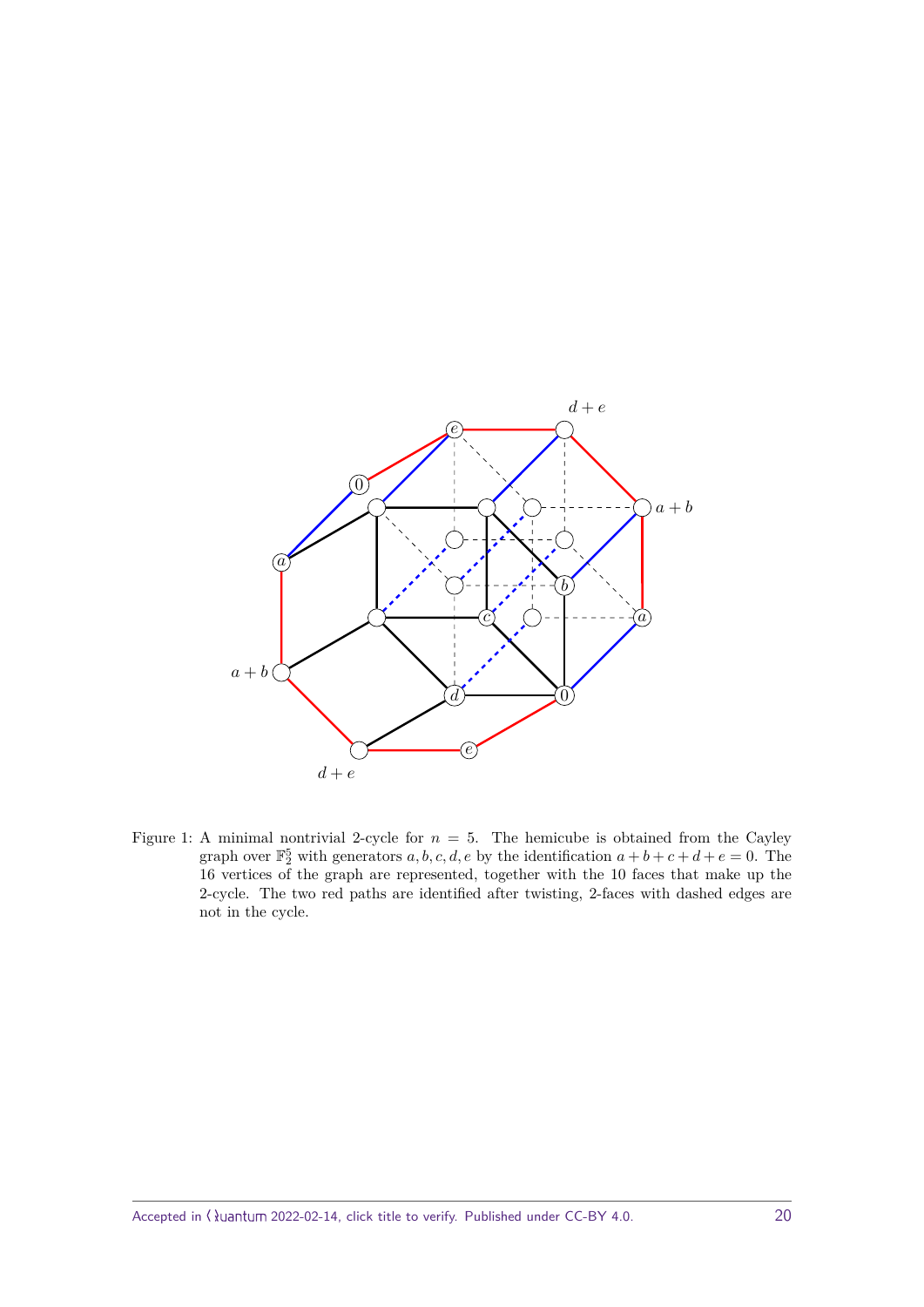*Proof.* We first notice that  $\binom{n}{n}$  $\binom{n}{p}$  and  $S_p^n$  meet in exactly one *p*-cell of the hemicube, namely  $\{** \ldots * 00 \ldots 0, ** \ldots * 11 \ldots 1\}$ . This means in particular that  $\binom{n}{n}$  $\binom{n}{p}$  and  $S_p^n$  are nonorthogonal vectors of  $C_p^n$ . Both are therefore nontrivial since any cycle is orthogonal to all trivial cocycles (coboundaries) and any cocycle is orthogonal to all trivial cycles (boundaries).

We make the further remark that if a nontrivial cycle were orthogonal to a given nontrivial cocycle, then *all* nontrivial cycles, and hence *all* cycles must be also be orthogonal to this given cocycle (because the homology of the hemicube has dimension 1). But the orthogonal space of the cycle space is the space of trivial cocycles, a contradiction. Therefore any nontrivial cycle/nontrivial cocycle pair must consist of non-orthogonal vectors.

To establish that  $\binom{n}{n}$  $\binom{n}{p}$  is a nontrivial cycle of minimum weight, we find  $\binom{n}{p}$  nontrivial cocycles with disjoint supports. These are obtained similarly to  $S_p^n$  by placing the *p* stars in all possible  $\binom{n}{p}$  positions, instead of the first *p* coordinates. Since a nontrivial cycle must be non-orthogonal to, and therefore intersect, all of them, this proves that its weight is at least  $\binom{n}{p}$ .

The reasoning is almost similar for the minimum nontrivial cocycle weight (and can be seen as an application of Theorem 2.8 in [\[4\]](#page-40-6)). For  $x \in \{0,1\}^n$ , define  $T_x\begin{bmatrix}n \\ n\end{bmatrix}$  $\left[\begin{smallmatrix} n\ p \end{smallmatrix}\right]$  to be the cycle that is the translate of  $\binom{n}{n}$  $\binom{n}{p}$  by the vector *x*. This means that  $T_x\binom{n}{p}$  $\binom{n}{p}$  is obtained from  $\binom{n}{n}$  $\binom{n}{p}$  by replacing every *p*-face *y* in  $\binom{n}{p}$  $\binom{n}{p}$  by  $y + x$ . Note that any *p*-face *z* belongs to exactly  $2^p$  translates  $T_x\begin{bmatrix}n\\n\end{bmatrix}$  $\binom{n}{p}$  (all such *x* may differ only in the star coordinates of *z*). All translates  $T_x\begin{bmatrix}n\\n\end{bmatrix}$  $\binom{n}{p}$  are nontrivial cycles since they are not orthogonal to the nontrivial cocycle  $S_p^n$ . Indeed they intersect at exactly one *p*-face since  $T_x\begin{bmatrix}n \\ n\end{bmatrix}$ *p* contains one *p*-face for each positions of the *p* stars and  $S_p^n$  contains all the *p*-faces that have the *p* stars in the first *p* positions. Therefore any nontrivial cocycle must be non-orthogonal to, and in particular intersect, all of them. Since any of its *p*-faces can belongs to exactly  $2^p$  translates  $T_x\binom{n}{n}$  $\genfrac{}{}{0pt}{}{n}{p}$ and since the total number of distinct translates  $T_x\begin{bmatrix}n\\n\end{bmatrix}$  $\binom{n}{p}$  in the hemicube complex is  $2^{n-1}$ , because translating by  $x$  or  $\bar{x}$  is equivalent, we get that the weight of any nontrivial cocycle is at least  $2^{n-p-1}$ . Since this is the weight of  $S_p^n$ , the bound is tight.  $\Box$ 

We immediately get the value of the minimum distance.

**Corollary 20.** *The minimum distance of the quantum code corresponding to p-chains in the n-dimensional hemicube is*

$$
d_{\min} = \min\left\{ {n \choose p}, 2^{n-p-1} \right\}.
$$

Let  $h(x) = -x \log x - (1-x) \log(1-x)$  be the binary entropy function where here and throughout, the logarithm is taken in base 2. Let us define  $\alpha^* \approx 0.227$  to be the unique nonzero solution of  $h(\alpha^*) = 1 - \alpha^*$ . Then choosing  $p = |\alpha^* n|$  yields a quantum code where both minimum distances are approximately equal and satisfy:

$$
d_{\min} = \Theta(\sqrt{N}).
$$

See [\[3\]](#page-40-5) for a detailed analysis of the constant in this equation. Specifically, Proposition 5.5 of Ref. [\[3\]](#page-40-5) shows that one can extract a subfamily of codes with  $d_{\min} \ge \frac{\sqrt{N}}{1.62}$ .

Let us finally mention that the number *m* of constraints in the hemicubic code is of the same order as the number *N* of qubits since we have

$$
N = 2^{n-p-1} {n \choose p}
$$
  
\n
$$
m = 2^{n-p} {n \choose p+1} + 2^{n-p-2} {n \choose p-1} = \left(\frac{2(n-p)}{p+1} + \frac{p}{2(n-p+1)}\right) N
$$
  
\n
$$
= O(N).
$$

Accepted in  $\lambda$ uantum 2022-02-14, click title to verify. Published under CC-BY 4.0. 21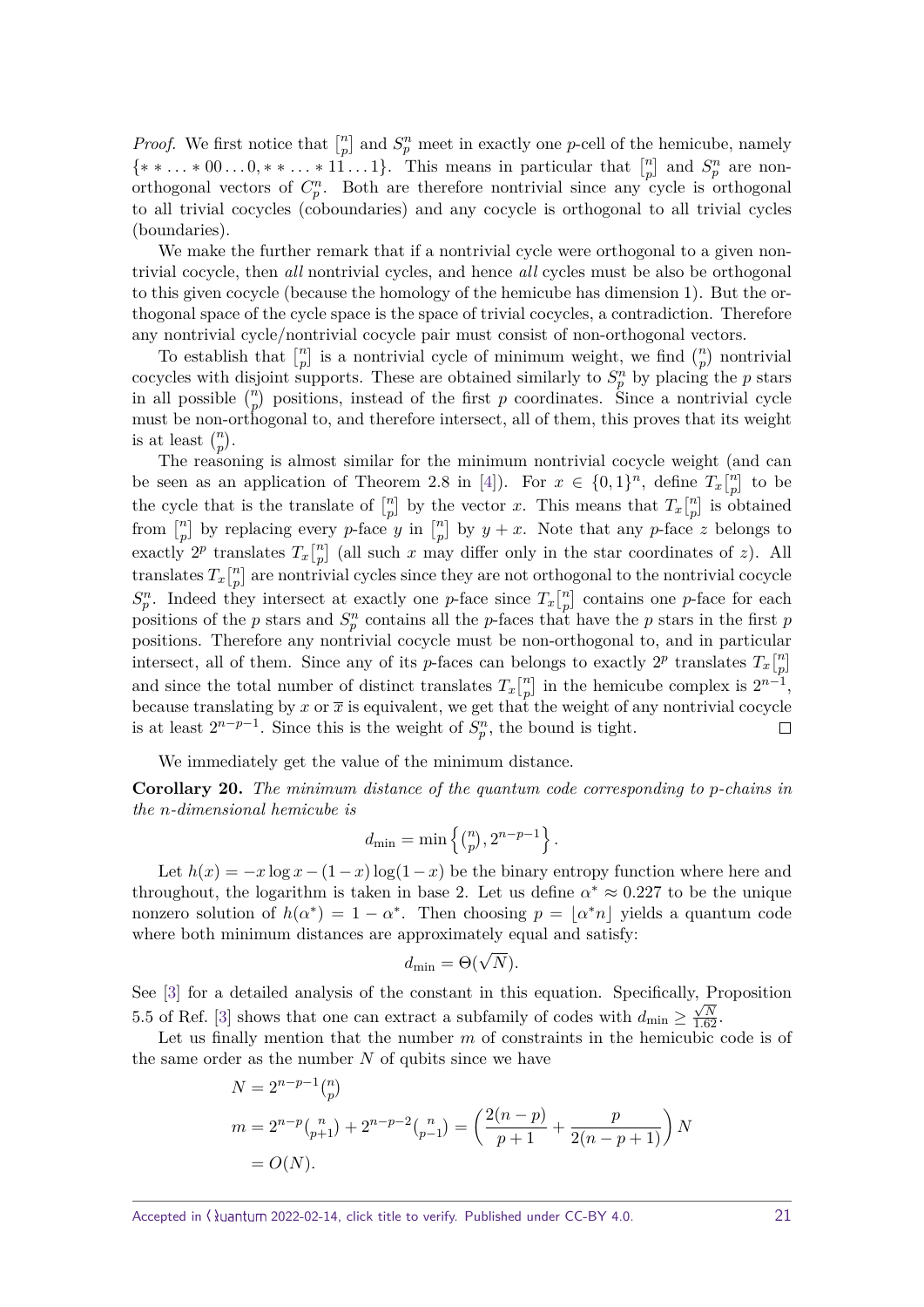We note that this property is welcome in the physics context of the Local Hamiltonian since the relevant Hamiltonians in Nature should be such that every particle is only acted upon by a reasonably small number of local terms, but that it is much easier to obtain local testability when allowing the number of constraints to be larger than the number of (qu)bits. In fact, such redundancy among constraints is even required to get local testability in the classical case [\[6\]](#page-40-7).

# <span id="page-21-0"></span>4 Quotient by general linear codes

The construction of the quantum code associated with the hemicube can be readily generalized by realizing that identifying antipodal points in the hypercube  $Q<sup>n</sup>$  is in fact equivalent to taking the quotient by a repetition code of length *n*. It becomes then natural to consider quotients by more general classical linear codes, provided that their minimum distance is large enough (it should be larger than  $p + 2$ ). In particular, the quotient of the cube by a classical code of dimension *k* will yield a quantum code of dimension  $\binom{k+p-1}{n}$  $\binom{p-1}{p}$ .

### <span id="page-21-1"></span>4.1 Dimension of a hemicubic code: algebraic proof

The *n*-hemicube is the quotient of the cube by the antipodal map. We have already stated that since the *n*-hemicube has the topology of the projective *n*-space, the quantum code obtained from identifying qubits with *p*-faces of the *n*-hemicube has as many logical qubits as the rank of  $H_p(\mathbb{RP}^n, \mathbb{F}_2)$ : it has one logical qubit for  $1 \leq p \leq n-2$ . In this section, we give a more algebraic proof of this result using the long exact sequence of §[2.1.](#page-10-1) This proof generalizes to other quotients of the *n*-cube.

There is a natural projection map from *p*-faces of the cube to *p*-faces of the hemicube defined by sending a face  $f_p$  of the *n*-cube to its equivalence class  $|f_p|$  in the hemicube:

$$
\forall f_p \in F_p(Q^n), \pi_p(f_p) = \lfloor f_p \rfloor.
$$

For example for  $n = 3$  and  $p = 0$ ,  $\pi_p(001) = \pi_p(110) = [001]$ . It is straightforward to extend  $\pi_p$  by linearity to  $\pi_{chain,p}$  from  $C_p(Q^n)$  to  $C_p(Q^n/\mathcal{C}_r)$ . For example,  $\pi_{chain,p}(000 \oplus$  $001 \oplus 010 \oplus 111$  =  $|001| \oplus |010|$ .

Something confusing in our construction is that on the one hand we take quotients of the cube by classical codes and on the other hand homology classes classes are defined as the quotient of a coarse-grained equivalence class (cycles) by a fine-grained equivalence class (boundaries). To minimize confusion between different quotients, we denote classical codes equivalence classes with the floor symbol:  $\lfloor f_p \rfloor$  and homology classes with brackets:  $h = [c]$  where the chain *c* is a sum of *p*-faces:  $c = [f_p] \oplus [g_p]$  for instance.

We also define an injective map from the hemicube to the cube. This map is directly defined at the level of chains:

$$
\forall c = \bigoplus [f_p] \in C_p(Q^n/\mathcal{C}_r), i_{chain,p}(\bigoplus [f_p]) = \bigoplus f_p \oplus (f_p + 1 \dots 1).
$$

We denote by  $f_p + 1 \ldots 1$  the translate of  $f_p$  by the non-zero codeword of the repetition code: 1...1. For example,  $i_{chain,p}(|000| \oplus |001| \oplus |010|) = 000 \oplus 111 \oplus 001 \oplus 110 \oplus 010 \oplus 101$ .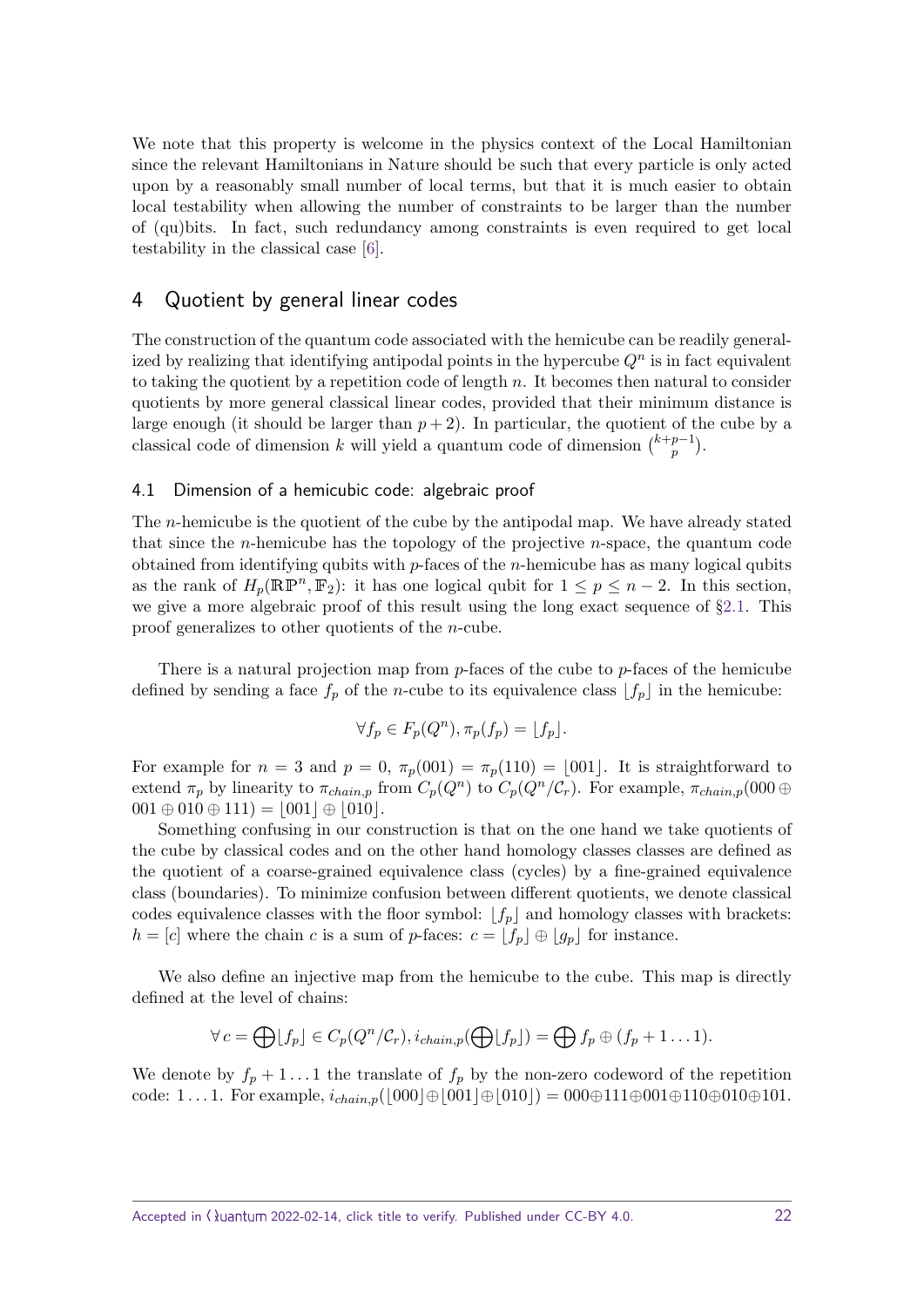**Lemma 21.** Recall from subsection [2.1](#page-10-1) that  $C_{\bullet}(Q^n)$  and  $C_{\bullet}(Q^n/\mathcal{C}_r)$  denote the chain *complexes of the n-cube and the n-hemicube. icomplex and πcomplex are respectively the collection of maps*  $i_{chain,p}$  *and*  $\pi_{chain,p}$ *. The sequence of chain complexes* 

$$
0 \to C_{\bullet}(Q^n/\mathcal{C}_r) \xrightarrow{i_{complex}} C_{\bullet}(Q^n) \xrightarrow{\pi_{ccomplex}} C_{\bullet}(Q^n/\mathcal{C}_r) \to 0
$$

*is a short exact sequence of chain complexes.*

*Proof.* •  $i_{chain, p}$  commutes with the boundary operator  $\partial$ .

- *πchain,p* commutes with the boundray operator *∂*.
- *ichain,p* is injective.
- $\pi_{chain, p}$  is surjective.
- Im  $i_{chain,n} = \ker \pi_{chain,n}$

Theorem [9](#page-10-2) associates a long exact sequence of homology groups to this short exact sequence of chain complexes:

$$
\ldots \to H_p(Q^n/\mathcal{C}_r) \to H_p(Q^n) \to H_p(Q^n/\mathcal{C}_r) \to H_{p-1}(Q^n/\mathcal{C}_r) \to H_{p-1}(Q^n) \to \ldots
$$

Since  $H_p(Q^n) = 0$  for  $1 \le p \le n$ , the exact sequence breaks into small pieces:

$$
\forall p \in \{1, \ldots, n-1\}, 0 \to H_p(Q^n/\mathcal{C}_r) \to H_{p-1}(Q^n/\mathcal{C}_r) \to 0.
$$

 $H_0(Q^n/\mathcal{C}_r)$  has dimension 1 since the hemicube is path-connected. By immediate induction,  $H_p(Q^n/\mathcal{C}_r)$  has dimension 1 for  $1 \leq p \leq n-1$ .

Therefore the quantum code constructed by identifying qubits with *p*-faces of the hemicube for  $1 \leq p \leq n-1$  has dimension 1. This completes the algebraic proof of Theorem [14.](#page-15-1)

In this subsection, we have deduced the homology groups of the hemicube from the homology groups of the cube. In the next sections, we extend by induction this reasoning to more general quotients.

### 4.2 Long exact sequences for a generalized hemicube

To define a generalized hemicubic code we take the quotient of the cube *Q<sup>n</sup>* by a classical code C with parameters  $[n, k, d]$  with  $d \geq p+2$ , thus creating the quotient polytope  $Q^n/\mathcal{C}$ where faces of the cube are identified when they are indexed by *n*-tuples that differ by a codeword of  $\mathcal{C}$ . The quantum code is then associated to the polytope in the usual way (qubits correspond to *p*-faces of the quotient.)

**Lemma 22.** Let  $\mathcal{C}_k$  be an  $[n, k, d_k]$  classical code and  $\mathcal{C}_{k+1}$  be an  $[n, k+1, d_{k+1}]$  classical *code such that*  $\mathcal{C}_{k+1}$  *contains*  $\mathcal{C}_k$ *.* 

*For*  $p \leq d_{k+1}$  *and*  $p-1 \geq 0$ *, the following long sequence of homology groups is exact:* 

$$
\cdots \xrightarrow{\partial_{hom}} H_p(Q^n/\mathcal{C}_{k+1}) \xrightarrow{i_{hom,p}} H_p(Q^n/\mathcal{C}_k) \xrightarrow{\pi_{hom,p}} H_p(Q^n/\mathcal{C}_{k+1}) \xrightarrow{\partial_{hom}} H_{p-1}(Q^n/\mathcal{C}_{k+1}) \xrightarrow{i_{hom,p-1}} H_{p-1}(Q^n/\mathcal{C}_{k+1}) \xrightarrow{\partial_{hom}} \cdots
$$

 $\Box$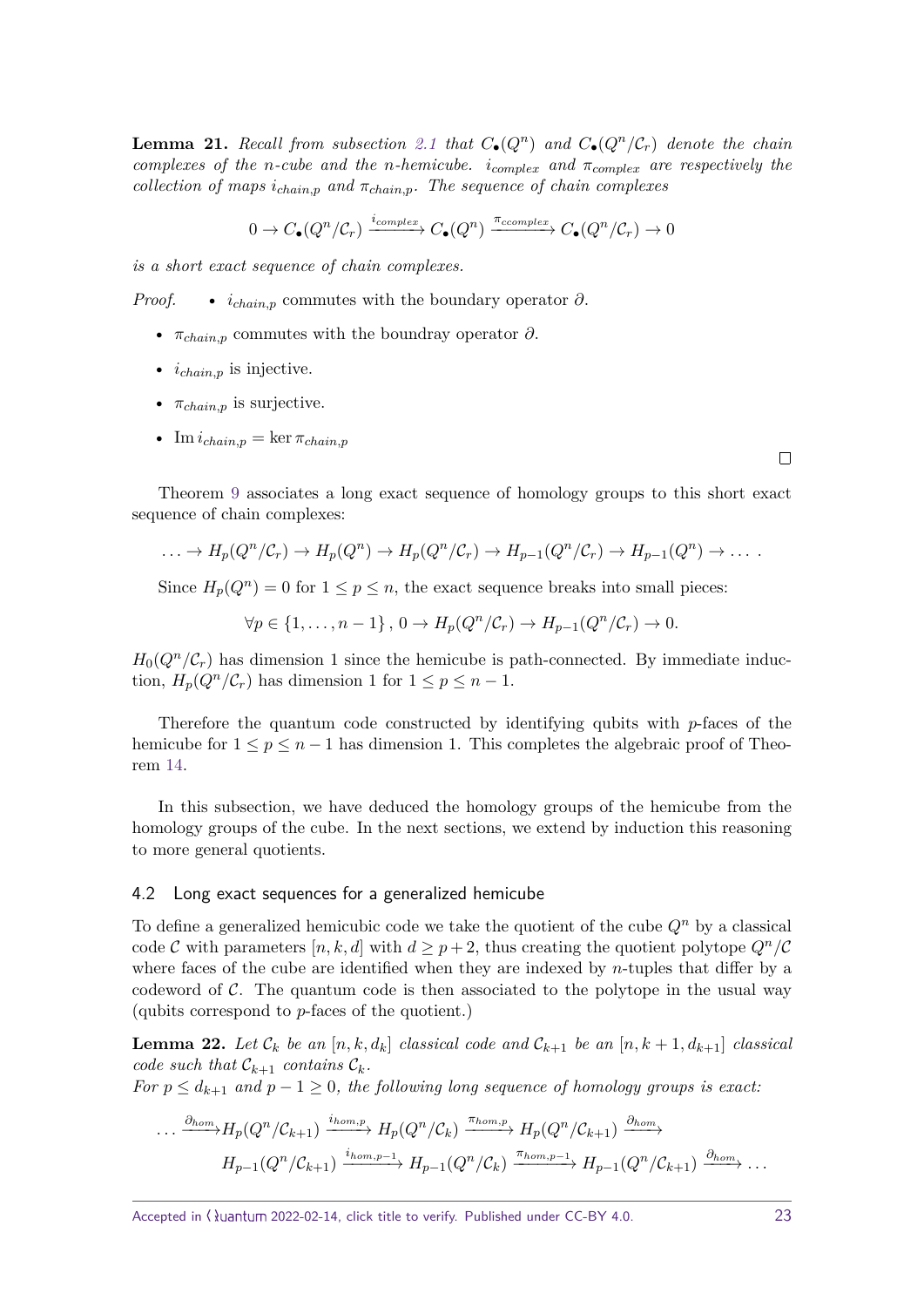*For*  $p \ge 0$  *and*  $p + 1 \le d_{k+1}$ *, the following long sequence of cohomology groups is exact:* 

$$
\cdots \xrightarrow{\delta_{\text{cohom}}} H^p(Q^n/\mathcal{C}_{k+1}) \xrightarrow{i_{\text{cohom},p}} H^p(Q^n/\mathcal{C}_k) \xrightarrow{\pi_{\text{cohom},p}} H^p(Q^n/\mathcal{C}_{k+1}) \xrightarrow{\delta_{\text{cohom}}} H^{p+1}(Q^n/\mathcal{C}_{k+1}) \xrightarrow{i_{\text{cohom},p+1}} H^{p+1}(Q^n/\mathcal{C}_{k+1}) \xrightarrow{\delta_{\text{cohom}}} \cdots
$$

*Proof.* For  $p \geq 0$ , we can construct the following short exact sequence of *p*-chain vector spaces:

<span id="page-23-0"></span>
$$
0 \to C_p(Q^n/\mathcal{C}_{k+1}) \xrightarrow{i_{chain,p}} C_p(Q^n/\mathcal{C}_k) \xrightarrow{\pi_{chain,p}} C_p(Q^n/\mathcal{C}_{k+1}) \to 0
$$
 (5)

where, like in subsection [4.1,](#page-21-1)  $\pi_{chain,p}$  is the linear extension at the level of chains of the projection of *p*-faces from  $Q^n/\mathcal{C}_k$  to  $Q^n/\mathcal{C}_{k+1}$  and  $i_{chain,p}$  lifts each *p*-face of a *p*-chain of  $C_p(Q^n/\mathcal{C}_{k+1})$  to the sum of the two corresponding *p*-faces in  $C_p(Q^n/\mathcal{C}_k)$ . The subscripts *chain*, *complex*, *hom* and *cohom* indicate that we are considering the corresponding variants of *i* and *π*.

Like in subsection [4.1,](#page-21-1) the sequences [\(5\)](#page-23-0) for  $p \geq 0$  define a short exact sequence of chain complexes since  $i_{chain,p}$  and  $\pi_{chain,p}$  commute with the boundary operator  $\partial$ :

<span id="page-23-1"></span>
$$
0 \to C_{\bullet}(Q^n/\mathcal{C}_{k+1}) \xrightarrow{icomplex} C_{\bullet}(Q^n/\mathcal{C}_k) \xrightarrow{\pi_{complex}} C_{\bullet}(Q^n/\mathcal{C}_{k+1}) \to 0.
$$

The associated long exact sequence of homology groups gives the first part of the result.

The derivation of the long exact sequence of cohomology groups is formally identical. Chains and cochains are canonically identified: they both can be considered as subsets of the set of faces. We define  $i_{cochain,p}$  to be equal to  $i_{chain,p}$  and  $\pi_{cochain,p}$  to be equal to  $\pi_{chain,p}$ . Since  $i_{cochain,p}$  and  $\pi_{cochain,p}$  commute with the coboundary operator  $\delta$  (the transpose of the boundary operator *∂*), we have the following short exact sequence of cochain complexes:

$$
0 \to C^{\bullet}(Q^n/\mathcal{C}_{k+1}) \xrightarrow{i_{cocomplete}} C^{\bullet}(Q^n/\mathcal{C}_k) \xrightarrow{\pi_{cocomplete}} C^{\bullet}(Q^n/\mathcal{C}_{k+1}) \to 0.
$$

The associated long exact sequence of cohomology groups gives the second part of the result.  $\Box$ 

We highlight the fact that even though  $i_{chain,p}$  is the same map as  $i_{cochain,p}$ ,  $i_{hom,p}$  can be (and actually is as we will show later) very different from *icohom,p*. Similarly *πhom,p* is very different from *πcohom,p*.

### <span id="page-23-2"></span>4.3 Cohomology basis and short exact sequence in cohomology for a generalized hemicube

The long exact sequence of cohomology groups is actually easier to manipulate than its homology counterpart. In this subsection we will define a basis of the cohomology group  $H^p(Q^n/\mathcal{C}_k)$  with a prefered representative for each element of the basis. We will see the consequences of this basis for the long exact sequence of cohomology groups.

It will prove useful to denote a cohomology class *cohom* by one of its representative, i. e. by a cocycle *cocyc* which is not a boundary and which belongs to *cohom*. In this case we have that *cohom* = [*cocyc*]. The additional knowledge of a preferred representative for each element of the cohomology basis will be crucial.

**Definition 23.** The *p*-direction of a *p*-face  $f_p \in F_p(Q^n/\mathcal{C}_k)$  is the subset of coordinates *where*  $f_p$  *has a star:*  $\{i \in \{1, ..., n\} | f_p(i) = *\}.$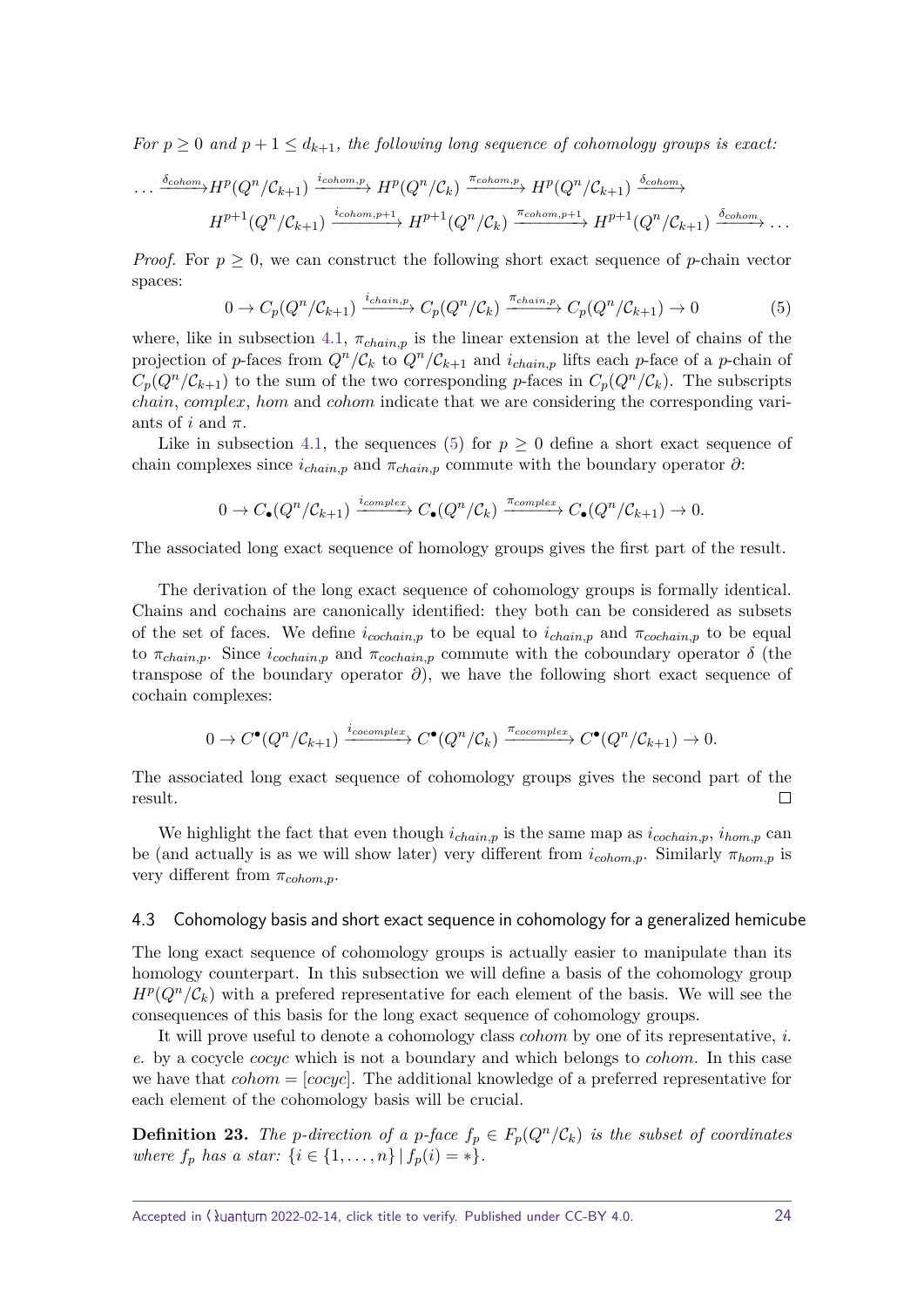**Definition 24** (Canonical cocycle). For a *p*<sup>*-direction I* ⊂ {1, . . . , *n*} *with*  $|I| = p$ *, we call*</sup> *the* canonical cocycle of *p*-direction *I* the sum of all the *p*-faces in  $F_p(Q^n/\mathcal{C}_k)$  having this *p*-direction *I*. We denote it by  $\zeta^{I,p,k}$ . It is straightforward to verify that it is indeed a *cocycle.*

For example for the cube with  $n = 3$ ,  $p = 1$  and the 1-direction  $I = \{3\}$ , the canonical cocycle is  $\zeta^{I,1,0} = (00*) \oplus (01*) \oplus (10*) \oplus (11*)$ . For the hemicube with the same parameters, it is  $\zeta^{I,1,0} = |00*| \oplus |01*|$ . Note that in the hemicube  $|00*|$  is the same 1-face as  $|11*|$ and we could write  $\zeta^{I,1,0} = |11*| \oplus |01*|$  as well.

**Theorem 25.** The cohomology group  $H^p(Q^n/\mathcal{C}_k)$  has a basis such that each basis element *is represented by a canonical cocycle.*

*Proof.* We establish the claim by induction over  $(p + k)$ . The base case was proved in Lemmas [18](#page-18-1) and [19.](#page-18-0)

Let  $(c_1, \ldots, c_{k-1})$  be a basis of  $\mathcal{C}_{k-1}$  and  $c_k$  be such that  $(c_1, \ldots, c_k)$  is a basis of  $\mathcal{C}_k$ . We consider a fixed position  $j \in \text{Supp}(c_k)$ . Supp $(c_k)$  is the set of positions such that  $c_k$ has a 1 at this position. We can assume without loss of generality that for  $1 \leq i \leq k - 1$ ,  $j \notin \text{Supp}(c_i)$  (just add  $c_k$  to  $c_i$  if needed).

By the induction hypothesis, the cohomology group  $H^p(Q^n/\mathcal{C}_{k-1})$  has a basis such that each basis element is represented by a canonical cocycle. Since *πcochain* applied to a canonical cocycle gives the empty cochain  $\emptyset$ ,  $\pi_{\text{cohom}}$  is zero on  $H^p(Q^n/\mathcal{C}_{k-1})$ . For the same reason  $\pi_{cohom}$  is zero on  $H^{p-1}(Q^n/\mathcal{C}_{k-1})$  and the long exact sequence in cohomology breaks into the following short exact sequences:

$$
0 \to H^{p-1}(Q^n/\mathcal{C}_k) \xrightarrow{\delta_{\text{cohom}}} H^p(Q^n/\mathcal{C}_k) \xrightarrow{i_{\text{cohom}}} H^p(Q^n/\mathcal{C}_{k-1}) \to 0.
$$

We will use the above short exact sequence and apply the induction hypothesis to the cohomology groups  $H^p(Q^n/\mathcal{C}_{k-1})$  and  $H^{p-1}(Q^n/\mathcal{C}_k)$ :

Let  $I \subset \{1, \ldots, n\}$  with  $|I| = p$  be a *p*-direction such that  $\lbrack \zeta^{I,p,k-1} \rbrack$  is an element of the basis of  $H^p(Q^n/\mathcal{C}_{k-1})$ . Since  $i_{cochain}(\zeta^{I,p,k}) = \zeta^{I,p,k-1}$ ,  $i_{cohom}([\zeta^{I,p,k}]) = [\zeta^{I,p,k-1}]$ . Therefore the basis of cohomology classes of  $H^p(Q^n/\mathcal{C}_{k-1})$  represented by canonical cocycles has a free family of preimages by  $i_{\text{cohom}}$  represented by canonical cocycles of  $H^p(Q^n/\mathcal{C}_k)$ .

Let  $I \subset \{1, \ldots, n\}$  with  $|I| = p - 1$  be a  $(p - 1)$ -direction such that  $[\zeta^{I,p-1,k}]$  is an element of the basis of  $H^{p-1}(Q^n/\mathcal{C}_k)$ .  $j \notin I$  because  $\forall x \in \mathcal{C}_{k-1}, j \notin \text{Supp}(x)$ . Also because  $\forall x \in C_{k-1}, j \notin \text{Supp}(x)$ , it makes sense to say that the  $j^{th}$  coordinate of a *p*face of  $\zeta^{I,p-1,k}$  is zero or one. Keeping only the faces of  $\zeta^{I,p-1,k}$  whose  $j^{th}$  coordinate is zero gives a preimage of  $\zeta^{I,p-1,k}$  by  $\pi_{cochain}$ . Applying  $\delta_{cochain}$  to this preimage gives  $i_{cochain}(\zeta^{I\cup\{j\},p,k})$ . Since  $\delta_{cohom}$  corresponds to  $i_{cochain}^{-1} \circ \delta_{cochain} \circ \pi_{cochain}^{-1}$  at the level of cochains, we obtain that  $\delta_{\text{cohom}}([\zeta^{I,p-1,k}]) = [\zeta^{I \cup {\{\overline{j}\},p,k}}]$ . Therefore the basis of cohomology classes of  $H^{p-1}(Q^n/\mathcal{C}_k)$  represented by canonical cocycles is sent by  $\delta_{\text{cohom}}$  to a free family of cohomologically classes represented by canonical cocycles of  $H^p(Q^n/\mathcal{C}_k)$ .

The exactness of the short exact sequence implies that the concatenation of these two free families forms a basis of  $H^p(Q^n/\mathcal{C}_k)$ .  $\Box$ 

As side products, we obtain that  $\pi_{cochain,p,k} = 0$  and that the long exact sequences in cohomology break into pieces of small exact sequences:

$$
0 \leftarrow H^p(Q^n/\mathcal{C}_{k-1}) \xleftarrow{i_{cohom}} H^p(Q^n/\mathcal{C}_k) \xleftarrow{\delta_{cohom}} H^{p-1}(Q^n/\mathcal{C}_k) \leftarrow 0.
$$

We wrote the above short exact sequence in cohomology from right to left to prepare its adjunction property with its homology counterpart.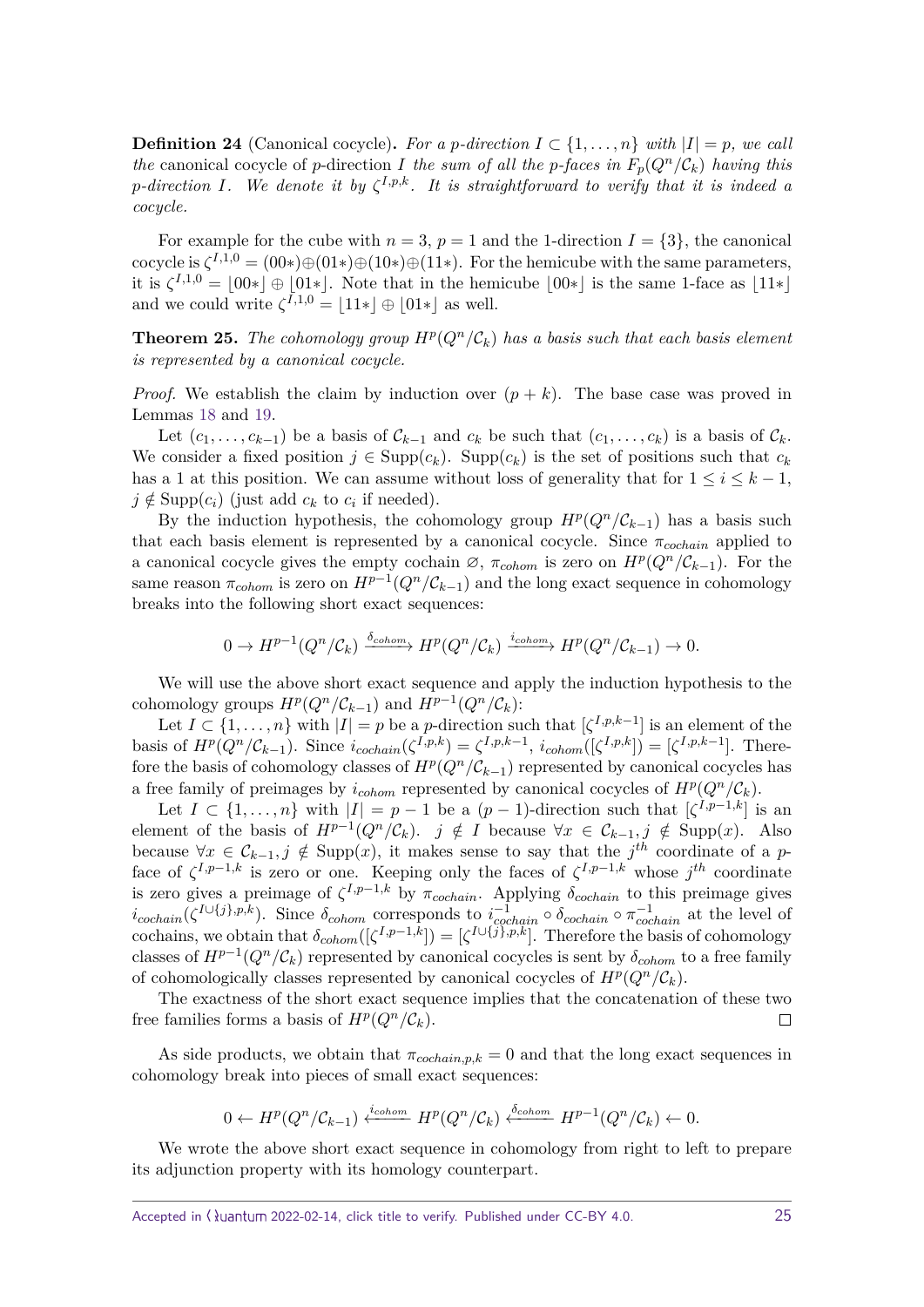### 4.4 Adjunction and short exact sequence in homology for a generalized hemicube

The following "quasi-equations" depicted with  $\approx$  summarise how the connecting homology and cohomology morphisms are constructed from applications at the level of chains and cochains:

<span id="page-25-0"></span>
$$
\partial_{hom} \approx i_{chain}^{-1} \circ \partial_{chain} \circ \pi_{chain}^{-1}, \tag{6}
$$

$$
\delta_{cohom} \approx i_{cochain}^{-1} \circ \delta_{cochain} \circ \pi_{cochain}^{-1}.
$$
\n(7)

On the right hand side of  $\approx$  are (co)chain morphisms and preimages of chain morphisms. On the left hand side of  $\approx$  are (co)homology group morphisms.  $\approx$  means that if we consider a (co)chain representing a (co)homology class, any preimage or image by the right hand side (co)chain morphisms yields a representative of the image by the left hand side (co)homology morphism. This is true by construction of the connecting (co)homology morphisms  $\partial_{hom}$  and  $\delta_{cohom}$  as it was described in subsection [2.1.](#page-10-1)

<span id="page-25-1"></span>**Lemma 26.**  $\pi_{chain}$  *and i*<sub>cochain</sub> are adjoint with respect to  $\langle , , \rangle$ , the standard bilinear *form over*  $\mathbb{F}_2$  *(element-wise xor). Since chains and cochains are canonically identified, πcochain and ichain are also adjoint.*

*Proof.* By linearity it is sufficient to prove it for chains made of a single *p*-face. Two such chains intersect with respect to the standard bilinear form if and only if they are equal. Let  $f_{p,k-1}$  be a *p*-face of  $Q^n/\mathcal{C}_{k-1}$  and  $f_{p,k}$  be a *p*-face of  $Q^n/\mathcal{C}_k$ .

$$
\langle \pi_{chain}(f_{p,k-1}), f_{p,k} \rangle = 1
$$
  
\n
$$
\Leftrightarrow \pi_{chain}(f_{p,k-1}) = f_{p,k}
$$
  
\n
$$
\Leftrightarrow i_{cochain} \circ \pi_{chain}(f_{p,k-1}) = i_{cochain}(f_{p,k})
$$
  
\n
$$
\Leftrightarrow f_{p,k-1} \oplus (f_{p,k-1} + c_k) = i_{cochain}(f_{p,k})
$$
  
\n
$$
\Leftrightarrow \langle f_{p,k-1}, i_{cochain}(f_{p,k}) \rangle = 1
$$

The inverse direction in the last equivalence comes from the fact that  $i_{cochain}(f_{p,k})$  is always the sum of a *p*-face of  $Q^n/\mathcal{C}_k$  and its translation by  $c_k$ .  $\Box$ 

**Lemma 27.** *The long exact sequences in homology break into pieces of small exact sequences:*

$$
0 \to H_p(Q^n/\mathcal{C}_{k-1}) \xrightarrow{\pi_{hom}} H_p(Q^n/\mathcal{C}_k) \xrightarrow{\partial_{hom}} H_{p-1}(Q^n/\mathcal{C}_k) \to 0.
$$

*Proof.* By definition, *∂chain* and *δcochain* are adjoint.

We also know from standard homology theory that the bilinear form  $\langle , , \rangle$  is well defined at the level of homology and cohomology groups. Using eqs. [\(6\)](#page-23-1) and [\(7\)](#page-25-0), we see that the connecting morphisms *∂hom* and *δcohom* are adjoint at the level of homology and cohomology groups.

Using Lemma [26,](#page-25-1) it is straightforward to prove that  $\pi_{hom}$  and  $i_{cohom}$  are adjoint because they correspond to  $\pi_{chain}$  and  $i_{cochain}$  on representatives. Similarly  $\pi_{cohom}$  and  $i_{hom}$  are adjoint.

In subsection [§4.3](#page-23-2) we have proved that  $\pi_{\text{cohom}}$  is zero. Thus its adjoint  $i_{\text{hom}}$  is also zero and the long exact sequences in homology break into pieces of short exact sequences.  $\Box$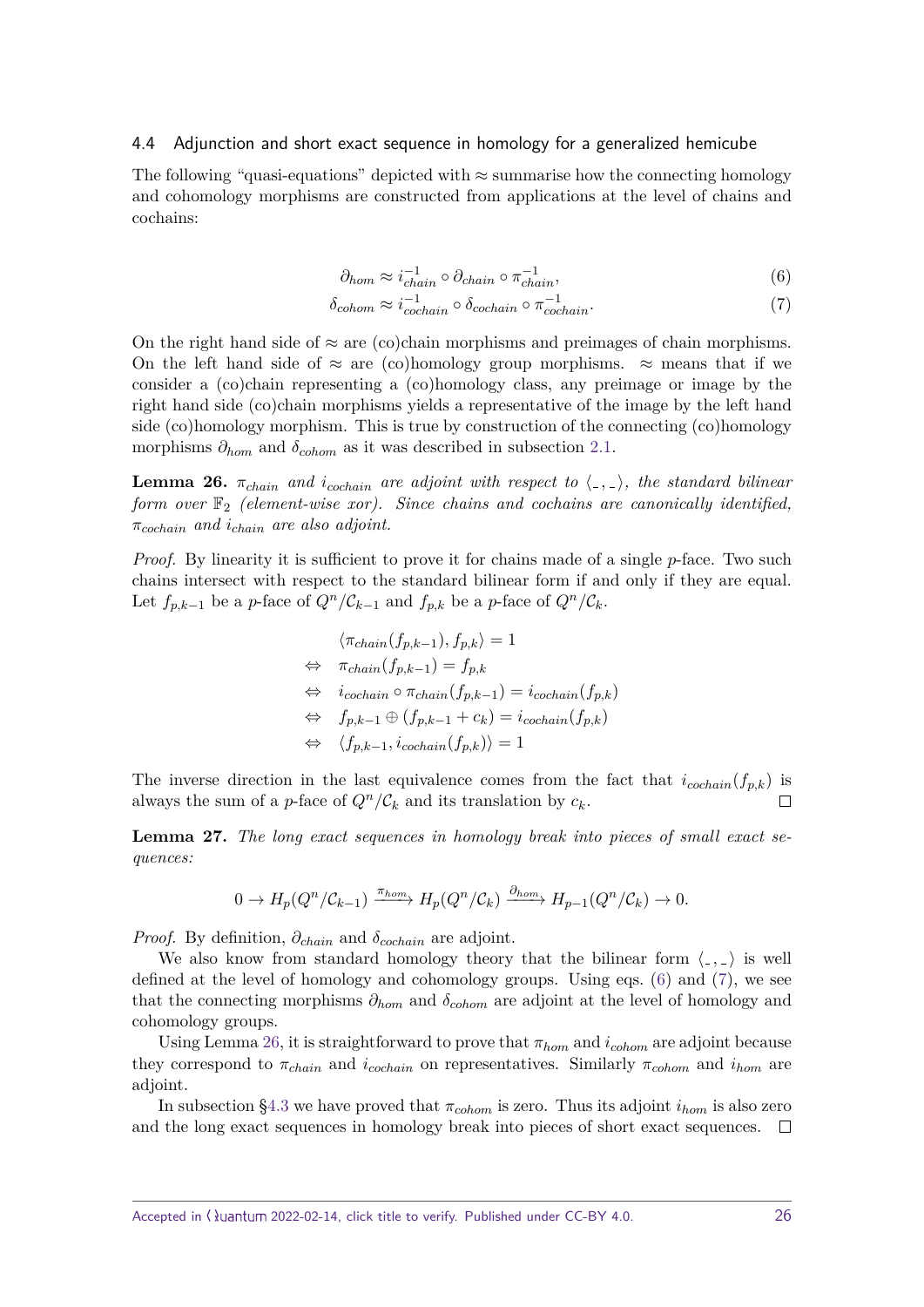To summarise, we have obtained two short exact sequences adjoint to each other, one in homology and one in cohomology:

$$
0 \to H_p(Q^n/\mathcal{C}_{k-1}) \xrightarrow{\pi_{hom}} H_p(Q^n/\mathcal{C}_k) \xrightarrow{\partial_{hom}} H_{p-1}(Q^n/\mathcal{C}_k) \to 0,
$$
  

$$
0 \leftarrow H^p(Q^n/\mathcal{C}_{k-1}) \xleftarrow{i_{cohom}} H^p(Q^n/\mathcal{C}_k) \xleftarrow{\delta_{cohom}} H^{p-1}(Q^n/\mathcal{C}_k) \leftarrow 0.
$$

### 4.5 Product cycles in a generalized hemicube

For cohomology groups, we were able to define cohomology bases with a preferred representative for each basis element. These preferred representative are canonical cocycles. We would like to do the same with homology groups. The preferred representatives for the elements of a homology basis are the soon to be defined product cycles.

Before we define product cycles, we need to define more formally translations at the level of coordinates, faces and chains in  $Q^n$  and in  $Q^n/\mathcal{C}_k$ . We have already used translations at the level of coordinates and faces but we take the opportunity to be more formal now:

**Definition 28** (coordinate translation)**.**

| $0 + 0 = 0$ | $0+1=1$   |
|-------------|-----------|
| $1 + 0 = 1$ | $1+1=0$   |
| $* + 0 = *$ | $*+1 = *$ |

**Definition 29** (face translation). Let  $f = f(1) \dots f(n) \in \{0, 1, *\}^n$  be a face of  $Q^n$  and  $y = y(1) \ldots y(n) \in \{0,1\}^n$  be a binary vector. We define  $f + y$ *, the translate of*  $f$  by  $y$ *, by coordinate-wise translation:*

$$
\forall i \in \{1, \dots, n\}, (f + y)(i) = f(i) + y(i).
$$

**Definition 30** (chain translation). Let  $c = \bigoplus f \in C_p(Q^n)$  be a p-chain of  $Q^n$  and  $y =$  $y(1) \ldots y(n) \in \{0,1\}^n$  be a binary vector. We define  $c + y$ , the translate of *c* by *y*, by *translation of every face of the p-chain:*

$$
c + y = \bigoplus_{f \in c} (f + y).
$$

Since the translation by *y* is compatible with (commutes with) taking the quotient by a classical code  $\mathcal{C}_k$ , we use the same definitions in  $Q^n/\mathcal{C}_k$ .

Recall that the *p*-direction  $I \subset \{1, ..., n\}$  of a *p*-face f is the subset of coordinates where *f* has a star:  $I = \{i \in \{1, ..., n\} | f(i) = *\}.$  In  $Q^n$ , there are  $2^{n-p}$  *p*-faces having a given *p*-direction *I*. We name one of them the standard *p*-face with *p*-direction *I* and denote it by *f<sup>I</sup>* .

**Definition 31** (standard *p*-face with *p*-direction *I*)**.** *Let I be a p-direction. For every*  $i \in \{1, \ldots, n\}$ , we define  $s_i$  as the cardinality of  $I \cap \{1, \ldots, i\}$ . We define  $f_I(i)$ , the *i*<sup>th</sup> *coordinate of*  $f_I$  *to be*  $s_i$  *modulo 2.* 

In  $Q^n$ ,  $f_I$  *is the* standard *p*-face with *p*-direction *I.* 

*In*  $Q^n/C_k$ ,  $f_{I,k}$ *, the* standard *p*-face with *p*-direction *I is*  $|f_I|$ *, the image of*  $f_I$  *under the projection*  $\Pi_k := \pi_k \circ \ldots \circ \pi_1$ .

Accepted in  $\lambda$ uantum 2022-02-14, click title to verify. Published under CC-BY 4.0. 27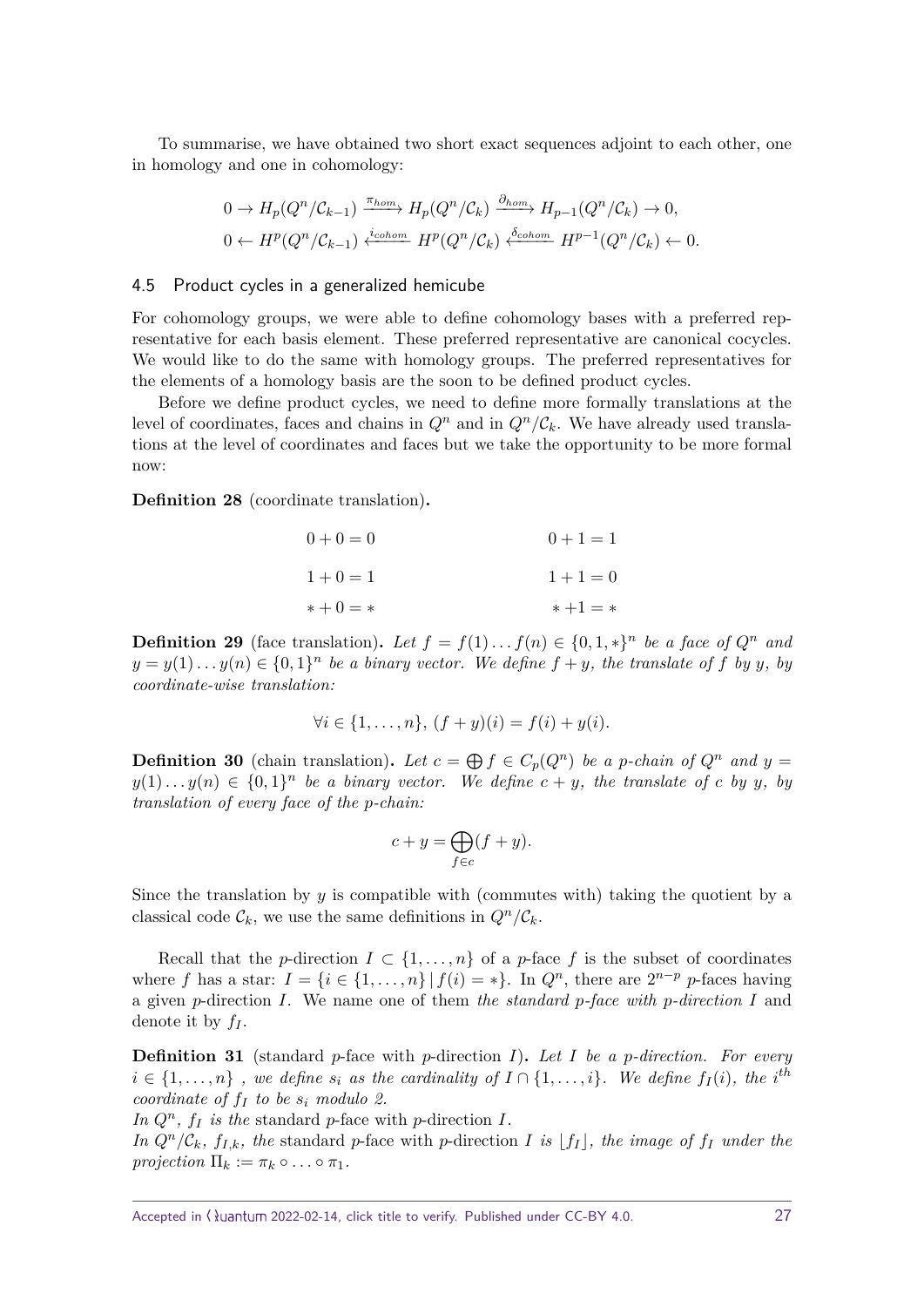For example with  $n = 8$  and  $p = 2$ , the standard 2-face with 2-direction  $\{3, 7\} = 4.48$ is  $00 * 111 * 0$  in  $Q^n$ . It is  $\lfloor 00 * 111 * 0 \rfloor$  in  $Q^n / C_k$ .

**Definition 32** (product chain). For  $x_1, \ldots, x_k \in \mathbb{F}_2^n$  and  $p_1, \ldots, p_k \in \mathbb{N}$  such that  $p_1 + p_2$  $\ldots + p_k = p$ *, we define a* product chain *in*  $C_p(Q^n)$ 

$$
\mathbf{c}_{p_i}^{(x_i)}\big|_{1\leq i\leq k}
$$

*as follows:*

*A k*-tuple  $(I_1, \ldots, I_k)$  *of subsets of*  $\{1, \ldots, n\}$  *is* adapted to  $\binom{x_i}{p_i}_{1 \leq i \leq k}$  *if it satisfies the following conditions:*

- *•* ∀*i, j* ∈ {1*, . . . , k*}*, I<sup>i</sup>* ∩ *I<sup>j</sup>* = ∅*.*
- *•* ∀*i* ∈ {1*, . . . , k*}*, I<sup>i</sup>* ⊂ *Supp*(*xi*)*.*
- *•* ∀*i* ∈ {1*, . . . , k*}*,* |*I<sup>i</sup>* | = *pi.*

The chain  $\mathbf{c}_{p_i}^{(x_i)}\big|_{1\leq i\leq k}$  in  $C_p(Q^n)$  is the sum of the standard p-faces  $f_{I_1\cup\ldots\cup I_k}$  over every *k*-tuple  $(I_1, \ldots, I_k)$  *satisfying the above conditions.* 

 $Similarly the \ chain \ \mathbf{c}_{k'} \binom{x_i}{p_i}_{1\leq i\leq k} \ in \ C_p(Q^n/C_{k'}) \ is \ the \ sum \ of \ the \ standard \ p\-\nfaces \ f_{I_1\cup...\cup I_k,k'}$ *over every k*-tuple  $(I_1, \ldots, I_k)$  *satisfying the above conditions.* 

Note that the sum is over *k*-tuples  $(I_1, \ldots, I_k)$  and not over *p*-directions  $I_1 \cup \ldots \cup I_k$ . It means that if a *p*-direction *I* admits an even number of adapted partitions  $(I_1, \ldots, I_k)$ , it actually doesn't belong to  $\mathbf{c} \binom{x_i}{p_i}_{1 \leq i \leq k}$ .

<span id="page-27-0"></span>**Lemma 33.** *The boundary of a product chain is:*

$$
\partial \mathbf{c}_{k'} \begin{pmatrix} x_i \\ p_i \end{pmatrix}_{1 \leq i \leq k} = \bigoplus_{j=1}^k \mathbf{c}_{k'} \begin{pmatrix} x_i \\ p_i - \delta_{i,j} \end{pmatrix}_{1 \leq i \leq k} \oplus \left( \mathbf{c}_{k'} \begin{pmatrix} x_i \\ p_i - \delta_{i,j} \end{pmatrix}_{1 \leq i \leq k} + x_j \right)
$$

*Proof.* Taking the boundary of a *p*-chain amounts to replacing each star of each of its *p*-faces by either a 0 or a 1. Let  $I_1 \subset \text{Supp}(x_1), \ldots, I_k \subset \text{Supp}(x_k)$  satisfy  $|I_1| = p_1, \ldots, p_k$  $|I_k| = p_k$  and  $I_i \cap I_j = \emptyset$  for every  $i, j \in \{1, \ldots, k\}$ . Let  $f_{(I_1, \ldots, I_k)}$  be the corresponding *p*-face of  $\mathbf{c}_{k'}\binom{x_i}{p_i}_{1\leq i\leq k}$ . Choosing a star from  $f_{(I_1,...,I_k)}$  amounts to choosing  $j \in \{1,...,k\}$ and a star in  $I_j$ . It therefore yields *k* intervals  $\tilde{I}_i$  defined by  $\tilde{I}_i = I_i$  if  $i \neq j$  and  $\tilde{I}_j = I_j \setminus \{i_*\}$ where  $i_*$  is the coordinate of the chosen star.

Replacing  $\{i_*\}$  by a zero or a one gives two translates of  $f_{(I_1,...,I_j\setminus\{i_*\},...,I_k)}$ . To each  $\tilde{I}_j$  such that  $(I_1,\ldots,\tilde{I}_j,\ldots,I_k)$  is adapted to  $\binom{x_i}{p_i}_{1\leq i\leq k}$  and such that  $\tilde{I}_j=(I_j\setminus\{i_*\})\cup\{i_{x_j}\}$  for  $i_{x_j}\in$ Supp $(x_j)$  correspond two other translates of  $f_{(I_1,...,I_j\setminus\{i_*\},...,I_k)}$ . When summed, some of these translates cancel pairwise and we are left with  $f_{(I_1,...,I_i\setminus\{i_*\},...,I_k)}(f_{(I_1,...,I_i\setminus\{i_*\},...,I_k)} +$ *x<sup>j</sup>* ).  $\Box$ 

Summing over every possible  $(I_1, \ldots, I_i \setminus \{i_*\}, \ldots, I_k)$  finishes the proof.

**Corollary-Definition 34** (product cycles). For  $c_1, \ldots, c_k \in C_k$ ,  $\mathbf{c}_k \binom{c_i}{n}$  $\binom{c_i}{p_i}_{1 \leq i \leq k}$  *is a p-cycle of*  $C_p(Q^n/\mathcal{C}_k)$ *. We denote it by*  $\zeta_{p,k}$   $\binom{c_i}{p_i}$  $\binom{c_i}{p_i}_{1 \leq i \leq k}$  *and call these cycles* product cycles.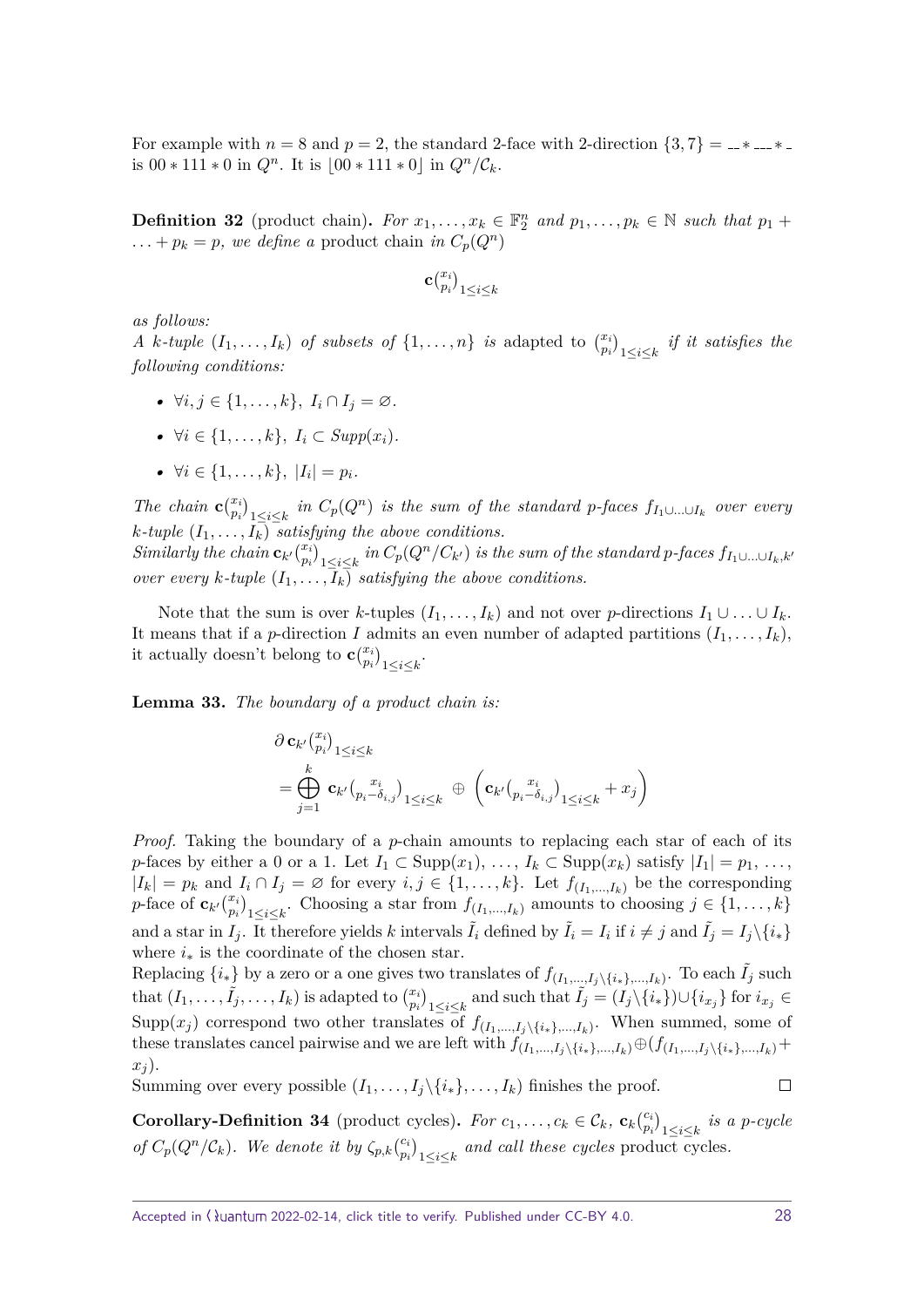*Proof.*

$$
\forall j, \; \Pi_k \left( \mathbf{c} \big( \begin{matrix} c_i \\ p_i - \delta_{i,j} \end{matrix} \big)_{1 \leq i \leq k} \right) = \Pi_k \left( \mathbf{c} \big( \begin{matrix} c_i \\ p_i - \delta_{i,j} \end{matrix} \big)_{1 \leq i \leq k} + c_j \right)
$$

**Corollary 35.** Let  $C_{k-1}$  be a classical code with basis  $(c_1, \ldots, c_{k-1})$  and  $C_k$  be a classi*cal code containing*  $C_{k-1}$  *and with basis*  $(c_1, \ldots, c_k)$ *. Let*  $\partial_{hom,p,k}$  *be the homology group morphism corresponding to the classical codes*  $C_{k-1}$  *and*  $C_k$ *. We have:* 

$$
\partial_{hom,p,k}\left([\zeta_{p,k}\begin{pmatrix}c_i\\p_i\end{pmatrix}_{1\leq i\leq k}\right) = [\zeta_{p-1,k}\begin{pmatrix}c_i\\p_i-\delta_{i,k}\end{pmatrix}_{1\leq i\leq k}].
$$

*Proof.*

$$
\partial(\pi_k^{-1}(\zeta_{p,k} \binom{c_i}{p_i}_{1 \leq i \leq k}) ) = \partial(\pi_k^{-1}(\Pi_k(\mathbf{c} \binom{c_i}{p_i}_{1 \leq i \leq k})))
$$
\n
$$
= \partial(\Pi_{k-1}(\mathbf{c} \binom{c_i}{p_i}_{1 \leq i \leq k}) )
$$
\n
$$
= \Pi_{k-1}(\mathbf{c} \binom{c_i}{p_i - \delta_{i,j}}_{1 \leq i \leq k}) \oplus \Pi_{k-1}(\mathbf{c} \binom{c_i}{p_i - \delta_{i,j}}_{1 \leq i \leq k} + c_k)
$$
\n
$$
= i_k(\Pi_{k-1}(\mathbf{c} \binom{c_i}{p_i - \delta_{i,j}}_{1 \leq i \leq k}))
$$
\n
$$
= i_k(\zeta_{p-1,k} \binom{c_i}{p_i - \delta_{i,k}}_{1 \leq i \leq k}).
$$

We used Lemma [33](#page-27-0) to derive line 3. Recalling that  $\partial_{hom,p,k}$  corresponds to  $i_{chain,p,k}^{-1} \circ \partial_{chain,p,k} \circ \pi_{chain,p,k}^{-1}$  finishes the proof.

### 4.6 Homology basis for a generalized hemicube

We are now ready to prove Theorem [36](#page-28-0) by induction on  $(p + k)$ :

<span id="page-28-0"></span>**Theorem 36.** Let  $C_k$  be a classical code with basis  $(c_1, \ldots, c_k)$ .  $H_p(Q^n/\mathcal{C}_k)$  has a basis *indexed by*  $k$ *-tuples*  $(p_1, \ldots, p_k)$  *satisfying*  $p_1 + \ldots + p_k = p$  *and such that each basis element is the homology class represented by the product cycle*  $\zeta_{p,k}$  $\binom{c_i}{p_k}$  $\binom{c_i}{p_i}_{1\leq i\leq k}$ .

*Proof.* The base case is straightforward.

We use the following short exact sequence and apply the induction hypothesis to  $H_p(Q^n/\mathcal{C}_{k-1})$ and  $H_{p-1}(Q^n/\mathcal{C}_k)$ :

$$
0 \to H_p(Q^n/\mathcal{C}_{k-1}) \xrightarrow{\pi_{hom}} H_p(Q^n/\mathcal{C}_k) \xrightarrow{\partial_{hom}} H_{p-1}(Q^n/\mathcal{C}_k) \to 0.
$$

Since  $\pi_{chain,k}(\zeta_{p,k-1})$  $\binom{c_i}{p_i}_{1 \leq i \leq k-1}$  =  $\zeta_{p,k} \binom{c_i}{p_i}$  $\binom{c_i}{p_i}_{1 \leq i \leq k}$  with  $p_k = 0$ , the basis of homology classes of  $H_p(Q^n/\mathcal{C}_{k-1})$  represented by product cycles is sent by  $\pi_{hom}$  to a free family of homology classes represented by the product cycles of  $H_p(Q^n/\mathcal{C}_k)$  satisfying  $p_k = 0$ .

Since

$$
\partial_{hom}([\zeta_{p,k} \binom{c_i}{p_i}_{1 \leq i \leq k}] ) = [\zeta_{p-1,k} \binom{c_i}{p_i - \delta_{i,k}}_{1 \leq i \leq k}],
$$

Accepted in  $\lambda$ uantum 2022-02-14, click title to verify. Published under CC-BY 4.0. 29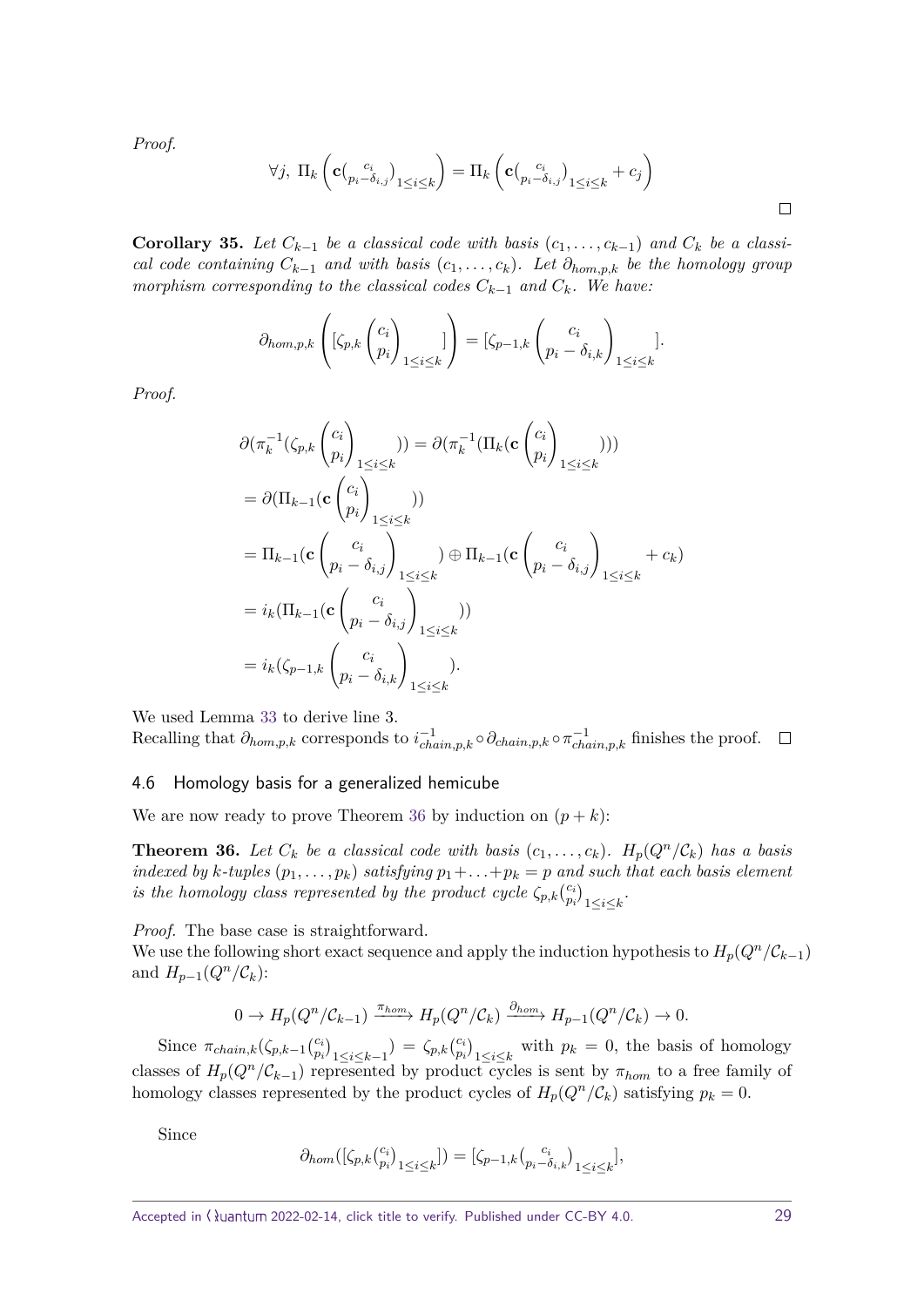the basis of homology classes of  $H_{p-1}(Q^n/\mathcal{C}_k)$  represented by product cycles has a free family of preimages by  $\partial_{hom}$  represented by the product cycles of  $H_p(Q^n/\mathcal{C}_k)$  satisfying  $p_k \neq 0$ .

The exactness of the short sequence implies that the concatenation of these two free families forms a basis of  $H_p(Q^n/\mathcal{C}_k)$ .  $\Box$ 

### 4.7 Cocycle minimum distance in a generalized hemicubic code

**Lemma 37.** For any product cycle  $\zeta_{p,k}$  $\binom{c_i}{p_k}$  $\binom{c_i}{p_i}_{1 \leq i \leq k}$ , for any  $y \in \mathbb{F}_2^n$ , the translate  $\zeta_{p,k} \binom{c_i}{p_i}$  $\binom{c_i}{p_i}_{1\leq i\leq k}$ *y is a cycle which belongs to the same homology class as*  $\zeta_{p,k}$   $\binom{c_i}{p}$  $\binom{c_i}{p_i}_{1\leq i\leq k}$ .

*Proof.* The translate is a cycle since  $\partial_{chain}$  and translation by *y* commute. To prove that translation doesn't alter the homology class we show that

$$
\zeta_{p,k} \begin{pmatrix} c_i \\ p_i \end{pmatrix}_{1 \leq i \leq k} \oplus (\zeta_{p,k} \begin{pmatrix} c_i \\ p_i \end{pmatrix}_{1 \leq i \leq k} + y)
$$

is a boundary. Equivalently we show that it is orthogonal to every cohomology class in  $H^p(Q^n/\mathcal{C}_k)$ .

It is sufficient to consider the canonical cocycles representing a basis of  $H^p(Q^n/\mathcal{C}_k)$ . Observing that  $\zeta_{p,k} \begin{pmatrix} c_i \\ c_i \end{pmatrix}$  $\binom{c_i}{p_i}_{1 \leq i \leq k} \oplus (\zeta_{p,k} \binom{c_i}{p_i})$  $\binom{c_i}{p_i}_{1 \leq i \leq k}$  + *y*) has exactly 0 or 2 *p*-faces per *p*-direction finishes the proof.

Therefore each homology class of the product cycles basis of  $H_p(Q^n/C_k)$  is represented by  $2^{n-k}$  different cycles corresponding to the  $2^{n-k}$  different translations  $y \in \mathbb{F}_2^n/\mathcal{C}_k$ . Each *p*-face belongs to exactly 0 or 2<sup>*p*</sup> of the 2<sup>*n*−*k*</sup> different cycles. This observation leads to the following proposition:

**Proposition 38.** The cocycle minimum distance  $D_{p,k}^{(colon)}$ , i.e. the minimum weight of a *cohomologically nontrivial p-cocycle in*  $C^p(Q^n/\mathcal{C}_k)$  *satisfies:* 

$$
D_{p,k}^{(cohom)} = 2^{n-p-k}.
$$

*Proof.* Let  $\eta^{p,k}$  be a cohomologically nontrivial  $(p, k)$ -cocycle.  $\eta^{p,k}$  is not orthogonal to at least one product cycle representing an element of the basis of  $H_p(Q^n/C_k)$ . Therefore  $\eta^{p,k}$  is not orthogonal to any of the  $2^{n-k}$  different cycles obtained by translating this product cycle. Since each *p*-face of  $\eta^{p,k}$  belongs to at most  $2^p$  translated product cycles,  $\eta^{p,k}$  contains at least  $2^{n-k-p}$  *p*-faces.

Moroever the value  $2^{n-p-k}$  is attained by canonical cocycles.

### 4.8 Cycle minimum distance in a generalized hemicubic code

**Proposition 39.** The cycle minimum distance  $D_{p,k}^{(hom)}$ , i.e. the minimum weight of a *homologically nontrivial p-cycle in*  $C_p(Q^n/\mathcal{C}_k)$  *satisfies:* 

$$
D_{p,k}^{(hom)} = \begin{pmatrix} d \\ p \end{pmatrix}.
$$

*Proof.* We prove by induction on  $(p+k)$  that a homologically nontrivial  $(p, k)$ -cycle is not orthogonal to at least *d*  $p_p^d$  canonical  $(p, k)$ -cocycles. Since canonical cocycles are disjoint, the value of the cycle minimum distance follows immediately.

 $\Box$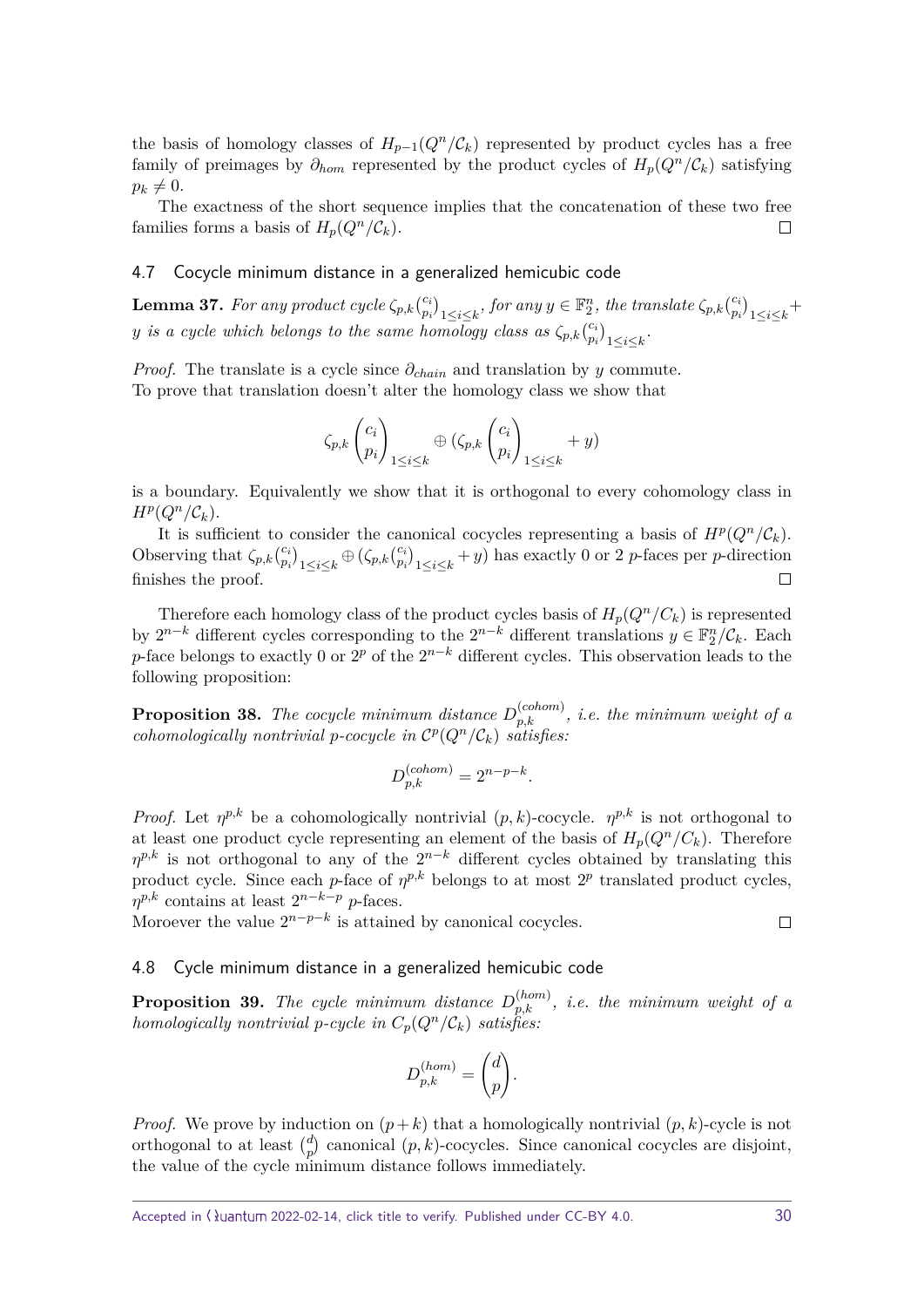The base case is straightforward.

Let  $\eta_{p,k}$  be a cycle representing a nontrivial homology class  $h_{p,k} \in H_p(Q^n/C_k)$ :  $h_{p,k} =$  $\lfloor \eta_{p,k} \rfloor$ .

first case:  $\partial_{hom}(h_{p,k}) = 0$  in  $H_{p-1}(Q^n/\mathcal{C}_k)$  for at least one decomposition  $\mathcal{C}_k = \mathcal{C}_{k-1} \cup$  $(C_{k-1} + c_k)$ .

Then there exists a nontrivial homology class  $h_{p,k-1} \in H_p(Q^n/C_{k-1})$  such that  $h_{p,k} =$  $\pi_{hom}(h_{p,k-1})$ . Let  $\eta_{p,k-1}$  be a  $(p, k-1)$ -cycle representing  $h_{p,k-1}$ .

By the induction hypothesis there are  $\binom{d}{n}$  $_p^a$  canonical  $(p, k-1)$ -cocycles not orthogonal to *n*<sub>*p*,*k*−1. Let  $\zeta^{p,k-1}$  be such a canonical cocycle. Since  $\pi_{chain}$  and *i*<sub>cochain</sub> are adjoint:</sub>

$$
\langle i_{cochain}^{-1}(\zeta^{p,k-1}), \eta_{p,k} \rangle = \langle \zeta^{p,k-1}, \pi_{chain}^{-1}(\eta_{p,k}) \rangle
$$
  
=  $\langle \zeta^{p,k-1}, \eta_{p,k-1} \rangle$   
= 1.

Therefore applying  $i_{cochain}^{-1}$  to the  $\binom{d}{p}$  $_p^d$  canonical  $(p, k-1)$ -cocycles not orthogonal to *ηp,k*−<sup>1</sup> yields *d* <sup>*d*</sup></sup><sub>*p*</sub> canonical  $(p, k)$ -cocycles not orthogonal to  $\eta_{p,k}$ . The induction step is proved in this case.

second case:  $\partial_{hom}(h_{p,k}) \neq 0$  in  $H_{p-1}(Q^n/\mathcal{C}_k)$  for every decomposition  $\mathcal{C}_k = \mathcal{C}_{k-1} \cup (\mathcal{C}_{k-1} +$ *ck*).

By definition of  $\partial_{hom}$ , any preimage  $i_{chain}^{-1} \circ \partial_{chain} \circ \pi_{chain}^{-1}(\eta_{p,k})$  represents  $\partial_{hom}(h_{p,k})$ . By the induction hypothesis there exists  $\begin{pmatrix} d \\ d \end{pmatrix}$  $p_{p-1}^d$  distinct canonical  $(p-1,k)$ -cocycles orthogonal to  $i_{chain}^{-1} \circ \partial_{chain} \circ \pi_{chain}^{-1}(\eta_{p,k})$ . Let  $\zeta^{p-1,k}$  be such a cocycle. Any preimage  $\hat{\sigma}_{cochain}^{-1} \circ \delta_{cochain} \circ \pi_{cochain}^{-1}(\zeta^{p-1,k})$  is a  $(p, k)$ -cocycle orthogonal to  $\eta_{p,k}$ :

$$
\langle i_{cochain}^{-1} \circ \delta_{cochain} \circ \pi_{cochain}^{-1}(\zeta^{p-1,k}), \eta_{p,k} \rangle = \langle \delta_{cochain} \circ \pi_{cochain}^{-1}(\zeta^{p-1,k}), \pi_{chain}^{-1}(\eta_{p,k}) \rangle
$$
  
\n
$$
= \langle \pi_{cochain}^{-1}(\zeta^{p-1,k}), \partial_{chain} \circ \pi_{chain}^{-1}(\eta_{p,k}) \rangle
$$
  
\n
$$
= \langle \zeta^{p-1,k}, i_{chain}^{-1} \circ \partial_{chain} \circ \pi_{chain}^{-1}(\eta_{p,k}) \rangle
$$

 $=$  1.

Let us count the number of canonical  $(p, k)$ -cocycles  $i_{cochain}^{-1} \circ \delta_{cochain} \circ \pi_{cochain}^{-1} (\zeta^{p-1,k})$ that we can construct from the  $\binom{d}{n-1}$  $\binom{d}{p-1}$  distinct canonical  $(p-1,k)$ -cocycles  $\zeta^{p-1,k}$ . Since  $i_{cochain}$  is a bijection,  $i_{cochain}^{-1}$  is uniquely defined. But  $\pi_{cochain}^{-1}(\zeta^{p-1,k})$  can be any preimage of  $\zeta^{p-1,k}$  by  $\pi_{cochain}$ . We use the same technique as in the construction of the cohomology basis represented by canonical cocycles.

The  $k^{th}$  element of the basis of the classical code  $c_k$  has weight at least *d*. Let *I* be the  $(p-1)$ -direction of the canonical cocycle  $\zeta^{p-1,k}$ . At least  $(d-p+1)$  coordinates are in Supp(*ck*)\*I*. Denoting by *j* one of these (*d* − *p* + 1) coordinates, the (*p* − 1)-cochain obtained by only keeping the  $(p-1)$ -faces of  $\zeta^{p-1,k}$  having a 0 at coordinate *j* is a preimage of  $\zeta^{p-1,k}$  by the  $\pi_{cochain}$  associated to a decomposition  $\mathcal{C}_k = C_{k-1} \cup (C_{k-1} \oplus c_k)$  such that  $∀x ∈ C_{k-1}, x_j = 0.$  Applying  $δ<sub>cochain</sub>$  to this cochain amounts to replacing this 0 at coordinate *j* of every  $(p-1)$ -face by a  $*$  and yields  $\zeta^{I \cup \{j\}, p, k-1}$ . Applying  $i_{cochain}^{-1}$  gives *ζ I*∪{*j*}*,p,k* .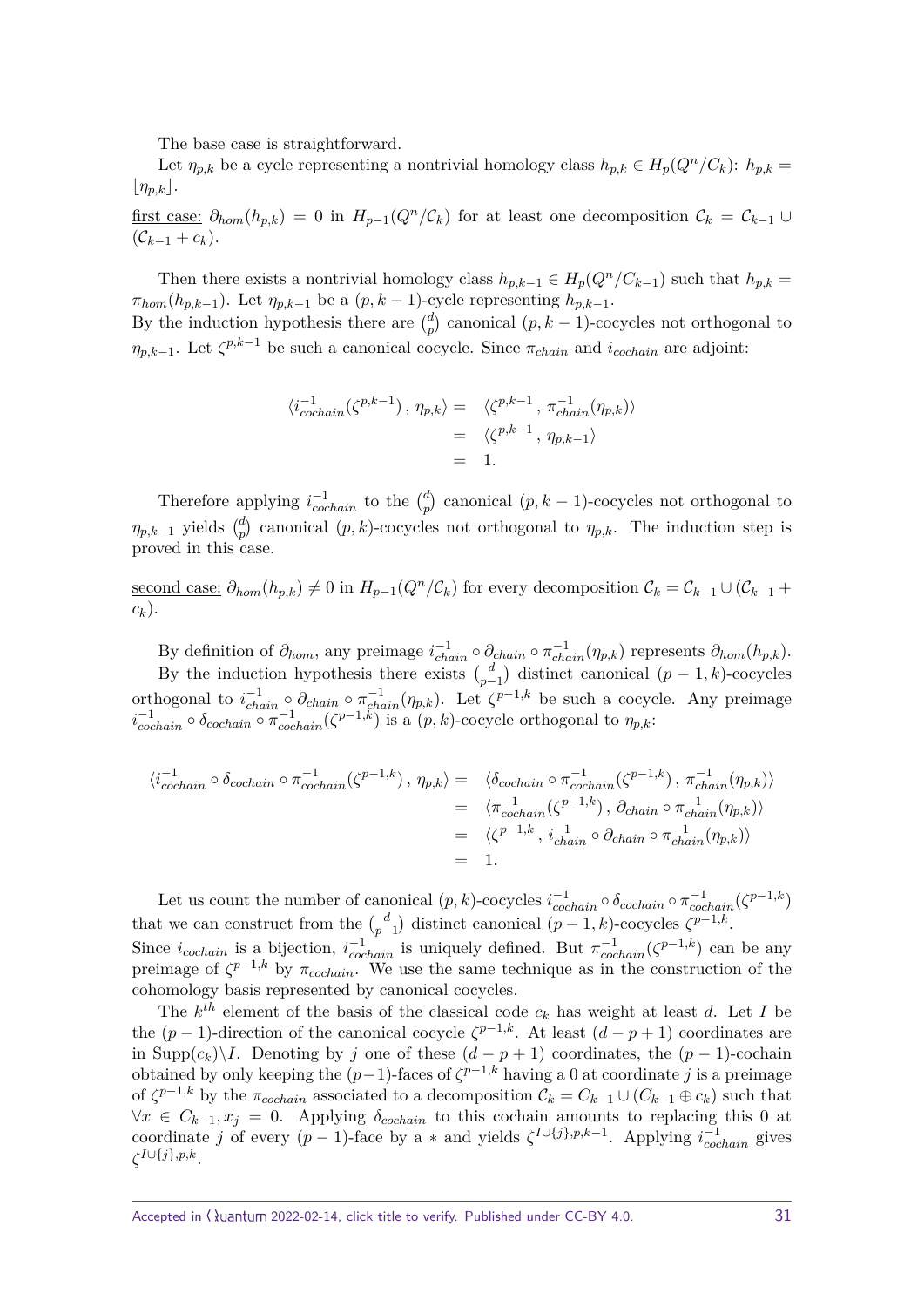With this procedure each canonical  $(p, k)$ -cocycle  $\zeta^{I \cup \{j\}, p, k}$  has been counted at most *p* times. We have therefore constructed at least  $\frac{d-p+1}{p} { \binom{d}{p}}$  $\binom{d}{p-1} = \binom{d}{p}$  $\binom{a}{p}$  distinct canonical  $(p, k)$ cocycle orthogonal to  $\eta_{p,k}$ . The induction step is proved in this case too.

Moreover the value  $\binom{d}{n}$  $\binom{d}{p}$  is attained by the product cycles  $\zeta_{p,k}$   $\binom{c_i}{p_i}$  $\binom{c_i}{p_i}_{1 \leq i \leq k}$  such that  $p_1 = p$ ,  $p_{i\neq 1} = 0$  and  $c_1$  has weight *d*.  $\Box$ 

We have thus established:

**Theorem 5.** *The quantum code obtained as the quotient of the n-cube by a linear code* [*n, k, d*] *admits parameters*

$$
\left[\!\left[2^{n-p-k}\binom{n}{p},\binom{p+k-1}{p},\min\left\{\binom{d}{p},2^{n-p-k}\right\}\right]\!\right]
$$

*when qubits are placed on p-faces for*  $p < d - 2$ *.* 

# <span id="page-31-0"></span>5 Local testability

The goal of this section is to study the local testability of hemicubic codes. We first establish in [5.1](#page-31-1) that the one-qubit hemicubic code is locally testable, before discussing generalized hemicubic codes in [5.2.](#page-35-0)

### <span id="page-31-1"></span>5.1 Case of the 1-qubit hemicubic code

We first prove the local testability of the hemicube code.

**Theorem 2.** *The hemicubic code is locally testable with soundness*  $s = \Omega\left(\frac{1}{\log n}\right)$  $\frac{1}{\log N}$ .

This improves upon Hastings' construction [\[25\]](#page-42-8) obtained by taking the product of two *n*-spheres and which displays soundness  $s = \Theta\left(\frac{1}{\log^2 N}\right)$ ). (In Ref.  $[25]$ , the notion of soundness does not include a normalization by the logarithmic weight of the generators.) We leave it as an important open question whether the bounds of Theorem [2](#page-5-0) are tight or not. As far as we know, it may be possible to improve the  $\log N$  to  $\Theta(1)$ . As we will mention later, this would imply that the generalized hemicubic code obtained as the quotient of the cube by a code of dimension 2 would also display local testability.

In this section, we will work in a symmetrized version of the hemicubic code: instead of describing a *p*-face of the hemicube by an equivalence class of the form  $\{x, \bar{x}\}\,$ , we consider the chain  $x + \bar{x}$  over the Hamming cube. In the language of the previous section, we work with  $i_p(E)$  rather than directly with a *p*-chain *E*. As long as all the considered sets *S* are symmetric, i.e., are in the image of  $i_p$ , there should not be any risk of confusion. In particular, any symmetric set *S* of *p*-faces in the Hamming cube corresponds to a set of |*S*|*/*2 qubits.

The local testability of the hemicubic code is a consequence of Lemmas [40](#page-31-2) and [41](#page-32-0) that we state now: we use the notation  $\| \cdot \|$  for the Hamming weight, or number of cells in a chain.

<span id="page-31-2"></span>We say that a *p*-chain *X* is a filling of *Y* if  $\partial X = Y$ . We say that a *p*-cochain *X* is a cofilling of *Y* if  $\delta X = Y$ .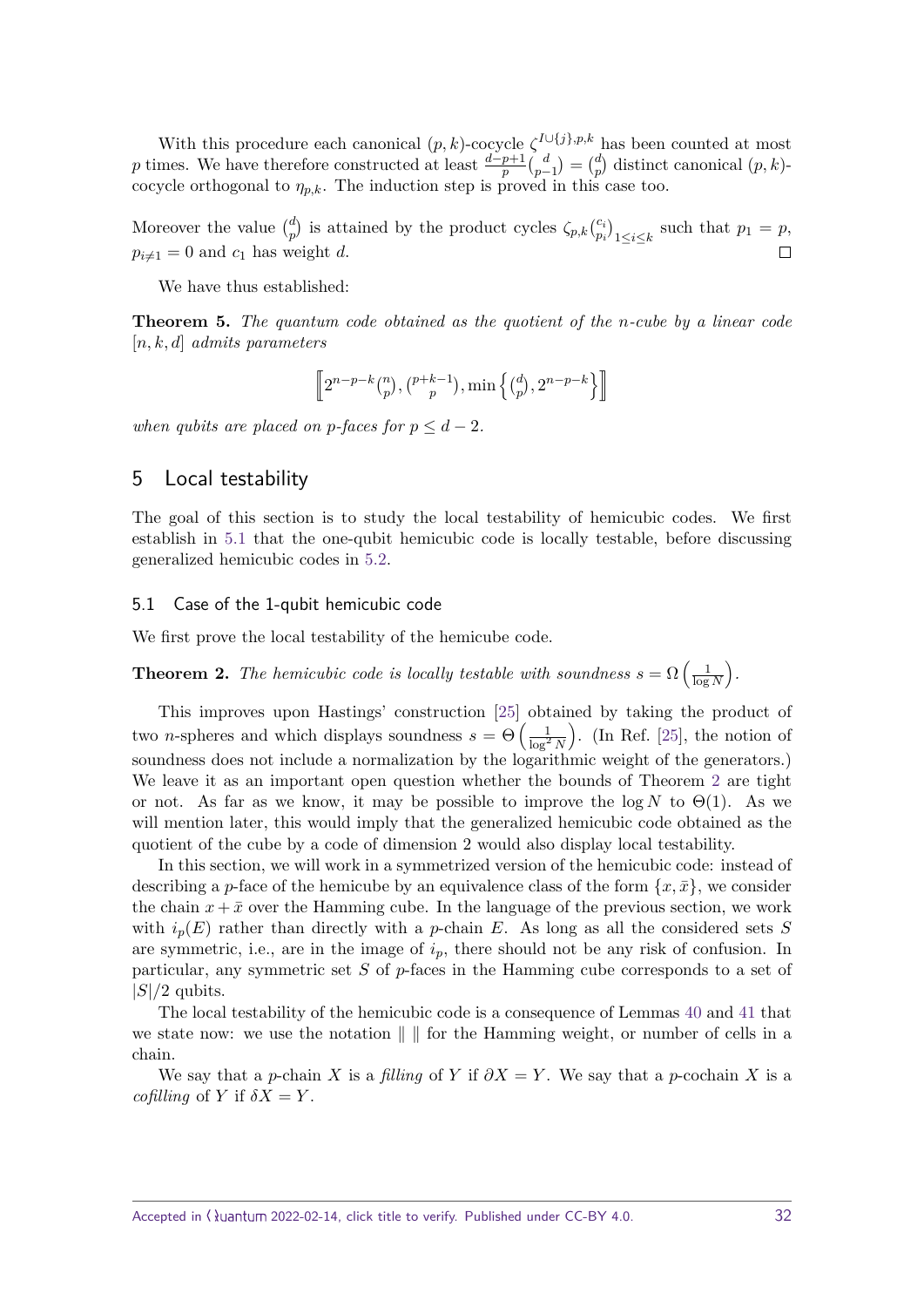**Lemma 40.** Let E be a p-chain of  $C_p^n = C_p(Q^n/\mathcal{C}_r)$ , where  $\mathcal{C}_r = 00...0, 11...1$  is the *repetition code. Then there exists a p-chain*  $F$  *which is a filling of*  $\partial E$ *, satisfying*  $\partial F = \partial E$ *, such that*

$$
||F|| \leq c_{n,p} ||\partial E||,
$$

*with*

$$
c_{n,p} = \frac{(n-p+1)(n-p)}{2p} \sum_{m=n-p+1}^{n} \frac{1}{m}.
$$

<span id="page-32-0"></span>**Lemma 41.** Let E be a p-cochain of  $C_p^n$ . Then there exists a p-cochain F which is a  $cofilling$  *of*  $\delta E$ *, satisfying*  $\delta F = \delta E$ *, such that* 

$$
||F|| \le c'_{n,p} ||\delta E||,
$$

*with*

$$
c'_{n,p} = (n-p-1) \sum_{m=n-p}^{n} \frac{1}{m}.
$$

In particular, the following upper bounds hold for  $c_{n,p}$  and  $c'_{n,p}$  (obtained by bounding each term in the sum by the largest term):

$$
c_{n,p} \le \frac{n-p}{2}, \quad c'_{n,p} \le p+1.
$$

It is straightforward to translate these results in the language of quantum codes. Indeed, given an arbitrary Pauli error  $E = (E_X, E_Z)$  where  $E_X$  and  $E_Z$  represent the supports of the *X*-type and *Z*-type errors, the syndrome of *E* is given by the pair  $(\partial E_X, \delta E_Z)$ , where  $E_X$  and  $E_Z$  are interpreted as a *p*-chain, and a *p*-cochain respectively. To compute the soundness of the quantum code, one needs to lower bound the ratio:

$$
\min_{(E_X, E_Z)} \frac{\|\partial E_X\| + \|\delta E_Z\|}{\|[E_X]\| + \|[E_Z]\|} \ge \min \left\{ \min_{E_X} \frac{\|\partial E_X\|}{\|[E_X]\|}, \min_{E_Z} \frac{\|\delta E_Z\|}{\|[E_Z]\|} \right\}
$$

where the minimum is computed over all errors with a nonzero syndrome, i.e., for *p*chains  $E_X$  which are not a *p*-cycle and *p*-cochains  $E_Z$  which are not a *p*-cocycle. In these expressions, we denote by  $[E]$  the representative of the equivalence class of error  $E$ , with the smallest weight. Indeed, recall that two errors differing by an element of the stabilizer group (that is, by a boundary or a coboundary) are equivalent. The fact that one considers [*E*] instead of *E* makes the analysis significantly subtler in the quantum case than in the classical case. A solution is to work backward (as was also done in [\[25\]](#page-42-8)): start with a syndrome and find a small weight error giving rise to this syndrome. This is essentially how Lemmas [40](#page-31-2) and [41](#page-32-0) proceed to bound each term:

$$
\min_{E_X, \partial E_X \neq 0} \frac{\|\partial E_X\|}{\|[E_X]\|} \ge \frac{1}{c_{n,p}}, \quad \min_{E_Z, \delta E_Z \neq 0} \frac{\|\delta E_Z\|}{\|[E_Z]\|} \ge \frac{1}{c'_{n,p}}.
$$
\n(8)

Indeed, one should think of the *p*-chain *∂E* in Lemma [40](#page-31-2) as the syndrome associated to error *E*, and the lemma shows the existence of an error *F* with small weight (possibly different from *E*) with the same syndrome. Lemma [41](#page-32-0) provides the equivalent result for the other type of errors. The soundness in Theorem [2](#page-5-0) then results from  $c_{n,p}$ ,  $c'_{n,p} = O(\log N)$ , where the second logarithmic factor (yielding a final soundness of  $1/\log^2 N$ ) comes from the additional normalization by the generator weights.

Before establishing these two lemmas, we recall two similar results due to Dotterrer and holding in the hypercube instead of the hemicube, that is, without taking the quotient by the repetition code [\[16\]](#page-41-10).

<span id="page-32-1"></span>Accepted in  $\lambda$ uantum 2022-02-14, click title to verify. Published under CC-BY 4.0. 33

*,*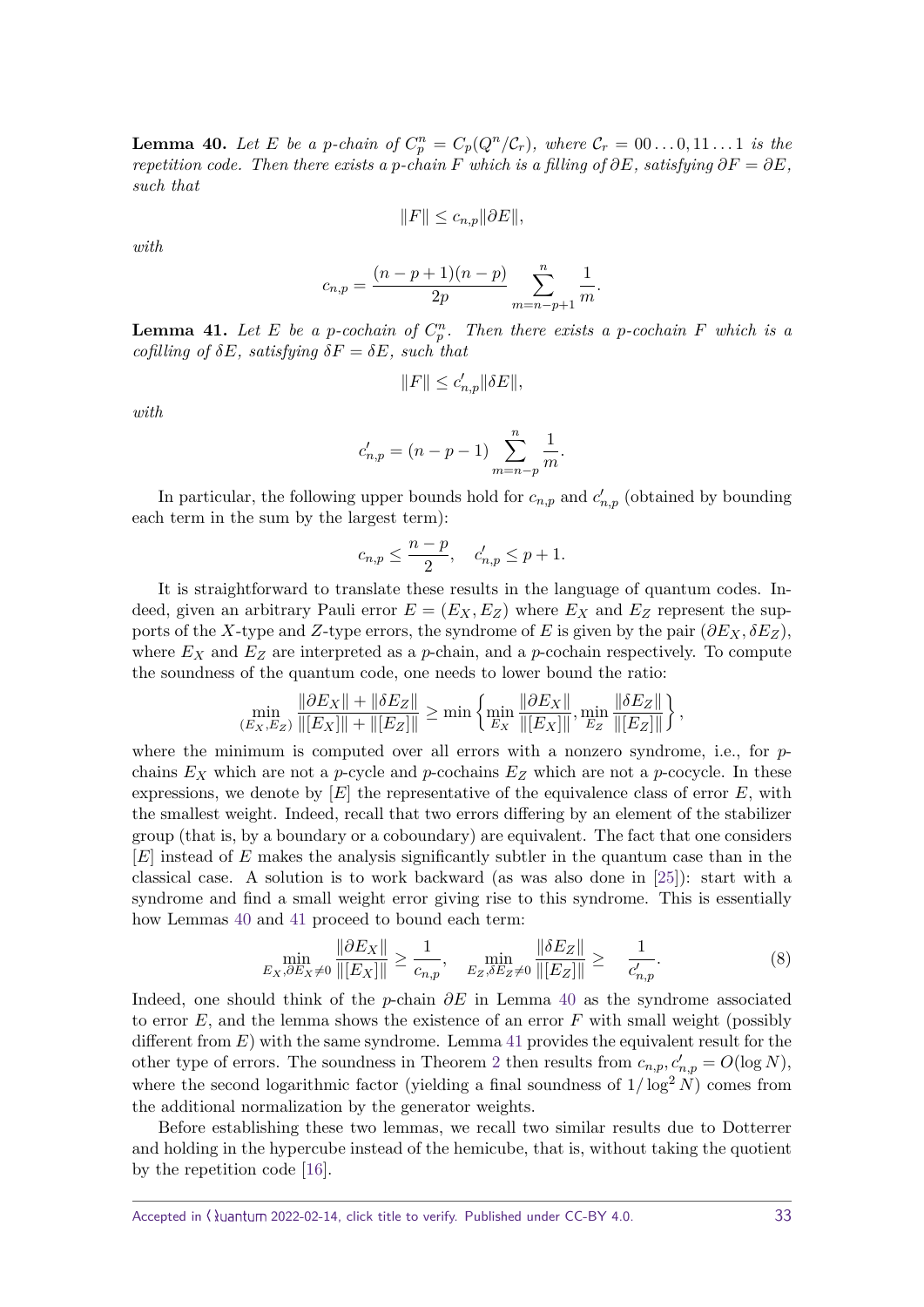**Lemma 42** ([\[16\]](#page-41-10)). Let *z* be a  $(p-1)$ *-dimensional*  $\mathbb{F}_2$ *-cycle in the n-dimensional cube*  $Q^n$ *. There exists a p*-chain *y such that*  $\partial y = z$  *and* 

$$
||y|| \leq \frac{n-p+1}{2p}||z||.
$$

<span id="page-33-0"></span>**Lemma 43** (Proposition 8.2.1 of [\[15\]](#page-41-12)). Let z be a  $(p+1)$ -dimensional  $\mathbb{F}_2$ -cocycle in the *n*-dimensional cube  $Q^n$ . There exists a *p*-cochain *y* such that  $\delta y = z$  and

$$
||y|| \leq ||z||.
$$

The constants in Lemmas [42](#page-32-1) and [43](#page-33-0) are tight [\[15\]](#page-41-12). We don't know, however, if it is also the case of the constants in Lemmas [40](#page-31-2) and [41:](#page-32-0) in fact it is not even clear that the constants have to be worse than those of [42](#page-32-1) and [43](#page-33-0) since the examples saturating these bounds are not allowed in the symmetric (quantum) case. For instance, the cycles of the cube  $Q<sup>n</sup>$  that saturate the bound of Lemma [40](#page-31-2) are symmetric, meaning that they disappear in the case of the hemicubic code.

*Proof of Lemma [40.](#page-31-2)* We will prove the claim by recurrence over both *p* and *n*.

Similarly to Dotterrer in [\[16\]](#page-41-10), we divide the cube in three parts: we first choose a coordinate that we call the "cut" and partition the faces depending on their value, 0, 1 or ∗, for the cut. Later, we will perform an optimization over the choice of cut, but in the following, we consider a cut along the first coordinate to fix the notations.

Let us define the chain  $Z = \partial E$  and decompose it as

$$
Z=0Z_0\,\oplus\,\ast Z_\ast\,\oplus\,1Z_1
$$

where  $Z_0$ ,  $Z_1$  are chains of  $C_{p-1}^{n-1}$  and  $Z_*$  is a chain of  $C_{p-2}^{n-1}$ . Since  $Z$  is a cycle, we have that  $\partial Z = 0$  which implies

<span id="page-33-1"></span>
$$
Z_* = \partial Z_0 = \partial Z_1. \tag{9}
$$

We can define the chains  $E_0, E_1$  and  $E_*$  in an analogous fashion, *via*  $E = 0E_0 \oplus E_* \oplus 1E_1$ , and from  $\partial E = Z$ , we infer in particular that  $Z_* = \partial E_*$ . Applying the induction hypothesis to  $Z_*$  gives a  $(p-1)$ -chain  $F_*$  such  $\partial F_* = \partial E_*$  and

$$
||F_*|| \leq c_{n-1,p-1} ||\partial E_*||.
$$

Observe now that  $Z_0 \oplus F_*$  is a cycle: indeed

$$
\partial (Z_0 \oplus F_*) = \partial Z_0 \oplus Z_* = 0,
$$

from Eq. [\(9\)](#page-33-1). Applying Lemma [42](#page-32-1) for the standard hypercube, we can find a *p*-chain  $F_0$ (that may not be symmetric) such that

<span id="page-33-2"></span>
$$
\partial F_0 = Z_0 \oplus F_*
$$

and

$$
||F_0|| \le \frac{n-p}{2p} ||Z_0 \oplus F_*||. \tag{10}
$$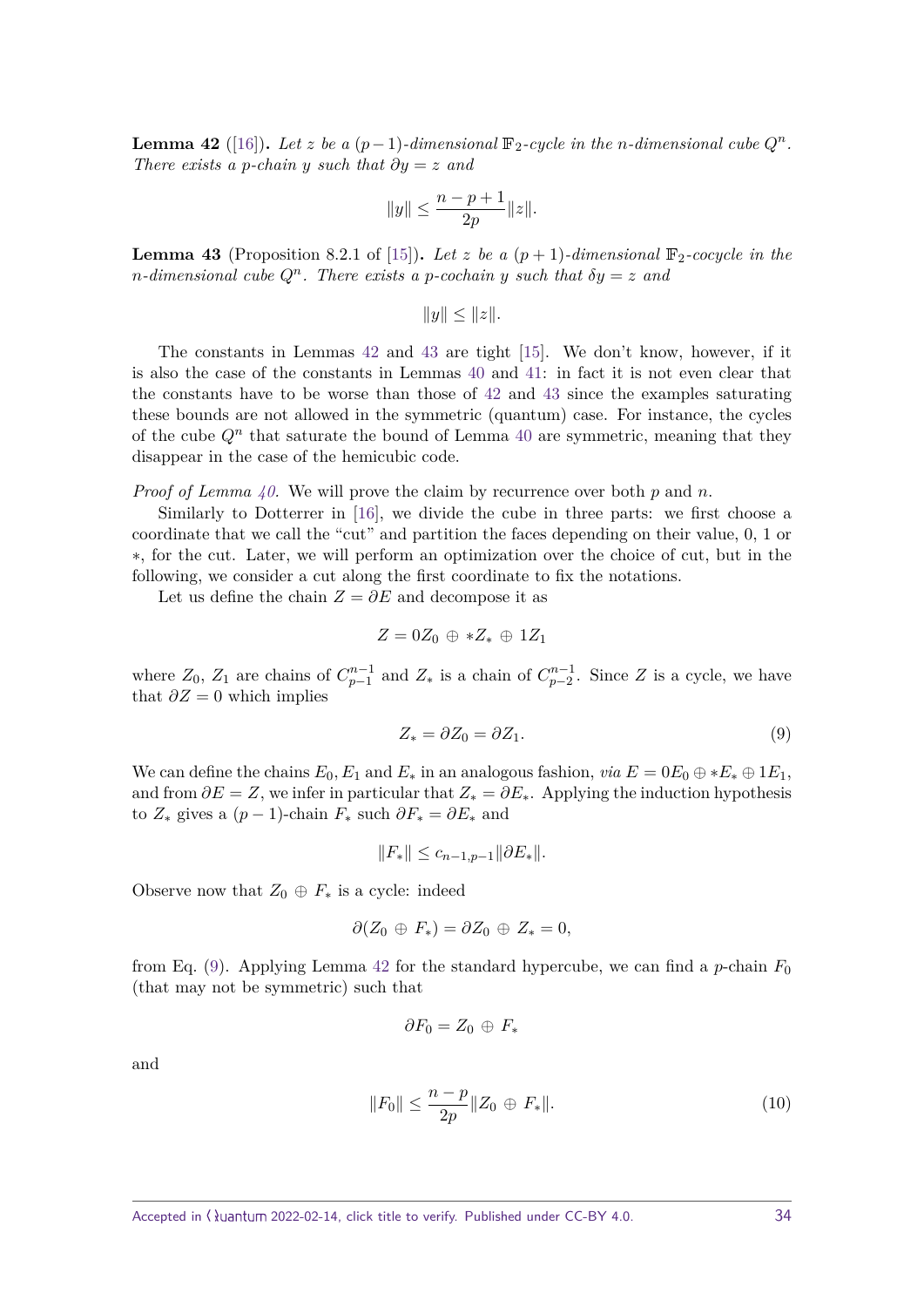Define  $F_1 = \overline{F_0}$  so that  $||F_1|| = ||F_0||$  and  $\partial F_1 = Z_1 \oplus F_*$ . We claim that the symmetrized chain  $F = 0F_0 \oplus *F_* \oplus 1F_1$  satisfies the conditions of the theorem. First, *F* is a filling of *∂E*:

$$
\partial F = 0(\partial F_0 \oplus F_*) + 1(\partial F_1 \oplus F_*) \oplus * \partial F_*
$$
  
= 0Z<sub>0</sub>  $\oplus$  1Z<sub>0</sub>  $\oplus$  \*Z<sub>\*</sub> =  $\partial E$ .

Second

$$
||F|| = 2||F_0|| + ||F_*||
$$
  
\n
$$
\leq 2\frac{n-p}{2p}||Z_0 \oplus F_*|| + ||F_*||
$$
 from Eq. (10)  
\n
$$
\leq \frac{n-p}{p}||Z_0|| + \frac{n}{p}||F_*||
$$
 from triangle inequality  
\n
$$
\leq \frac{n-p}{p}||Z_0|| + \frac{n}{p}c_{n-1,p-1}||Z_*||
$$

Let us minimize the size of  $F$  over the choice of the cut. In particular, the minimal value of  $\Vert F \Vert$  is not larger than the expectation over the cut choice, when the coordinate of the cut is chosen uniformly at random. This expectation is easily computed by noticing that  $\mathbb{E} \|Z_0\| = \frac{n-p+1}{2n}$  $\frac{2p+1}{2n}||Z||$ . To see this, observe that there are 2*n* possible choices of cut: *n* choices of coordinates and 2 choices to define the 0 and 1 orientation. Then each  $(p-1)$ face is overcounted  $n - (p - 1)$  times because it lies in  $n - (p - 1)$  many faces of dimension *n* − 1. In addition, we get  $\mathbb{E} \|Z_*\| = \|Z\| - \mathbb{E} \|Z_0\| - \mathbb{E} \|Z_1\| = \frac{p-1}{n}$  $\frac{-1}{n}$ ||*Z*||. Let us denote by *F* the chain of minimum size when optimizing over the cut choice. We have:

$$
\frac{\|F\|}{\|Z\|} \le \frac{(n-p-1)(n-p)}{2np} + \frac{n}{p}c_{n-1,p-1}\frac{p-1}{n}.
$$

In particular, this establishes that we can take

$$
c_{n,p} = \frac{(n-p-1)(n-p)}{2np} + \frac{p-1}{p}c_{n-1,p-1}.
$$

The base case,  $c_{n,1} = \frac{n-1}{2}$  $\frac{-1}{2}$ , differs from the value  $\frac{n}{2}$  that one would obtain in the cube with the assumption that the cycle is the boundary of a symmetric  $(p + 1)$ -chain. The recurrence relation can be solved as follows:

$$
c_{n,p} = \frac{(n-p-1)(n-p)}{2np} + \frac{p-1}{p}c_{n-1,p-1}
$$
  
= 
$$
\frac{(n-p-1)(n-p)}{2} \left(\frac{1}{np} + \frac{1}{(n-1)p} + \frac{p-2}{p-1}c_{n-2,p-2}\right)
$$
  
= 
$$
\frac{(n-p-1)(n-p)}{2p} \left(\frac{1}{n} + \frac{1}{n-1} + \dots + \frac{1}{n-p+1}\right).
$$

This establishes the result.

*Proof of Lemma [41.](#page-32-0)* We proceed in a similar way and establish the claim by recurrence over *n* and *p*. We pick an arbitrary coordinate (a cut in the language of Dotterrer) and denote  $Z = \delta E = 0Z_0 \oplus 1Z_1 \oplus *Z_*$ . The cofilling *F* of *Z* is defined as  $F = \tilde{D}_{n,p}(Z)$ recursively as follows:

$$
F = \tilde{D}_{n,p}(Z)
$$
  
=:  $0D_{n-1,p}(Z_0) \oplus 1\overline{D_{n-1,p}(Z_0)} \oplus * \tilde{D}_{n-1,p-1}(D_{n-1,p}(Z_0) \oplus \overline{D_{n-1,p}(Z_0)} \oplus Z_*).$ 

 $\Box$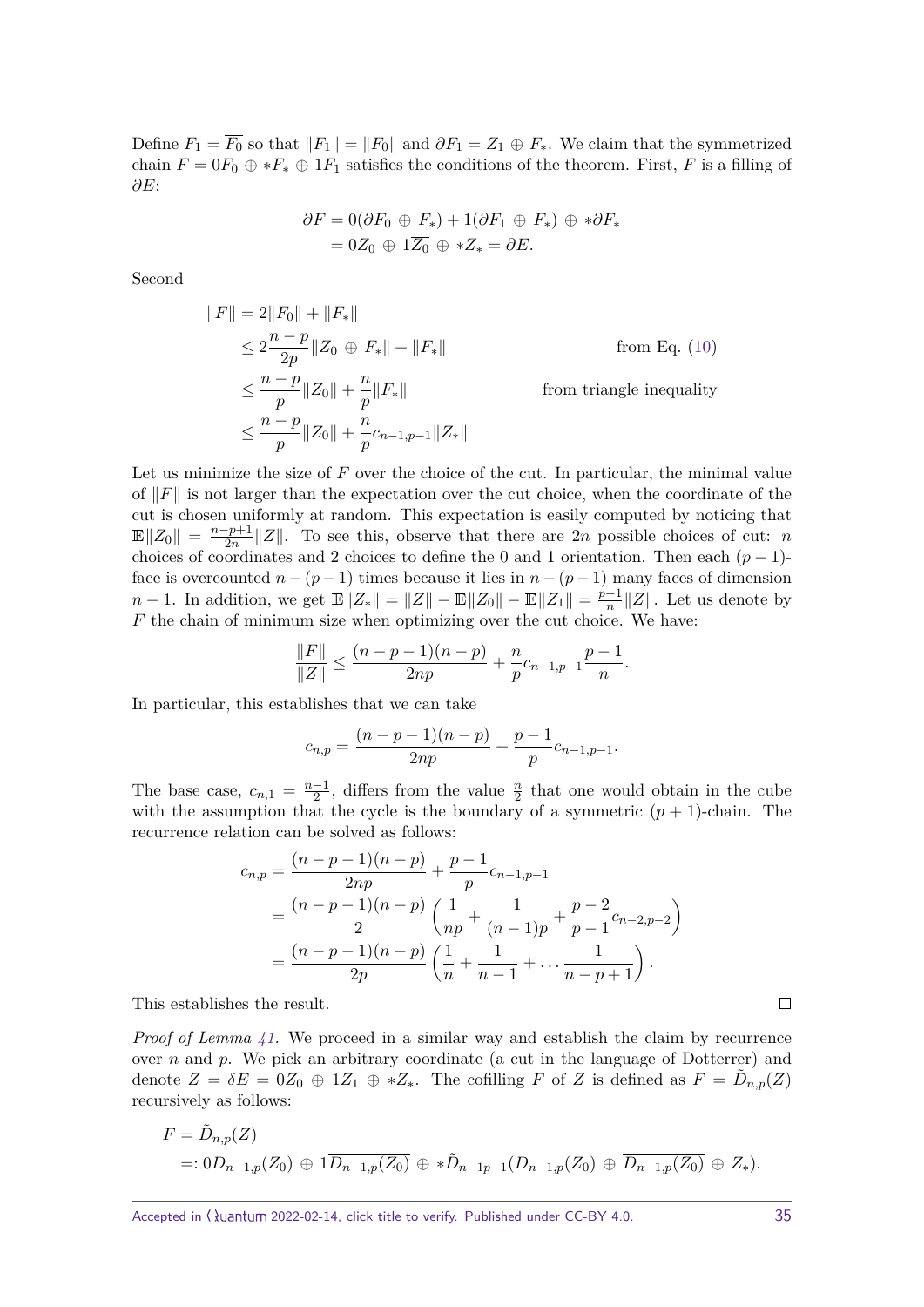where  $D_{n-1,p}(Z_0)$  is the cofilling of the cocycle  $Z_0$  obtained by Dotterrer's algorithm (i.e, the cofilling promised by Lemma [43\)](#page-33-0). Here,  $\tilde{D}_{n-1,p-1}$  is the symmetric cofillings with parameters  $n-1$  and  $p-1$  given by the induction hypothesis. Exploiting the result of Lemma [43,](#page-33-0) we obtain that *F* has size:

$$
||F|| \le 2||Z_0|| + c'_{p-1,n-1}(2||Z_0|| + ||Z_*||). \tag{11}
$$

Averaging over the choice of cut,

$$
\begin{aligned} \mathbb{E} \| F \| & \leq 2 \frac{\mathbb{E} \| Z_0 \|}{2n} + c'_{p-1,n-1} \| Z \| \\ & \leq \left( \frac{n-p}{n} + c'_{p-1,n-1} \right) \| Z \| \end{aligned}
$$

which yields

$$
c'_{p,n}\leq \frac{n-p}{n}+c'_{p-1,n-1}.
$$

The recurrence is easily solved:

$$
c'_{p,n} \le (n-p)\left(\frac{1}{n-p+1} + \cdots + \frac{1}{n}\right).
$$

The base case is  $c'_{n,1} = \frac{1}{n}$  $\frac{1}{n}$ . This establishes the claim.

# <span id="page-35-0"></span>5.2 Local testability of generalized hemicubic codes

In this subsection, we show that the same proof strategy as above can be applied to deal with quotients of the cube by linear codes of dimension  $k = 2$ . Essentially the only change is that the recurrence now requires a bound on the soundness of the hemicubic code instead of a bound on the soundness of the standard cube. Because our bound on the former is worse by a factor  $\log N$ , we will not be able to control the soundness of the generalized hemicubic code as much as we would like.

We now illustrate this point in the case of cycles and prove the following bound.

<span id="page-35-1"></span>**Lemma 44.** Let  $C = [n, 2, d]$  be a linear code of dimension 2. Let E be a p-chain of  $C_p^n =$  $C_p(Q^n/\mathcal{C})$ . Then there exists a *p*-chain *F* which is a filling of  $\partial E$ , satisfying  $\partial F = \partial E$ , *such that*

$$
||F|| \le c_{n,p}^{(2)} ||\partial E||,
$$

*with*

$$
c_{n,p}^{(2)} = O(p!).
$$

We assume here that for any coordinate, there exists a codeword of  $\mathcal C$  with bit value 1 on this coordinate. If this is not the case, one can work in a Hamming cube of smaller dimension by forgetting this coordinate.

In the same way as before, we will choose to work in the standard Hamming cube, but restricting ourselves to sets (or chains, or cochains) of the form  $\{x + \mathcal{C}, y + \mathcal{C}, ...\}$ , i.e., sets *S* such that  $x \in S$  implies  $x + c \in S$  for any codeword  $c \in C$ . In other words, we work with sets (or chains) of the form  $i_p(E) = \bigoplus_{e \in E, c \in C} (e + c)$ .

<span id="page-35-2"></span> $\Box$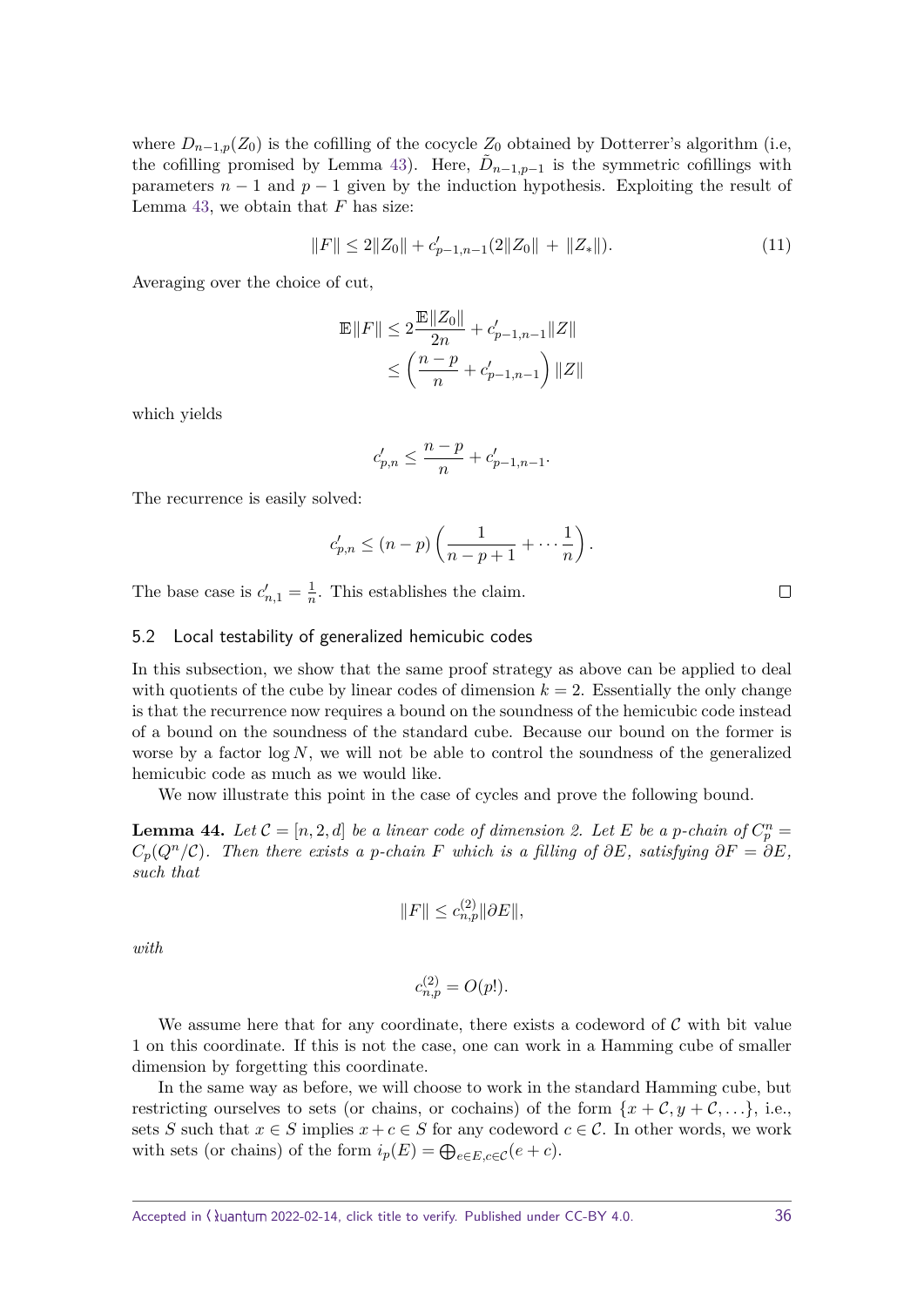*Proof of Lemma*  $44$ . Let us consider a  $(p-1)$ -chain  $Z = \partial E$  corresponding to the boundary of an arbitrary *p*-chain  $E$ , symmetric with respect to the code  $C$ . Recall that this means that for any  $c \in \mathcal{C}$ , it holds that  $E + c = E$ . Without loss of generality, we can choose some  $E_0$  and  $E_*$ , which are sets of *p* and  $(p-1)$ -faces of the  $(n-1)$ -dimensional Hamming cube, such that

$$
E = \bigoplus_{c \in C} \left( (0E_0 + c) \oplus (*E_* + c) \right).
$$

As before, this describes a partition with respect to the value of the symbol (either an element of  $\mathbb{F}_2$  or a star) on the special coordinate called "cut". That we can take  $E_1$  to be empty is without loss of generality since we assumed that there are codewords of *C* with bit value 1 for the cut. The boundary of *E* is  $Z = \partial E$  and our goal is to find a small symmetric filling *F* such that  $\partial F = \partial E$ . We will prove the result by induction on *n* and *p* by showing the existence of a map  $\tilde{D}_{n,p}$  such that  $\partial(\tilde{D}_{n,p}(\partial E)) = \partial E$  and  $\|\tilde{D}_{n,p}(\partial E)\| \leq c_{n,p}^{(2)}\|\partial E\|.$ 

Let  $1\alpha$  be a codeword of C with bit value 1 on the cut ( $\alpha$  is a word of length  $n-1$ ). Again, as before, we pretend that the cut corresponds to the first coordinate to fix the notations. Let A be the subcode of C consisting of all codewords with bit value 0 on the cut. This yields a partition of  $\mathcal C$  as

$$
\mathcal{C} = A \cup (\alpha + A),
$$

where the set *A* only contains codewords with bit value 0 on the cut, and  $A + \alpha$  codewords with bit value 1. With this notation, we have:

$$
E = \bigoplus_{a \in A} 0(E_0 + a) \oplus 1(E_0 + \alpha + a) \oplus *(E_* + a) \oplus *(E_* + \alpha + a)
$$
  
\n
$$
\partial E = \bigoplus_{a \in A} 0((\partial E_0 + a) \oplus (E_* + a) \oplus (E_* + \alpha + a)) \oplus *((\partial E_* + a) \oplus (\partial E_* + \alpha + a))
$$
  
\n
$$
\oplus 1((\partial E_0 + \alpha + a) \oplus (E_* + a) \oplus (E_* + \alpha + a))
$$
  
\n
$$
= 0Z_0 \oplus 1Z_1 \oplus *Z_*,
$$

with

$$
Z_0 = \bigoplus_{a \in A} (\partial E_0 + a) \oplus (E_* + a) \oplus (E_* + \alpha + a)
$$
  
\n
$$
Z_1 = \bigoplus_{a \in A} (\partial E_0 + \alpha + a) \oplus (E_* + a) \oplus (E_* + \alpha + a) = Z_0 + \alpha
$$
  
\n
$$
Z_* = \bigoplus_{a \in A} (\partial E_* + a) \oplus (\partial E_* + \alpha + a).
$$

In particular, *Z*<sup>∗</sup> is a boundary symmetric with respect to the shortened code obtained by forgetting the coordinate corresponding to the cut in  $\mathcal C$  and one can apply the induction hypothesis to obtain a small filling  $F_* = \tilde{D}_{n-1,p-1}(Z_*)$  of size

$$
||F_*|| \le c_{n-1,p-1}^{(2)} ||Z_*||.
$$

Let us observe that  $Z_0 + F_*$  is a cycle. Indeed,

$$
\partial (Z_0 + F_*) = \bigoplus_{a \in A} (\partial E_* + a) \oplus (\partial E_* + \alpha + a) + \partial F_* = 0.
$$

Accepted in  $\lambda$ uantum 2022-02-14, click title to verify. Published under CC-BY 4.0. 37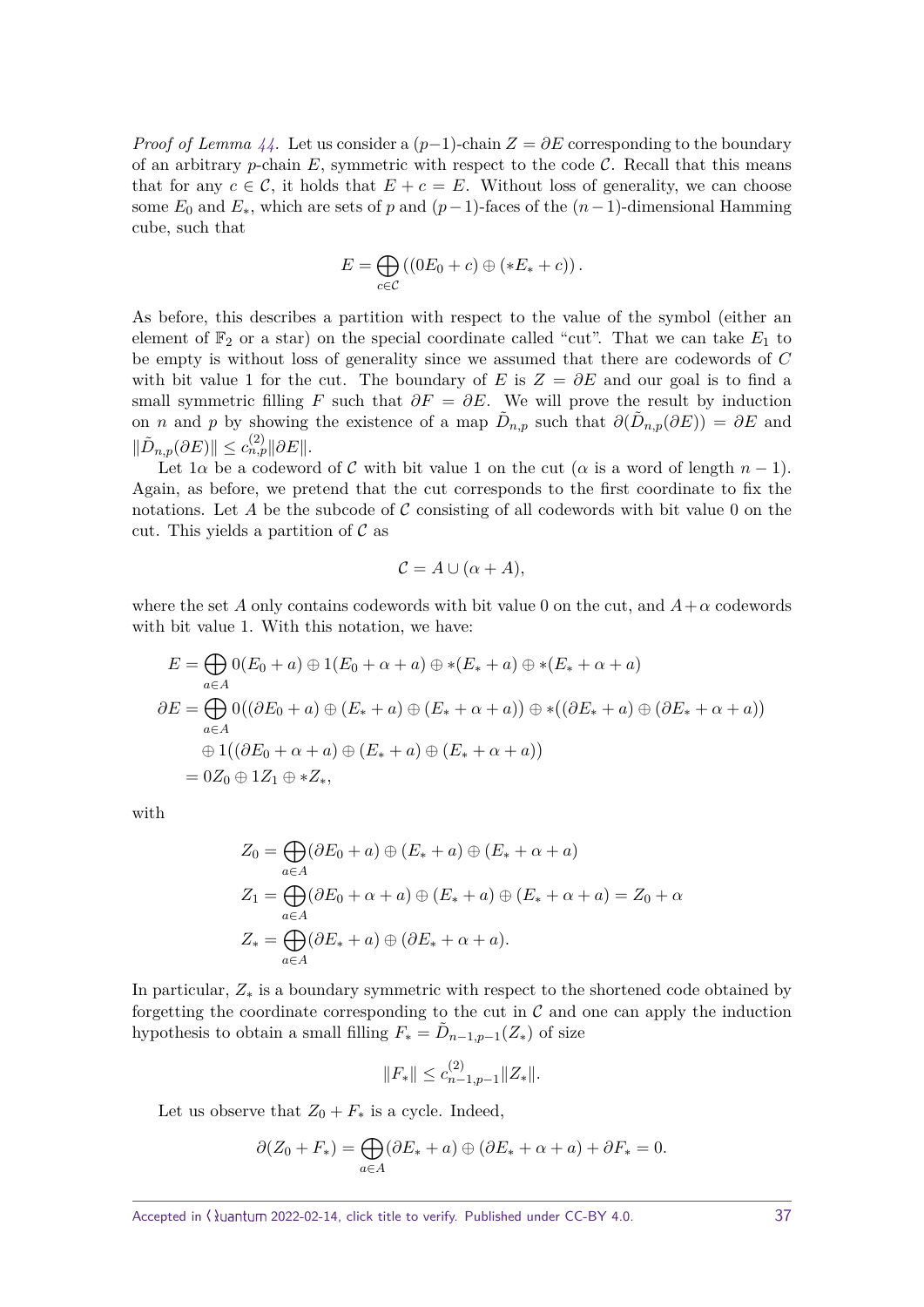Since it is a cycle, it is a boundary in the quotient of  $(n-1)$ -dimensional Hamming cube code *A*. Applying the construction of Lemma [40](#page-31-2) to this boundary yields a filling  $F_0$ symmetric with respect to *A* (i.e.  $F_0 + a = F_0$  for any  $a \in A$ ) satisfying:

$$
\partial F_0 = Z_0 \oplus \tilde{D}_{n-1,p-1}(Z_*)
$$
  
 
$$
||F_0|| \leq c_{n-1,p} ||Z_0 \oplus \tilde{D}_{n-1,p-1}(Z_*)|| \leq \frac{n-p+1}{2} (||Z_0|| + c_{n-1,p-1}^{(2)}||Z_*||),
$$

where the factor  $c_{n-1,p} = \frac{n-p+1}{2}$  $\frac{p+1}{2}$  results from our bound on the size of a symmetric filling with respect to the repetition code. Note that some coordinates are likely stuck with the value 0 in the code *A*, and one might expect a better factor in that case, but we don't consider this possible improvement in the following. Define  $F_1 = F_0 + \alpha$ . It is a filling of  $Z_1$  since  $Z_1 = Z_0 + \alpha$ . Moreover, the assumption on the minimum distance of *C* implies that  $||F_0|| = ||F_1||$ . We finally define  $F = 0F_0 \oplus *F_* \oplus 1F_1$  which satisfies  $\partial F = \partial E$  by construction.

As before,  $\mathbb{E} \|Z_0\| = \frac{n-p+1}{2n}$  $\frac{p+1}{2n}$ ||Z|| and  $\mathbb{E}||Z_*|| = \frac{p-1}{n}$  $\frac{-1}{n}$ ||Z|| and therefore, we can take

$$
c_{n,p}^{(2)} \le 2c_{n-1,p} \left( \frac{\mathbb{E} \|Z_0\|}{\|Z\|} + c_{n-1,p-1}^{(2)} \frac{\mathbb{E} \|Z_*\|}{\|Z\|} \right) + c_{n-1,p-1}^{(2)} \frac{\mathbb{E} \|Z_*\|}{\|Z\|}. \tag{12}
$$

This is in fact the same recurrence relation as before (in Lemma [40\)](#page-31-2), but with the value of  $c_{n-1,p}^{(0)} = \frac{n-p}{2p}$  $\frac{a-p}{2p}$  replaced by  $c_{n-1,p}^{(1)} := c_{n-1,p}$ . We claim that

$$
c_{n,p}^{(2)} = \frac{(n-p+1)^2}{2} \sum_{\ell=0}^{p} (n-p+2)^{\ell} \frac{(n-\ell+1)!p!}{n!(p-\ell)!}
$$

is a valid solution to this recurrence.

Upper bounding every term in the sum by the largest one corresponding to  $\ell = p$ , we get

$$
c_{n,p}^{(2)} \le \frac{(n-p+1)^2}{2}(p+1)(n-p+2)^p \frac{(n-p+1)!p!}{n!}
$$
  

$$
\approx \frac{(n-p)^p}{\binom{n}{p}} = O(p!).
$$

It is quite striking that the resulting bound on the soundness is much worse when taking the quotient by a classical code of dimension 2 rather than by the repetition code. In particular, the resulting soundness becomes only 1*/*poly(*N*) instead of 1*/* log *N*. The source of this discrepancy is easily located in Eq. [\(12\)](#page-37-0), where we injected the value of the soundness for the hemicubic code instead of the soundness of the standard cube. In particular, if we could establish that the hemicube code had a similar soundness (or even better) than the standard cube, then the proof above would immediately imply that the generalized hemicube code has soundness  $1/polylog(N)$ . This would provide the first example of quantum code of exponential length displaying local testability.

A similar analysis can be performed for cofillings but again, it only provides a bound for the soundness scaling inverse polynomially with *N*.

**Lemma 45.** Let  $\mathcal{C} = [n, 2, d]$  be a linear code of dimension 2. Let E be a p-cochain of  $C_p^n = C_p(Q^n/\mathcal{C})$ . Then there exists a *p*-cochain *F* which is a cofilling of  $\delta E$ , satisfying  $\delta F = \delta E$ *, such that* 

$$
||F|| \le c_{n,p}^{(2)'} ||\partial E||,
$$

<span id="page-37-0"></span> $\Box$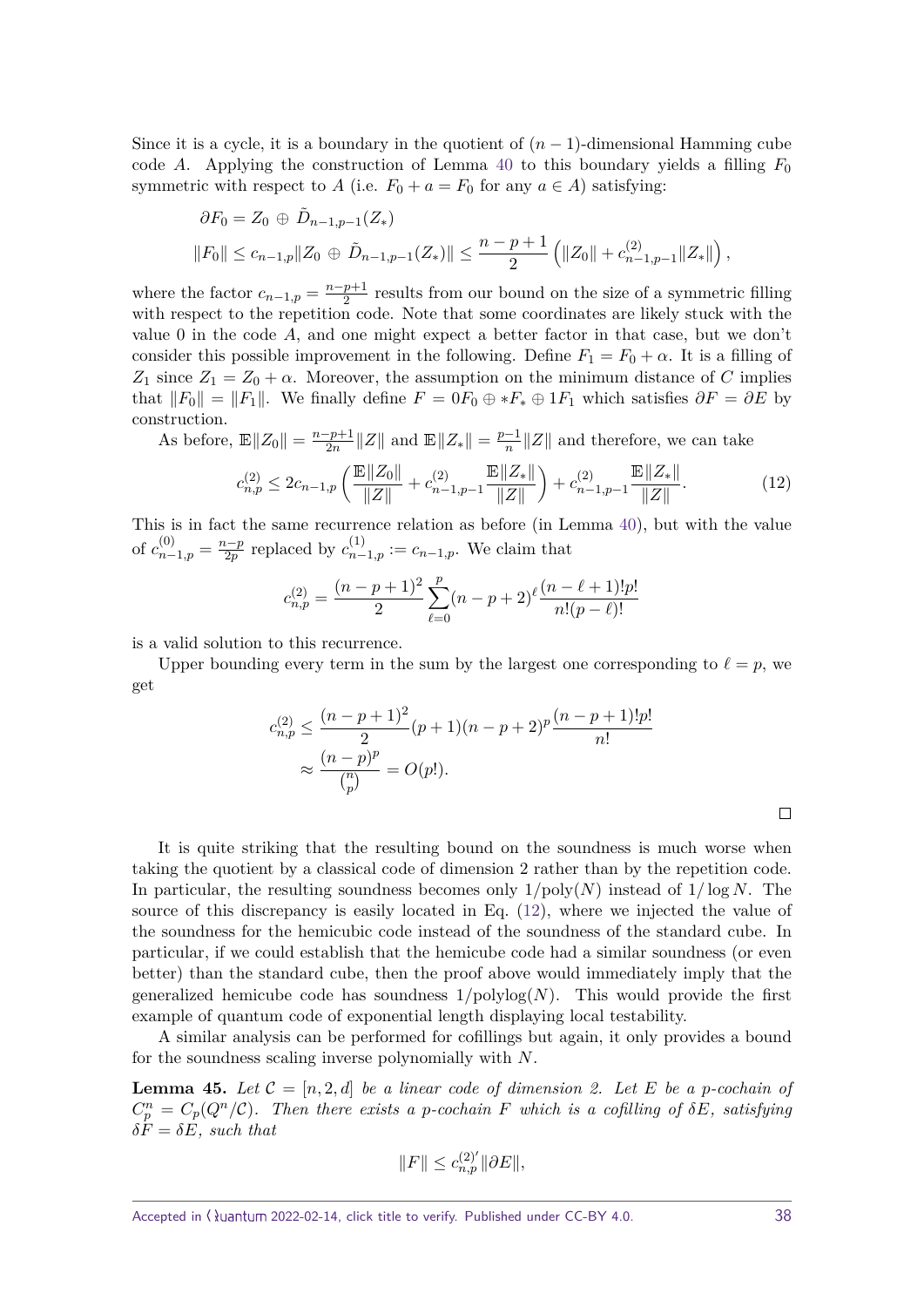$$
c_{n,p}^{(2)'} = O(p!).
$$

*Proof of Lemma [41](#page-32-0) for arbitrary codes.* Using the same notations as in the previous subsection, we start with an arbitrary *p*-cochain *E* which we write

$$
E = \bigoplus_{c \in \mathcal{C}} \left( \left( 0E_0 + c \right) \oplus \left( *E_* + c \right) \right),
$$

with respect to an arbitrary cut. Choosing a codeword  $\alpha$  with bit value 1 on the cut, and denoting by A the subcode of C consisting of all the words with bit value 0 on the cut, we obtain:

$$
E = \bigoplus_{a \in A} 0(E_0 + a) \oplus 1(E_0 + \alpha + a) \oplus *(E_* + a) \oplus *(E_* + \alpha + a)
$$
  

$$
\delta E = 0Z_0 + 1Z_1 + *Z_*
$$

We again proceed by induction. Let us denote by  $D_{n,p}$  the application promised by Lemma [41](#page-32-0) and by  $\tilde{D}_{n,p}$  the application promised by the present lemma (yielding a symmetric cofilling), and defined by induction. The latter application preserves the symmetry of the cochain with respect to  $\mathcal{C}$ , while this is not necessarily the case of  $D_{n,p}$ , which only preserves the symmetry with respect to *A*.

We define the symmetric cofilling of *δE* by

$$
F = \tilde{D}_{n,p}(\delta E)
$$
  

$$
:= * \tilde{D}_{n-1,p-1} \left( D_{n-1,p} \left( \bigoplus_{a \in A} (E_0 + a) \oplus (E_0 + \alpha + a) \right) + \sum_{a \in A} (E_* + a) \oplus (E_* + \alpha + a) \right)
$$
  

$$
\oplus 0 D_{n-1,p} \left( \bigoplus_{a \in A} (E_0 + a) \right) + 1 D_{n-1,p} \left( \bigoplus_{a \in A} (E_0 + \alpha + a) \right).
$$

One can check that  $\delta F = \delta E$  and that *F* is symmetric with respect to code *C*. Bounding the size of F is similar to the proof in the case of the repetition code. Indeed, recalling that  $||D_{n-1,p}(X)|| \leq (p+1)||X||$  for any cocycle X of the hemicube, we obtain

$$
\|F\| \leq c'_{n-1,p-1}\left((p+1)\|Z_0\| + (p+1)\|Z_1\| + \|Z_*\|\right) + (p+1)\|Z_0\| + (p+1)\|Z_1\|,
$$

which is identical to Eq.  $(11)$ , except for the extra factors  $(p+1)$ . As before, solving the recurrence yields  $c_{n,p}^{(2)'} = O(p!)$ .  $\Box$ 

Similarly to the case of cycles, if one could shave the  $log(N)$  factor off in the case of the hemicube and prove that it displays the same soundness as the standard cube, we would immediately obtain a  $1/\text{polylog}(N)$  soundness for the generalized hemicube code.

# <span id="page-38-0"></span>6 Efficient decoding algorithm for adversarial errors

In this section, we explain how the small fillings and cofillings promised by the results of the previous section can be exploited to give an efficient decoding algorithm with good performance against adversarial errors. The main idea is to notice that one can efficiently find such fillings and cofillings and therefore find Pauli errors giving the observed syndrome.

*with*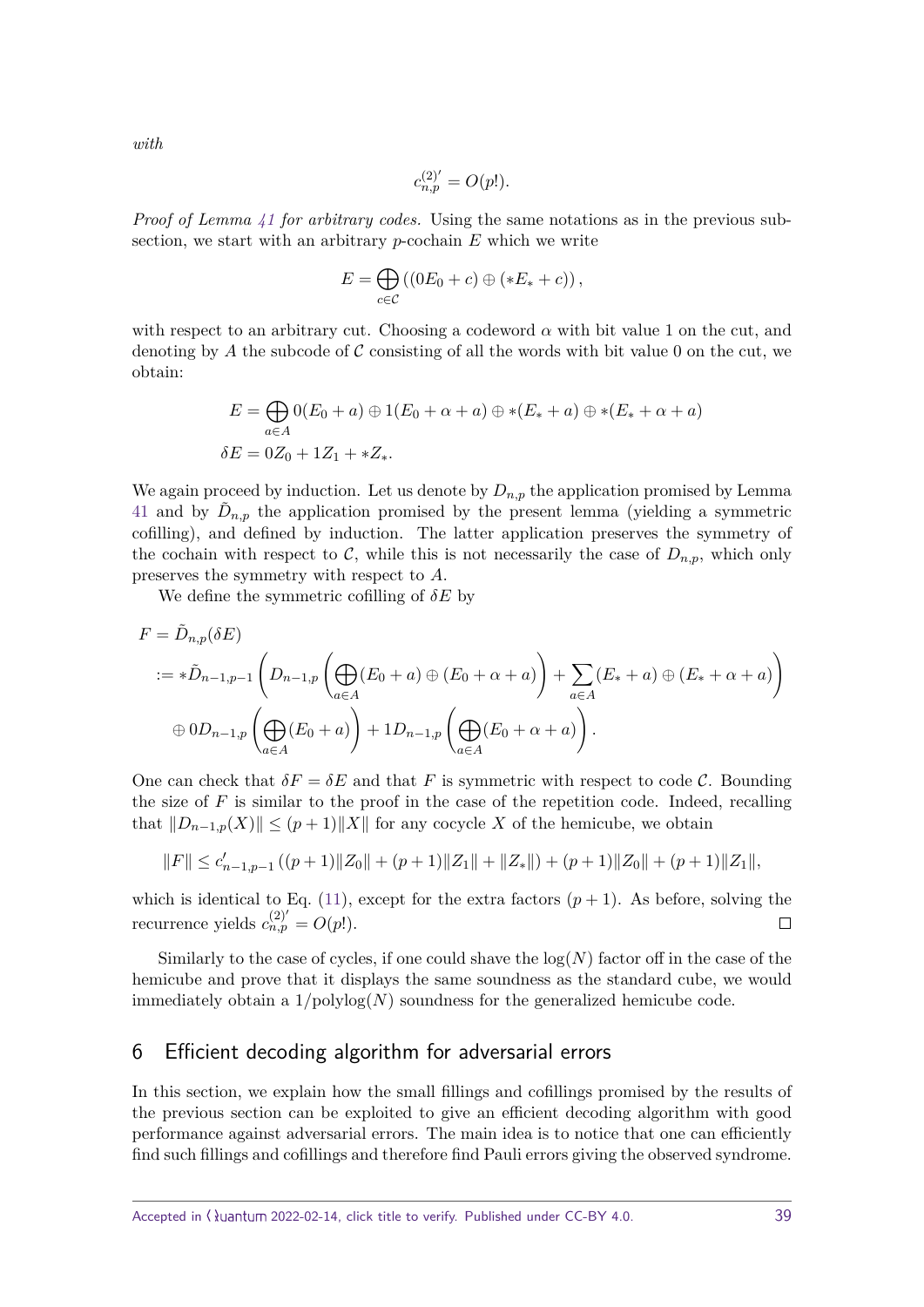While finding the smallest possible fillings or cofillings does not appear to be easy, finding ones satisfying the bounds of Lemmas [40](#page-31-2) and [41](#page-32-0) can be done efficiently.

We note, however, that the decoding algorithm does not seem to perform so well against random errors of linear weight. In particular, any argument based on percolation theory that would say that errors tend to only form small clusters and that therefore it is sufficient to correct these errors (similarly to [\[20\]](#page-41-11) for instance) fail here because of the logarithmic weight of the generators. Indeed, the factor graph of the code has logarithmic degree and there does not exist a constant threshold for the error probability such that below this threshold, errors appear in clusters of size  $o(N)$ . Nevertheless, it seems that a decoding algorithm such as the small set flip algorithm of [\[30\]](#page-42-7) performs rather well for the hemicubic code.

For simplicity, we restrict our attention to the single-qubit code in the following.

**Theorem 4.** *The hemicubic code comes with an efficient decoding algorithm that corrects adversarial errors of weight*  $w = O(d_{\min}/\log^2 N)$  *with complexity*  $O(n^4w)$ *.* 

The decoding complexity is quasilinear in the error size and can be done in logarithmic depth.

We first review the complexity of finding a small filling in the Hamming cube (without identifying antipodal faces) using the construction of Lemma [42.](#page-32-1) Starting with a  $(p-1)$ cycle  $Z = 0Z_0 + *Z_* +1Z_1$ , one picks a random cut and recursively defines the corresponding filling

$$
Y = *Z_1 + 0D_{n-1,p}(Z_0 + Z_1).
$$

Exploiting Lemma [42,](#page-32-1) one can bound the size of *Y* as follows:

$$
||Y|| \le \frac{n-p}{2p} ||Z_0|| + \frac{n+p}{2p} ||Z_1||. \tag{13}
$$

Choosing the cut which minimizes the right hand size can be done efficiently as it simply amounts to computing  $||Z_0||$  and  $||Z_*||$  for the *n* possible cuts, which has complexity  $n||Z||$ . By choosing the optimal cut, one guarantees that the filling *Y* satisfies the bound  $||Y|| \leq \frac{n-p+1}{2p} ||Z||$ . (It is not even needed to find the optimal cut, since any cut such that *n*−*p*  $\frac{n-p}{2p}||Z_0|| + \frac{n+p}{2p}$  $\frac{p+2}{2p}$ ||Z<sub>1</sub>|| ≤  $\frac{n-p+1}{2p}$ ||Z|| yields a filling satisfying the final bound.) This gives an algorithm of complexity  $O(n^2||Z||)$ . Finding a cofilling in the Hamming cube can be done similarly by exploiting Lemma [43.](#page-33-0)

Recall that as usual, it is sufficient to correct for Pauli errors since they form a basis of all possible errors. Moreover, we can choose to correct *X*-errors and *Z*-errors independently. In the case of the hemicubic code, it means that we are given two syndromes corresponding to a boundary and a coboundary, and that we should find a filling and a cofilling of these two syndromes. This is done by applying the algorithms of Lemmas [40](#page-31-2) and [41.](#page-32-0) For instance, finding a Pauli-X error giving the correct syndrome  $\partial E_X = Z$ amounts to choosing a symmetric filling as follows:

$$
Y = *\tilde{D}(Z_*) + 0D(Z_0 + \tilde{D}(Z_*)) + 1\overline{D(Z_0 + \tilde{D}(Z_*))},\tag{14}
$$

where *D* is the (not necessarily symmetric) filling promised by Lemma [42](#page-32-1) and  $\tilde{D}$  is the symmetric filling defined in Lemma [40.](#page-31-2) Like before, one can bound the size of this filling:

$$
||Y|| \leq \frac{n-p}{p} ||Z_0|| + \frac{n}{p} c_{n-1,p-1} ||Z_*|| \tag{15}
$$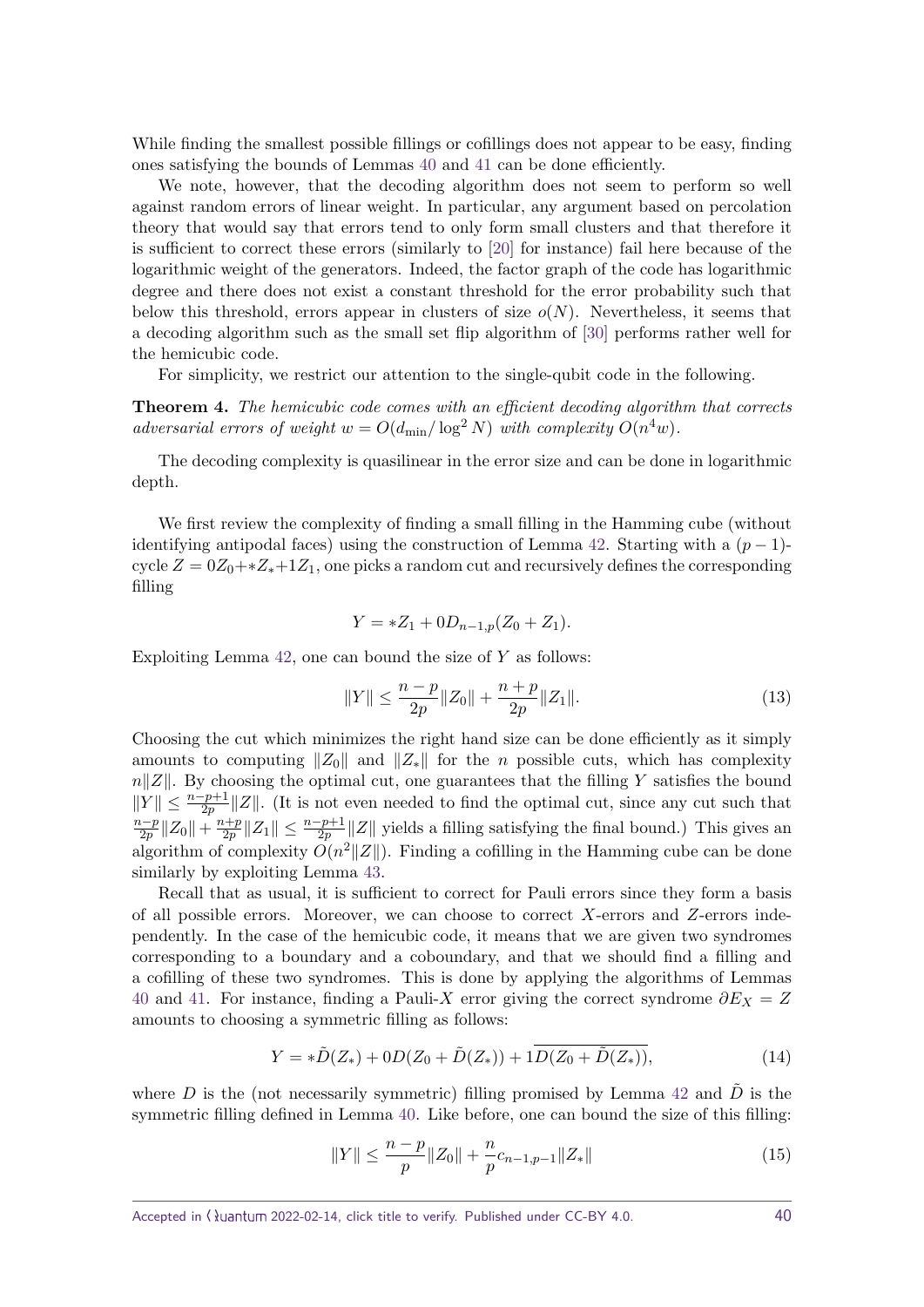where

<span id="page-40-8"></span>
$$
c_{n,p} = \frac{(n-p+1)(n-p)}{2p} \sum_{m=n-p+1}^{n} \frac{1}{m}.\tag{16}
$$

Again, if we are not interested in the smallest filling, but simply one satisfying the promised bound, it is possible to find it efficiently by choosing a cut minimizing the rhs of Eq. [\(16\)](#page-40-8). This again has complexity  $O(n||Z||)$  at a given level.

Overall, finding a small symmetric filling has complexity  $O(n^4 ||Z||)$ , where we recall that *n* is logarithmic in the length of the quantum code. Correcting for *Z* errors is done similarly using the algorithm for cofillings (Lemma [41\)](#page-32-0) instead.

Let us now show that this algorithm recovers the correct error (up to a stabilizer element), and therefore that decoding succeeds. Let *Y* be the support of a Pauli-*X* error and denote by  $Z = \partial Y$  its syndrome. Note that  $||Z|| \leq 2p + 1||Y||$  since the generators have weight 2p. The algorithm described above yields a chain *Y'* such that  $\partial Y' = Y = \partial Y$ and of size  $||Y'|| \leq c_{n,p} ||Z|| \leq 2pc_{n,p} ||Y||$  Observe now that the following inequalities hold:

$$
||Y + Y'|| \le ||Y|| + ||Y'|| \le (1 + 2pc_{n,p}) ||Y|| \le (1 + 2p(n - p)) ||Y||.
$$

In particular, as long as  $(1 + 2p(n - p))||Y|| < \binom{n}{p}$ , the cycle  $Y + Y'$  cannot yield a logical error and the decoding was successful. Similarly, if *Y* is the support of a Pauli-*Z* error, the same reasoning shows that the decoding is successful as long as  $(1 + 2(n - p)c'_{n,p})||Y|| <$  $2^{n-p-1}$ .

Combining both conditions, we obtain that the decoding is successful for any error of weight less than  $\frac{d_{\min}}{2p(n-p)+1}$ .

# References

- <span id="page-40-2"></span>[1] Dorit Aharonov and Lior Eldar. Quantum locally testable codes. SIAM Journal on Computing, 44(5):1230–1262, 2015. doi[:10.1137/140975498.](https://doi.org/10.1137/140975498)
- <span id="page-40-0"></span>[2] Dorit Aharonov, Itai Arad, and Thomas Vidick. Guest column: the quantum PCP conjecture. ACM SIGACT news, 44(2):47–79, 2013. doi[:10.1145/2491533.2491549.](https://doi.org/10.1145/2491533.2491549)
- <span id="page-40-5"></span>[3] Benjamin Audoux. An application of Khovanov homology to quantum codes. Ann. Inst. Henri Poincaré Comb. Phys. Interact, 1:185–223, 2014. doi[:10.4171/AIHPD/6.](https://doi.org/10.4171/AIHPD/6)
- <span id="page-40-6"></span>[4] Benjamin Audoux and Alain Couvreur. On tensor products of CSS codes. Annales de l'Institut Henri Poincaré D, 2019. doi[:10.4171/AIHPD/71.](https://doi.org/10.4171/AIHPD/71)
- <span id="page-40-4"></span>[5] Dave Bacon, Steven T Flammia, Aram W Harrow, and Jonathan Shi. Sparse quantum codes from quantum circuits. In *Proceedings of the forty-seventh annual ACM sym*posium on Theory of Computing, pages 327–334, 2015. doi[:10.1145/2746539.2746608.](https://doi.org/10.1145/2746539.2746608)
- <span id="page-40-7"></span>[6] Eli Ben-Sasson, Venkatesan Guruswami, Tali Kaufman, Madhu Sudan, and Michael Viderman. Locally testable codes require redundant testers. SIAM Journal on Computing, 39(7):3230–3247, 2010. doi[:10.1137/090779875.](https://doi.org/10.1137/090779875)
- <span id="page-40-3"></span>[7] Cédric Bény and Ognyan Oreshkov. General conditions for approximate quantum error correction and near-optimal recovery channels. Phys. Rev. Lett., 104:120501, Mar 2010. doi[:10.1103/PhysRevLett.104.120501.](https://doi.org/10.1103/PhysRevLett.104.120501)
- <span id="page-40-1"></span>[8] Manuel Blum, Michael Luby, and Ronitt Rubinfeld. Self-testing/correcting with applications to numerical problems. Journal of computer and system sciences, 47(3): 549–595, 1993. doi[:10.1016/0022-0000\(93\)90044-W.](https://doi.org/10.1016/0022-0000(93)90044-W)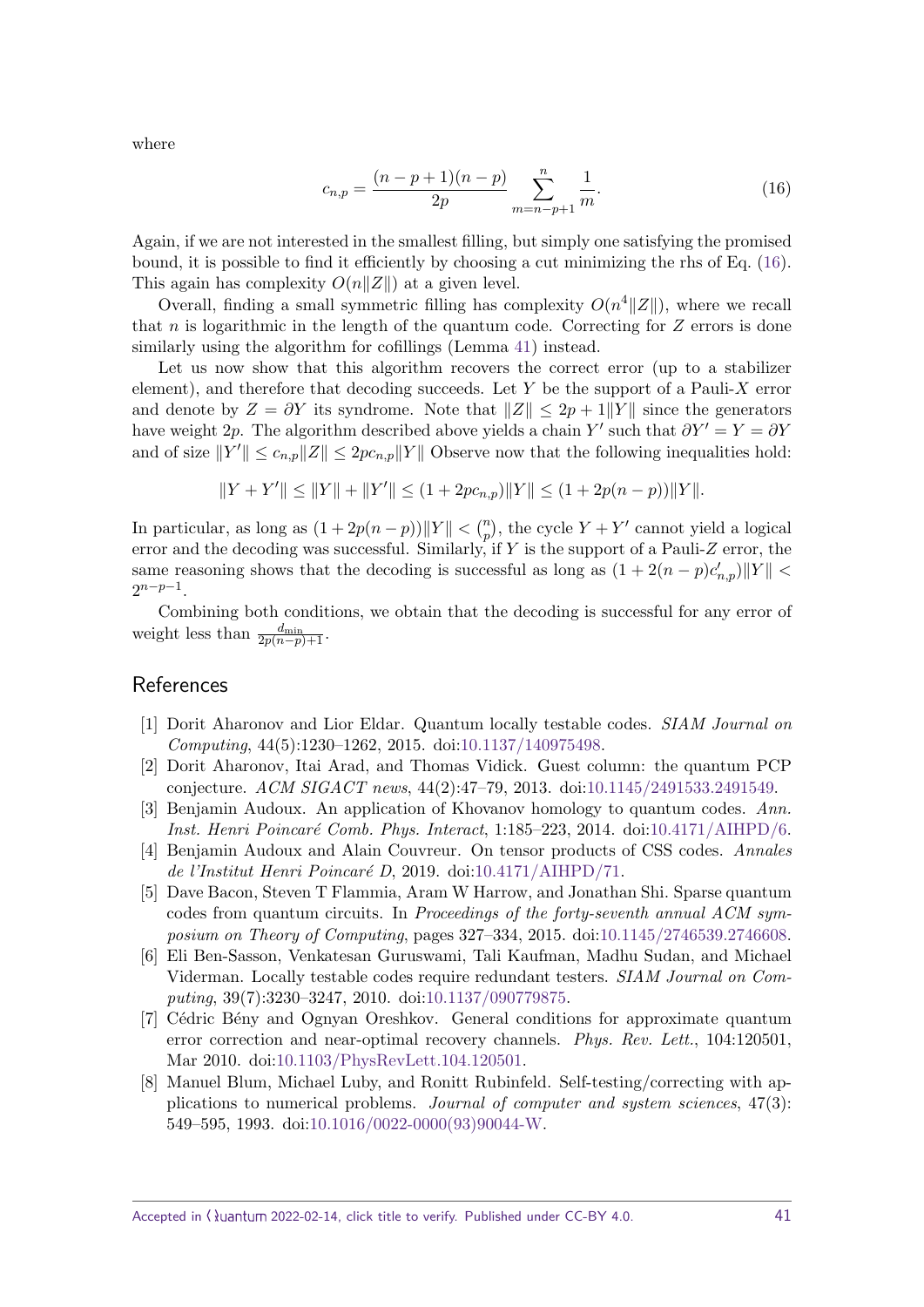- <span id="page-41-9"></span>[9] Thomas C Bohdanowicz, Elizabeth Crosson, Chinmay Nirkhe, and Henry Yuen. Good approximate quantum LDPC codes from spacetime circuit Hamiltonians. In Proceedings of the 51st Annual ACM SIGACT Symposium on Theory of Computing, pages 481–490, 2019. doi[:10.1145/3313276.3316384.](https://doi.org/10.1145/3313276.3316384)
- <span id="page-41-5"></span>[10] Fernando GSL Brandao and Aram W Harrow. Product-state approximations to quantum ground states. In Proceedings of the forty-fifth annual ACM symposium on Theory of computing, pages 871–880. ACM, 2013. doi[:10.1145/2488608.2488719.](https://doi.org/10.1145/2488608.2488719)
- <span id="page-41-0"></span>[11] S. Bravyi, M. B. Hastings, and F. Verstraete. Lieb-Robinson Bounds and the Generation of Correlations and Topological Quantum Order. Phys. Rev. Lett., 97:050401, Jul 2006. doi[:10.1103/PhysRevLett.97.050401.](https://doi.org/10.1103/PhysRevLett.97.050401)
- <span id="page-41-15"></span>[12] A. R. Calderbank and Peter W. Shor. Good quantum error-correcting codes exist. Phys. Rev. A, 54:1098–1105, Aug 1996. doi[:10.1103/PhysRevA.54.1098.](https://doi.org/10.1103/PhysRevA.54.1098)
- <span id="page-41-8"></span>[13] Claude Crépeau, Daniel Gottesman, and Adam Smith. Approximate quantum errorcorrecting codes and secret sharing schemes. In Ronald Cramer, editor, Advances in  $Cryptology - EUROCRYPT 2005$ , pages 285–301, Berlin, Heidelberg, 2005. Springer Berlin Heidelberg. doi[:10.1007/11426639](https://doi.org/10.1007/11426639_17) 17.
- <span id="page-41-2"></span>[14] Irit Dinur. The PCP theorem by gap amplification. Journal of the ACM (JACM), 54(3):12, 2007. doi[:10.1145/1236457.1236459.](https://doi.org/10.1145/1236457.1236459)
- <span id="page-41-12"></span>[15] Dominic Dotterrer. The (co) isoperimetric problem in (random) polyhedra. PhD thesis, University of Toronto, 2013.
- <span id="page-41-10"></span>[16] Dominic Dotterrer. The filling problem in the cube. Discrete  $\mathcal{C}$  Computational Geometry, 55(2):249–262, 2016. doi[:10.1007/s00454-015-9725-7.](https://doi.org/10.1007/s00454-015-9725-7)
- <span id="page-41-13"></span>[17] Lior Eldar. Robust Quantum Entanglement at (Nearly) Room Temperature. In James R. Lee, editor, 12th Innovations in Theoretical Computer Science Conference  $(T\text{C}S 2021)$ , volume 185, pages 49:1–49:20. Schloss Dagstuhl–Leibniz-Zentrum für Informatik, 2021. doi[:10.4230/LIPIcs.ITCS.2021.49.](https://doi.org/10.4230/LIPIcs.ITCS.2021.49)
- <span id="page-41-3"></span>[18] Lior Eldar and Aram W Harrow. Local Hamiltonians whose ground states are hard to approximate. In Foundations of Computer Science (FOCS), 2017 IEEE 58th Annual Symposium on, pages 427–438. IEEE, 2017. doi[:10.1109/FOCS.2017.46.](https://doi.org/10.1109/FOCS.2017.46)
- <span id="page-41-7"></span>[19] S. Evra, T. Kaufman, and G. Z´emor. Decodable quantum LDPC codes beyond the square root distance barrier using high dimensional expanders. In 2020 IEEE 61st Annual Symposium on Foundations of Computer Science (FOCS), pages 218–227, 2020. doi[:10.1109/FOCS46700.2020.00029.](https://doi.org/10.1109/FOCS46700.2020.00029)
- <span id="page-41-11"></span>[20] Omar Fawzi, Antoine Grospellier, and Anthony Leverrier. Efficient decoding of random errors for quantum expander codes. In Proceedings of the 50th Annual ACM SIGACT Symposium on Theory of Computing, pages 521–534. ACM, 2018. doi[:10.1145/3188745.3188886.](https://doi.org/10.1145/3188745.3188886)
- <span id="page-41-6"></span>[21] Michael H Freedman, David A Meyer, and Feng Luo.  $Z_2$ -systolic freedom and quantum codes. Mathematics of quantum computation, Chapman  $\mathcal{C}'$  Hall/CRC, pages 287–320, 2002.
- <span id="page-41-4"></span>[22] Oded Goldreich. Short Locally Testable Codes and Proofs: A Survey in Two Parts, pages 65–104. Springer Berlin Heidelberg, Berlin, Heidelberg, 2010. doi[:10.1007/978-](https://doi.org/10.1007/978-3-642-16367-8_6) [3-642-16367-8](https://doi.org/10.1007/978-3-642-16367-8_6) 6.
- <span id="page-41-14"></span>[23] Daniel Gottesman. Stabilizer codes and quantum error correction. PhD thesis, California Institute of Technology, 1997.
- <span id="page-41-1"></span>[24] Matthew B Hastings. Trivial low energy states for commuting Hamiltonians, and the quantum PCP conjecture. Quantum Information  $\mathcal{B}$  Computation, 13(5-6):393-429, 2013.

Accepted in  $\lambda$ uantum 2022-02-14, click title to verify. Published under CC-BY 4.0. 42